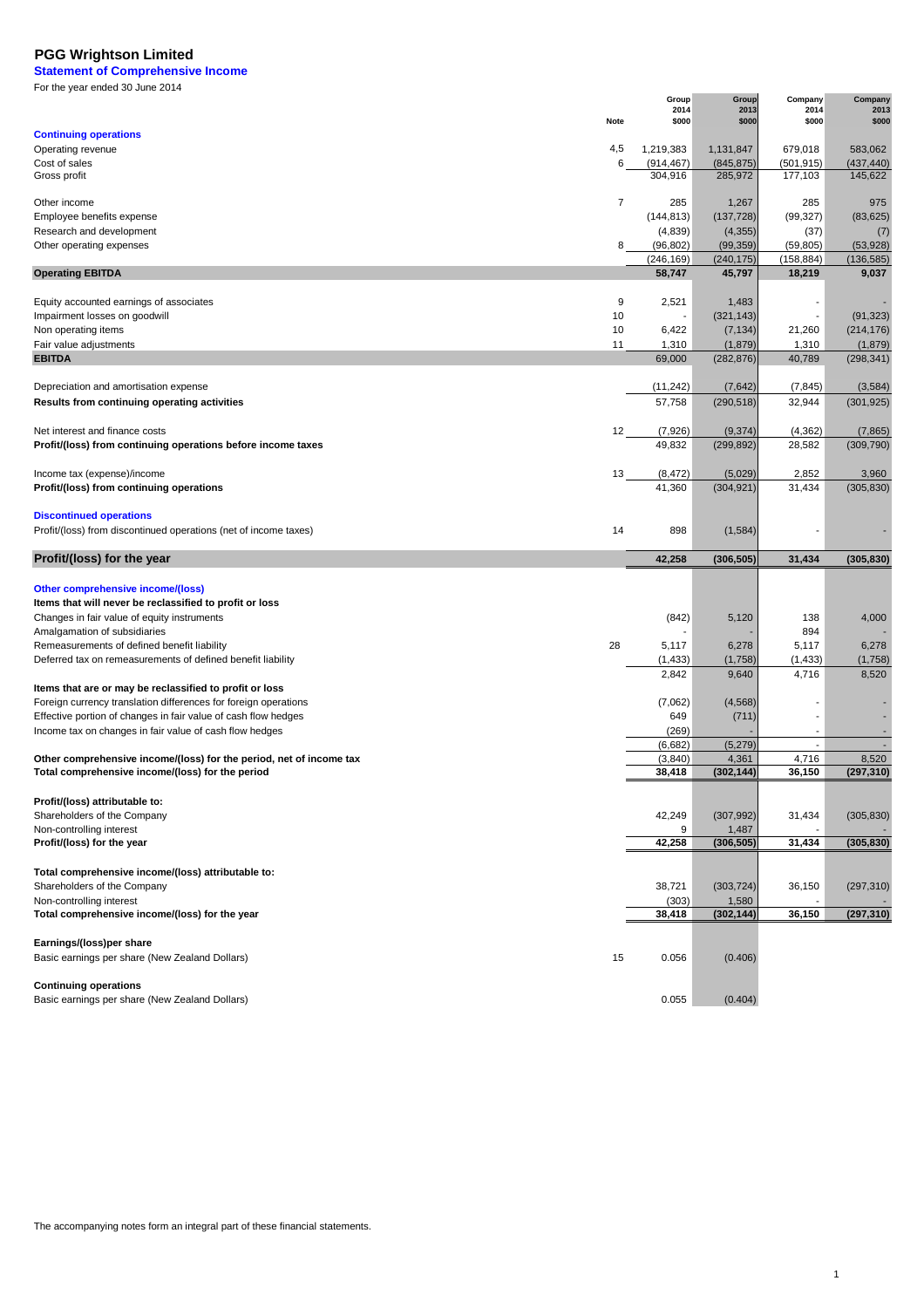**Statement of Changes in Equity** For the year ended 30 June 2014

| <b>GROUP</b>                                                                  | Share capital | Foreign<br>translation<br>reserve | currency Realised capital<br>and other<br>reserves | Revaluation<br>reserve | Hedging<br>reserve | <b>Defined benefit</b><br>plan reserve | Fair value<br>reserve | earnings   | Retained Non-controlling<br>interest | <b>Total equity</b>  |
|-------------------------------------------------------------------------------|---------------|-----------------------------------|----------------------------------------------------|------------------------|--------------------|----------------------------------------|-----------------------|------------|--------------------------------------|----------------------|
|                                                                               | \$000         | \$000                             | \$000                                              | \$000                  | \$000              | \$000                                  | \$000                 | \$000      | \$000                                | \$000                |
| Balance at 1 July 2012<br>Total comprehensive income for the<br>period        | 606,324       | (2, 155)                          | 25,668                                             | 681                    | 603                | (20, 213)                              | (1,550)               | (34, 340)  | 2,756                                | 577,774              |
| Profit or loss                                                                |               |                                   |                                                    |                        |                    |                                        |                       | (307, 992) | 1,487                                | (306, 505)           |
| Other comprehensive income                                                    |               |                                   |                                                    |                        |                    |                                        |                       |            |                                      |                      |
| Foreign currency translation differences                                      |               | (4, 510)                          | (82)                                               | 5                      |                    |                                        |                       | (74)       | 93                                   | (4, 568)             |
| Effective portion of changes in fair value of                                 |               |                                   |                                                    |                        |                    |                                        |                       |            |                                      |                      |
| equity instruments, net of tax                                                |               |                                   |                                                    |                        |                    |                                        | 5,120                 |            |                                      | 5,120                |
| Effective portion of changes in fair value of                                 |               |                                   |                                                    |                        |                    |                                        |                       |            |                                      |                      |
| cash flow hedges                                                              |               |                                   |                                                    |                        | (711)              |                                        |                       |            |                                      | (711)                |
| Remeasurements of defined benefit                                             |               |                                   |                                                    |                        |                    |                                        |                       |            |                                      |                      |
| liability, net of tax                                                         |               |                                   |                                                    |                        |                    | 4,520                                  |                       |            |                                      | 4,520                |
| Total other comprehensive income                                              | ÷             | (4, 510)                          | (82)                                               | 5                      | (711)              | 4,520                                  | 5,120                 | (74)       | 93                                   | 4,361                |
| Total comprehensive income for the                                            |               |                                   |                                                    |                        |                    |                                        |                       |            |                                      |                      |
| period                                                                        |               | (4, 510)                          | (82)                                               | 5                      | (711)              | 4,520                                  | 5,120                 | (308,066)  | 1,580                                | (302, 144)           |
| <b>Transactions with shareholders,</b><br>recorded directly in equity         |               |                                   |                                                    |                        |                    |                                        |                       |            |                                      |                      |
| Contributions by and distributions to<br>shareholders                         |               |                                   |                                                    |                        |                    |                                        |                       |            |                                      |                      |
| Buy out of non-controlling interest<br>Dividends to shareholders              |               |                                   | (1,957)                                            |                        |                    |                                        |                       | (16, 869)  | (103)<br>(595)                       | (2,060)<br>(17, 464) |
| Total contributions by and distributions                                      |               |                                   |                                                    |                        |                    |                                        |                       |            |                                      |                      |
| to shareholders                                                               |               |                                   | (1, 957)                                           |                        |                    |                                        |                       | (16, 869)  | (698)                                | (19, 524)            |
| Balance at 30 June 2013                                                       | 606.324       | (6,665)                           | 23,629                                             | 686                    | (108)              | (15, 693)                              | 3,570                 | (359, 275) | 3,638                                | 256,106              |
| Balance at 1 July 2013<br>Total comprehensive income for the                  | 606,324       | (6,665)                           | 23,629                                             | 686                    | (108)              | (15, 693)                              | 3,570                 | (359, 275) | 3,638                                | 256,106              |
| period                                                                        |               |                                   |                                                    |                        |                    |                                        |                       |            |                                      |                      |
| Profit or loss                                                                |               |                                   |                                                    |                        |                    |                                        |                       | 42,249     | 9                                    | 42,258               |
| Other comprehensive income                                                    |               |                                   |                                                    |                        |                    |                                        |                       |            |                                      |                      |
| Foreign currency translation differences                                      |               | (6, 749)                          | 189                                                | (190)                  |                    |                                        |                       |            | (312)                                | (7,062)              |
| Effective portion of changes in fair value of                                 |               |                                   |                                                    |                        |                    |                                        |                       |            |                                      |                      |
| equity instruments, net of tax                                                |               |                                   |                                                    |                        |                    |                                        | (842)                 |            |                                      | (842)                |
| Effective portion of changes in fair value of<br>cash flow hedges, net of tax |               |                                   |                                                    |                        | 380                |                                        |                       |            |                                      | 380                  |
| Reclassification upon sale of Heartland                                       |               |                                   |                                                    |                        |                    |                                        |                       |            |                                      |                      |
| New Zealand Limited investment                                                |               |                                   |                                                    |                        |                    |                                        | (3, 471)              | 3,471      |                                      |                      |
| Remeasurements of defined benefit                                             |               |                                   |                                                    |                        |                    |                                        |                       |            |                                      |                      |
| liability, net of tax                                                         |               |                                   |                                                    |                        |                    | 3,684                                  |                       |            |                                      | 3,684                |
| Total other comprehensive income                                              | $\sim$        | (6, 749)                          | 189                                                | (190)                  | 380                | 3,684                                  | (4, 313)              | 3,471      | (312)                                | (3, 840)             |
| Total comprehensive income for the                                            |               |                                   |                                                    |                        |                    |                                        |                       |            |                                      |                      |
| period                                                                        |               | (6,749)                           | 189                                                | (190)                  | 380                | 3,684                                  | (4, 313)              | 45,720     | (303)                                | 38,418               |
| <b>Transactions with shareholders,</b>                                        |               |                                   |                                                    |                        |                    |                                        |                       |            |                                      |                      |
| recorded directly in equity                                                   |               |                                   |                                                    |                        |                    |                                        |                       |            |                                      |                      |
| Contributions by and distributions to                                         |               |                                   |                                                    |                        |                    |                                        |                       |            |                                      |                      |
| shareholders                                                                  |               |                                   |                                                    |                        |                    |                                        |                       |            |                                      |                      |
| Sale to non-controlling interest                                              |               |                                   |                                                    | 60                     |                    |                                        |                       |            |                                      | 60                   |
| Buy out of non-controlling interest                                           |               |                                   | (498)                                              |                        |                    |                                        |                       |            | (483)                                | (981)                |
| Dividends to shareholders                                                     |               |                                   |                                                    |                        |                    |                                        |                       | (22, 906)  | (995)                                | (23,901)             |
| Total contributions by and distributions                                      |               |                                   |                                                    |                        |                    |                                        |                       |            |                                      |                      |
| to shareholders                                                               |               |                                   | (498)                                              | 60                     |                    |                                        |                       | (22, 906)  | (1, 478)                             | (24, 822)            |
| Balance at 30 June 2014                                                       | 606.324       | (13, 414)                         | 23,320                                             | 556                    | 272                | (12,009)                               | (743)                 | (336, 461) | 1.857                                | 269,702              |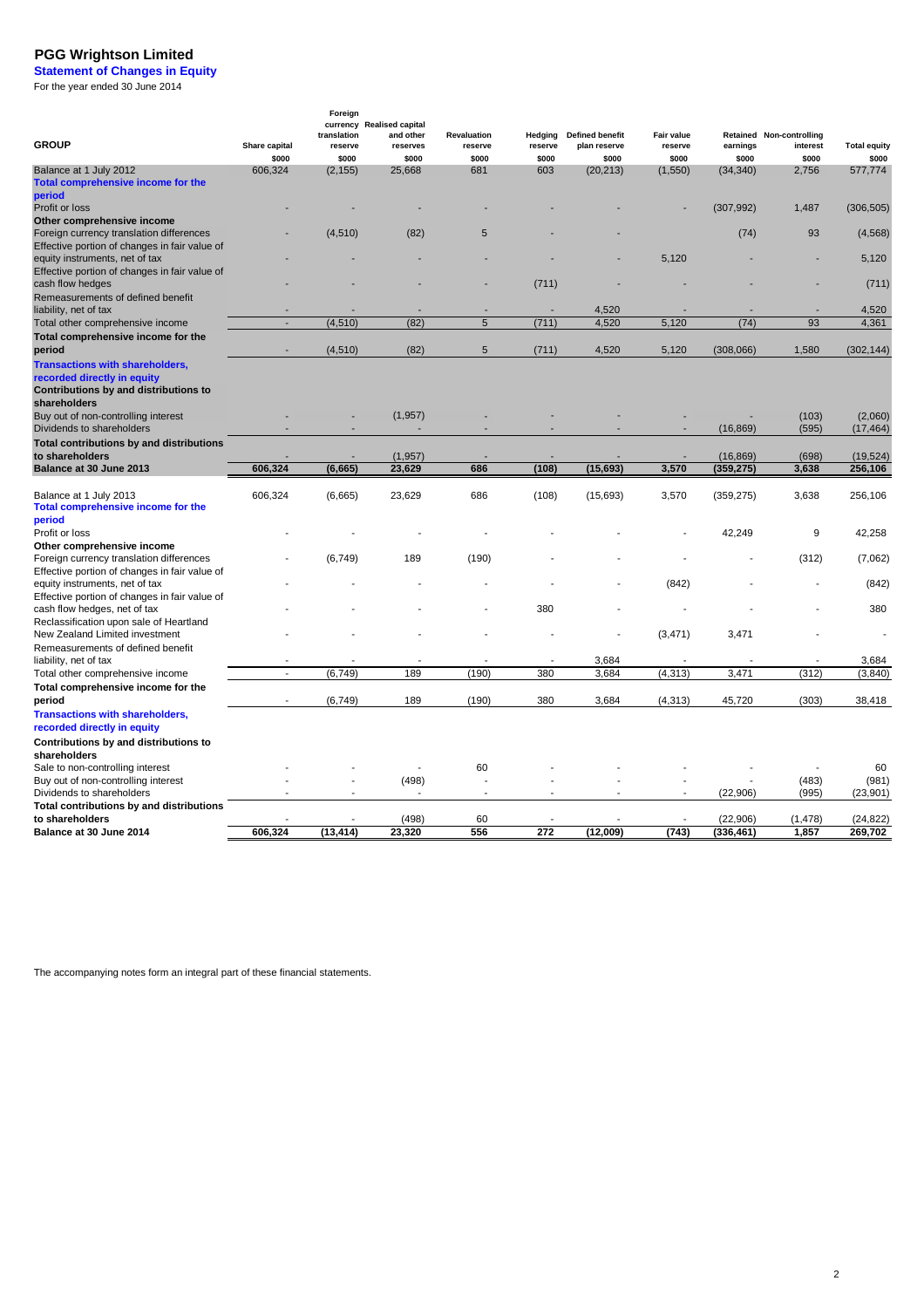**Statement of Changes in Equity (continued)** For the year ended 30 June 2014

**COMPANY** Share capital **Share COMPANY Realised capital and other reserves Defined benefit plan reserve Fair value reserve Retained earnings Total equity \$000 \$000 \$000 \$000 \$000 \$000** Balance at 1 July 2012 24,542 606,324 (20,213) (667) (40,434) 569,552 **Total comprehensive income for the**  Profit or loss - - - - (305,830) (305,830) **Other comprehensive income** Effective portion of change in fair value of financial instruments, net of tax - - - - - - - - 4,000 - 4,000 - 4,000 - 4,000 - 4,000 - 4,000 - 4,000 - 4,000 - 4,000 - 4,000 - 4,000 - 4,000 - 4,000 - 4,000 - 4,000 - 4,000 - $-$  4,520  $-$  4,520  $-$  4,520  $+$  4,520  $+$  4,520  $+$  4,520  $+$  4,520  $+$  4,520  $+$  4,520  $+$  4,520  $+$  4,520  $+$  4,520  $+$  4,520  $+$  4,520  $+$  4,520  $+$  4,520  $+$  4,520  $+$  4,520  $+$  4,520  $+$  4,520  $+$  4,520  $+$  4,520 Total other comprehensive income and the state of the state of the state of the state of the state of the state of the state of the state of the state of the state of the state of the state of the state of the state of the 4,520 4,000 (305,830) (297,310) Dividends to shareholders (16,869) (16,869) (16,869) (16,869)  $\begin{array}{r}\n (16,869) \quad (16,869) \\
 \hline\n 606.324 \quad 24.542 \quad (15.693) \quad 3.333 \quad (363.133) \quad 255.371\n \end{array}$ **Balance at 30 June 2013 606,324 24,542 (15,693) 3,333 (363,133) 255,371** Balance at 1 July 2013 24,542 606,324 (15,693) 3,333 (363,133) 255,371 Profit or loss - - - - 31,434 31,434 **Other comprehensive income** Effective portion of change in fair value of financial instruments, net of tax and the state of the state of the state of the state of the state of the state of the state of the state of the state of the state of the state Reclassification upon sale of Heartland New Zealand Limited investment (3,471) 3,471 - (3,471) 3,471 - (3,684 (3,471) 3,471 - 3,684 (3,471) 3,471 - 3,684 (3,471) 3,471 - 3,684 (3,471) 3,471 - 3,684 (3,471) 3,471 - 3,684 (3  $-$  3,684  $-$  3,684  $-$  3,684 - - - - 894 894 Total other comprehensive income<br>
Total comprehensive income for the period<br>
Total comprehensive income for the period<br>
Total comprehensive income for the period - - 3,684 (3,333) 35,799 36,150 Dividends to shareholders (22,906) (22,906) (22,906)  $\overline{606,324}$   $\overline{24,542}$   $\overline{12,009}$   $\overline{12,906}$   $\overline{268,615}$ Amalgamation of subsidiaries Remeasurements of defined benefit liability, net of tax **period**<br>Profit or loss Remeasurements of defined benefit liability, net of tax **Total comprehensive income for the period Transactions with shareholders, recorded directly in equity Contributions by and distributions to shareholders Total contributions by and distributions to shareholders Total comprehensive income for the period**<br>Profit or loss **Total comprehensive income for the period Transactions with shareholders, recorded directly in equity Contributions by and distributions to shareholders Total contributions by and distributions to shareholders**

**Balance at 30 June 2014 606,324 24,542 (12,009) - (350,240) 268,615**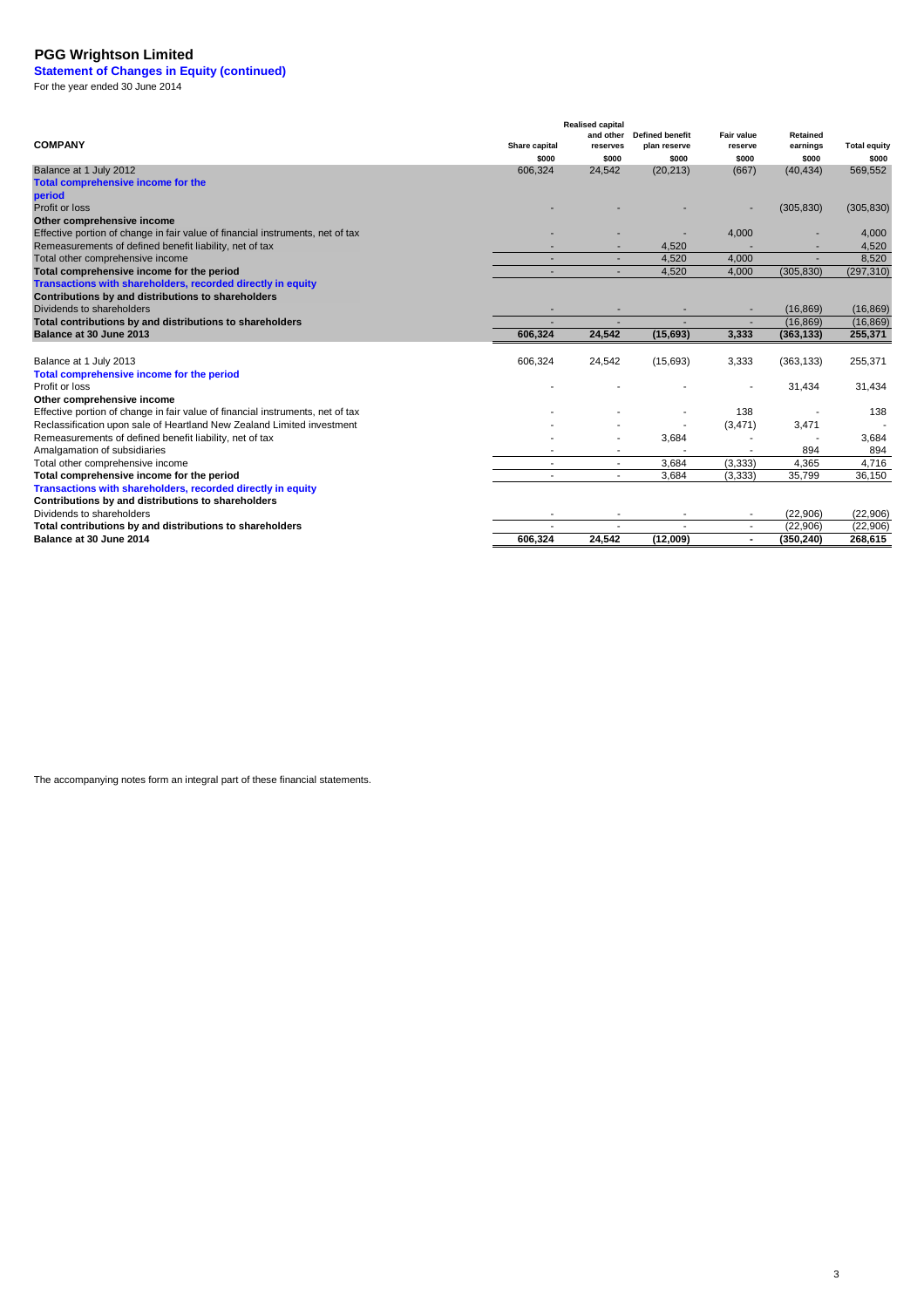**Statement of Financial Position** As at 30 June 2014

|                                                          | Group<br>2014 | Group<br>2013 | Company<br>2014 | Company<br>2013 |
|----------------------------------------------------------|---------------|---------------|-----------------|-----------------|
| <b>Note</b>                                              | \$000         | \$000         | \$000           | \$000           |
| <b>ASSETS</b>                                            |               |               |                 |                 |
| Current                                                  |               |               |                 |                 |
| Cash and cash equivalents<br>16                          | 11,343        | 5,845         | 6,059           | 326             |
| 17<br>Short-term derivative assets                       | 2,556         | 662           | 32              | 279             |
| 18<br>Trade and other receivables                        | 236,529       | 217,821       | 167,235         | 195,145         |
| Finance receivables<br>19                                | 3,561         | 11,477        |                 |                 |
| Income tax receivable                                    |               | 4,092         | 7,462           | 5,747           |
| Assets classified as held for sale<br>20                 | 1,168         | 801           | 1,157           | 801             |
| 21<br><b>Biological assets</b>                           | 6,198         | 4,233         | 6,198           | 4,233           |
| 22<br>Inventories                                        | 229,458       | 243,650       | 47,871          | 49,662          |
| Total current assets                                     | 490,813       | 488,581       | 236,014         | 256,193         |
|                                                          |               |               |                 |                 |
| Non-current                                              |               |               |                 |                 |
| 17<br>Long-term derivative assets                        | 369           | 3             |                 |                 |
| 21<br><b>Biological assets</b>                           | 146           | 147           | 146             | 147             |
| Deferred tax asset<br>13                                 | 11,037        | 9,422         | 5,065           | 3,883           |
| 23<br>Investment in subsidiaries                         |               |               | 221,727         | 225,282         |
| 9<br>Investments in equity accounted investees           | 1,364         | 4,210         |                 |                 |
| 24<br>Other investments                                  | 10,647        | 23,995        | 501             | 11,559          |
| 25<br>Intangible assets                                  | 5,684         | 6,715         | 4,824           | 5,688           |
| 26<br>Property, plant and equipment                      | 114,442       | 86,435        | 42,652          | 36,481          |
| Total non-current assets                                 | 143,689       | 130,927       | 274,915         | 283,040         |
|                                                          |               |               |                 |                 |
| <b>Total assets</b>                                      | 634,502       | 619,508       | 510,929         | 539,233         |
|                                                          |               |               |                 |                 |
| <b>LIABILITIES</b>                                       |               |               |                 |                 |
| Current                                                  |               |               |                 |                 |
| 16<br>Debt due within one year                           | 35,573        | 47,702        |                 | 9,514           |
| 17<br>Short-term derivative liabilities                  | 887           | 2,451         | 376             | 429             |
| 27<br>Accounts payable and accruals                      | 240,127       | 222,723       | 161,133         | 188,577         |
| Income tax payable                                       | 3,071         |               | ä,              |                 |
| <b>Total current liabilities</b>                         | 279,658       | 272,876       | 161,509         | 198,520         |
|                                                          |               |               |                 |                 |
| Non-current                                              |               |               |                 |                 |
| Long-term debt<br>16                                     | 65,000        | 62,000        | 65,000          | 62,000          |
| 17<br>Long-term derivative liabilities                   | 5             | 623           |                 |                 |
| 27<br>Other long-term provisions                         | 6,609         | 7,084         | 2,277           | 2,523           |
| Defined benefit liability<br>28                          | 13,528        | 20,819        | 13,528          | 20,819          |
| Total non-current liabilities                            | 85,142        | 90,526        | 80,805          | 85,342          |
|                                                          |               |               |                 |                 |
| <b>Total liabilities</b>                                 | 364,800       | 363,402       | 242,314         | 283,862         |
|                                                          |               |               |                 |                 |
| <b>EQUITY</b>                                            |               |               |                 |                 |
| Share capital<br>29                                      | 606,324       | 606,324       | 606,324         | 606,324         |
| Reserves<br>29                                           | (3, 395)      | 5,419         | 12,533          | 12,182          |
| 29<br>Retained earnings                                  | (335,084)     | (359, 275)    | (350, 242)      | (363, 135)      |
| Total equity attributable to shareholders of the Company | 267,845       | 252,468       | 268,615         | 255,371         |
| Non-controlling interest                                 | 1,857         | 3,638         |                 |                 |
| <b>Total equity</b>                                      | 269,702       | 256,106       | 268,615         | 255,371         |
| <b>Total liabilities and equity</b>                      | 634,502       | 619,508       | 510,929         | 539,233         |

These consolidated financial statements have been authorised for issue on 11 August 2014.

 $\Rightarrow$ 

4

**Alan Lai Bruce Irvine** Chairman Director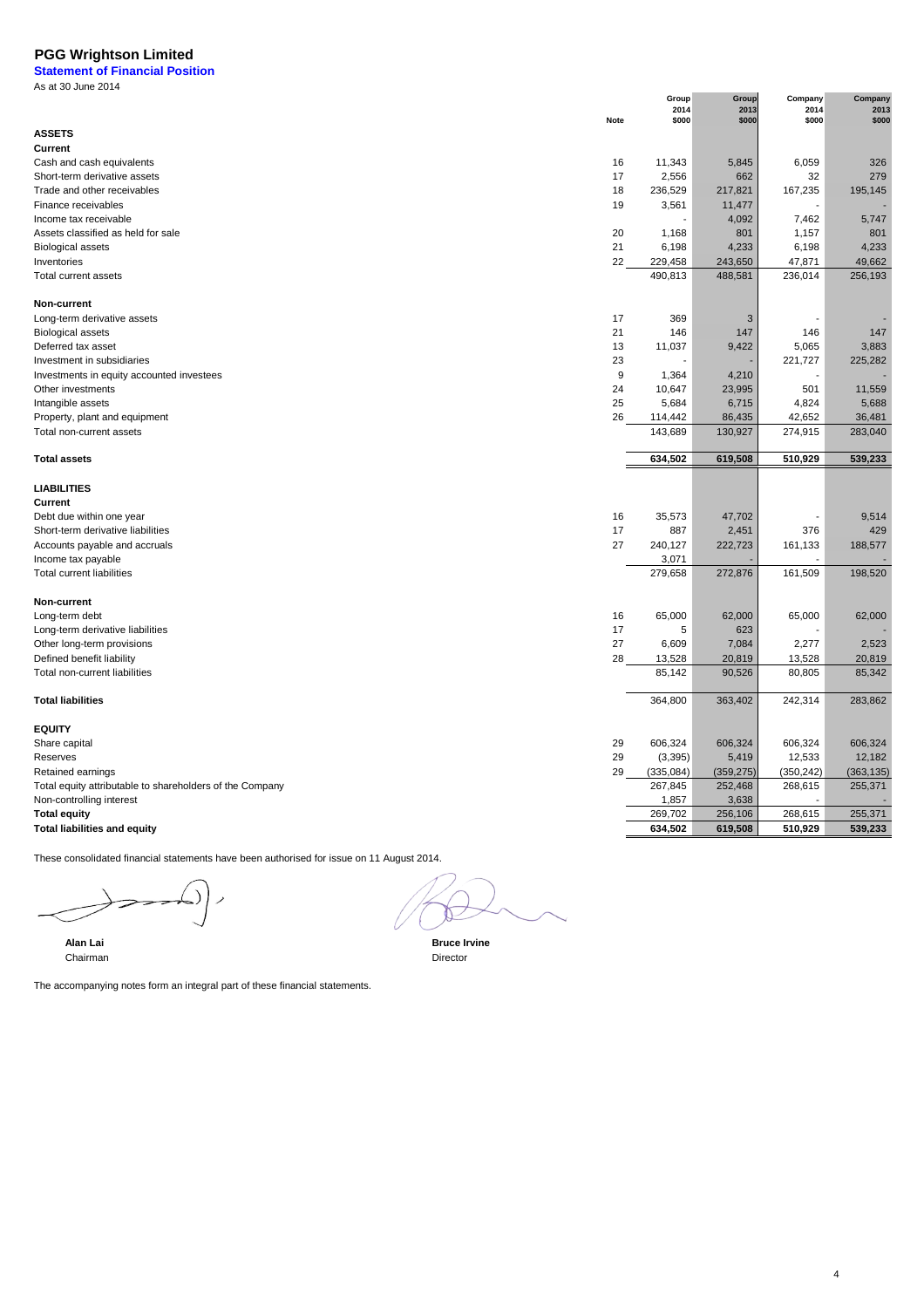**Statement of Cash Flows**

| For the year ended 30 June 2014 |  |
|---------------------------------|--|
|---------------------------------|--|

| <b>Note</b>                                         | Group<br>2014<br>\$000 | Group<br>2013<br>\$000 | Company<br>2014<br>\$000 | Company<br>2013<br>\$000 |
|-----------------------------------------------------|------------------------|------------------------|--------------------------|--------------------------|
| Cash flows from operating activities                |                        |                        |                          |                          |
| Cash was provided from:                             |                        |                        |                          |                          |
| Receipts from customers                             | 1,284,428              | 1,161,211              | 658,351                  | 584,586                  |
| Dividends received                                  | 9                      | 645                    | 9                        | 480                      |
| Interest received                                   | 3,190<br>1.287.627     | 6,667<br>1,168,523     | 1,829<br>660,189         | 2,174<br>587,240         |
| Cash was applied to:                                |                        |                        |                          |                          |
| Payments to suppliers and employees                 | (1,223,893)            | (1, 123, 433)          | (638, 246)               | (576, 221)               |
| Interest paid                                       | (4,791)                | (5,830)                | (2,514)                  | (4,703)                  |
| Income tax received / (paid)                        | (4, 119)               | 12                     | (5,205)                  | 829                      |
|                                                     | (1, 232, 803)          | (1, 129, 251)          | (645, 965)               | (580,095)                |
| Net cash flow from operating activities<br>30       | 54,824                 | 39,272                 | 14,224                   | 7,145                    |
| Cash flows from investing activities                |                        |                        |                          |                          |
| Cash was provided from:                             |                        |                        |                          |                          |
| Proceeds from sale of property, plant and equipment | 1,898                  | 1,659                  | 939                      | 1,472                    |
| Net decrease in finance receivables                 | 7,918                  | 11,383                 |                          |                          |
| Proceeds from sale of investments, net of cash      | 21,109                 | 2,713                  | 11,205                   |                          |
| Cash was applied to:                                | 30,925                 | 15,755                 | 12,144                   | 1,472                    |
| Purchase of property, plant and equipment           | (38,006)               | (6, 745)               | (2,691)                  | (3, 427)                 |
| Purchase of intangibles (software)                  | (4,238)                | (938)                  | (4, 179)                 | (792)                    |
| Net cash paid for purchase of investments           | (7, 171)               | (5, 476)               | (6, 377)                 |                          |
|                                                     | (49, 415)              | (13, 159)              | (13, 247)                | (4, 219)                 |
| Net cash flow from investing activities             | (18, 490)              | 2,596                  | (1, 103)                 | (2,747)                  |
| Cash flows from financing activities                |                        |                        |                          |                          |
| Cash was provided from:                             |                        |                        |                          |                          |
| Increase in external borrowings and bank overdraft  | 3,725                  | 17,994                 | 3,000                    | 9,514                    |
| Repayment of loans by related parties               | 1,803                  | 310                    | 22,032                   | 161,987                  |
| Cash was applied to:                                | 5,528                  | 18,304                 | 25,032                   | 171,501                  |
| Dividends paid to shareholders                      | (22,906)               | (16, 869)              | (22, 906)                | (16, 869)                |
| Dividends paid to minority interests                | (995)                  | (595)                  |                          |                          |
| Repayment of loans to related parties               |                        | (3,274)                |                          | (115, 523)               |
| Extension/(repayment) of external borrowings        | (12, 463)              | (49, 500)              | (9,514)                  | (49,500)                 |
|                                                     | (36, 364)              | (70, 238)              | (32, 420)                | (181, 892)               |
| Net cash flow from financing activities             | (30, 836)              | (51, 934)              | (7, 388)                 | (10, 391)                |
|                                                     |                        |                        |                          |                          |
| Net increase/(decrease) in cash held                | 5,498                  | (10,066)               | 5,733                    | (5,993)                  |
| Opening cash/(bank overdraft)                       | 5,845                  | 15,911                 | 326                      | 6,319                    |
| Cash and cash equivalents                           | 11,343                 | 5,845                  | 6,059                    | 326                      |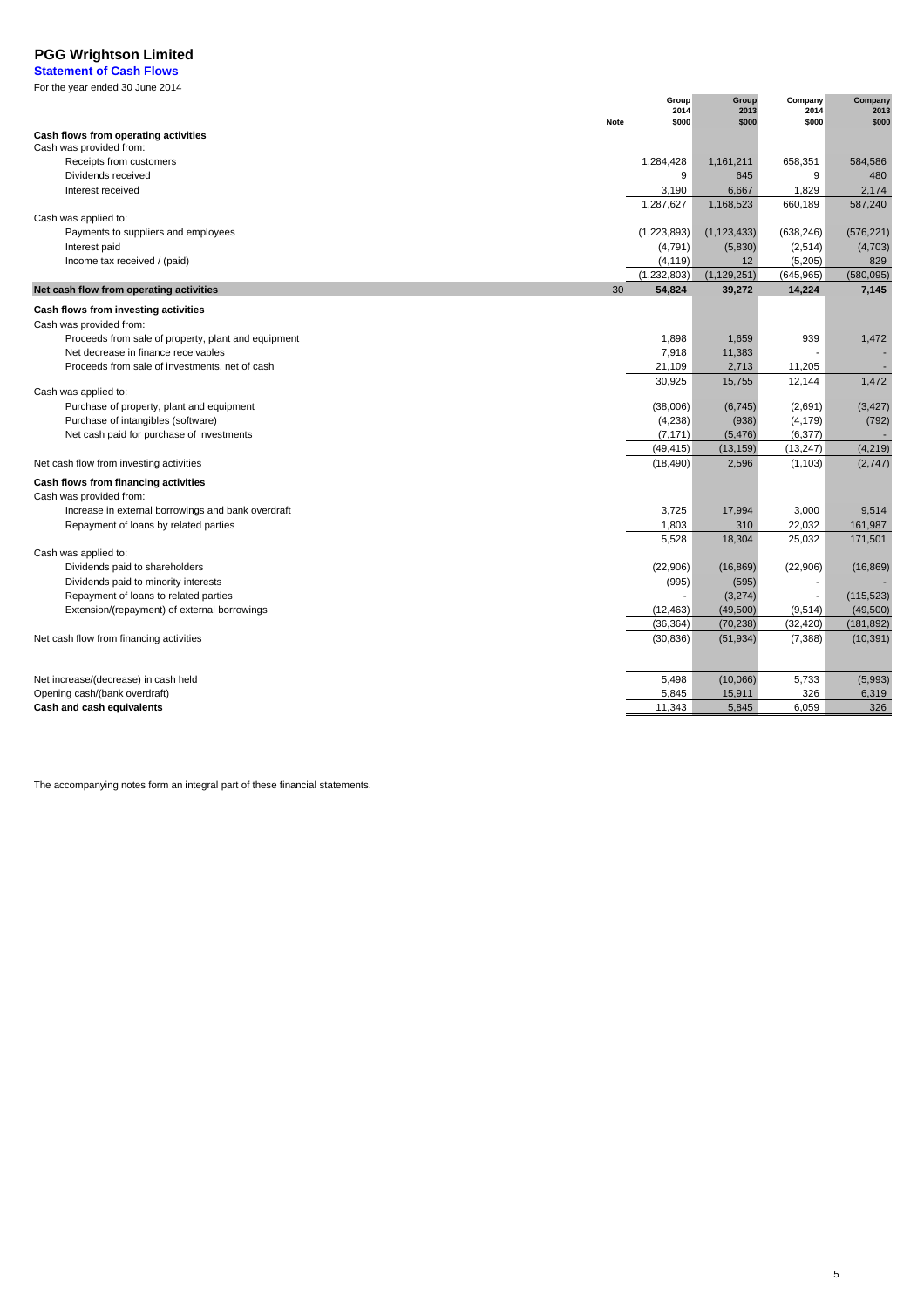**Notes to the Financial Statements** For the year ended 30 June 2014

## **1 Reporting Entity**

PGG Wrightson Limited (the "Company") is a company domiciled in New Zealand, registered under the Companies Act 1993 and listed on the New Zealand Stock Exchange. The Company is an issuer in terms of the Financial Reporting Act 1993.

Financial statements for the Company (separate financial statements) and consolidated financial statements are presented. The consolidated financial statements of PGG Wrightson Limited as at and for the year ended 30 June 2014 comprise the Company and its subsidiaries (together referred to as the "Group") and the Group's interest in associates and jointly controlled entities.

The Company is primarily involved in the provision of rural services.

## **2 Basis of Preparation**

## **Statement of Compliance**

The financial statements have been prepared in accordance with New Zealand Generally Accepted Accounting Practice ("NZ GAAP"). They comply with the New Zealand equivalents to International Financial Reporting Standards ("NZ IFRS") and other applicable Financial Reporting Standards as applicable for profit oriented entities. The financial statements comply with International Financial Reporting Standards as issued by the International Accounting Standards Board, as applicable for profit oriented entities.

These statements were approved by the Board of Directors on 11 August 2014.

## **Basis of Measurement**

The financial statements have been prepared on the historical cost basis except for the following:

- derivative financial instruments are measured at fair value
- financial instruments at fair value through profit or loss are measured at fair value
- investments are measured at fair value
- biological assets are measured at fair value less point-of-sale costs
- assets classified as held for sale are measured at the lower of their carrying amount and fair value less cost to sell.

## **Fair Value Hierarchy**

Fair value are categorised into different levels in a fair value hierarchy based on the inputs used in the valuation techniques as follows:

- Level 1: quoted prices (unadjusted) in active markets for identical assets or liabilities
- Level 2: inputs other than quoted prices included in Level 1 that are observable for the asset or liability, either directly (i.e. as prices) or indirectly (i.e. derived from prices)
- Level 3: inputs for the asset or liability that are not based on observable market data (unobservable inputs).

## **Functional and Presentation Currency**

These financial statements are presented in New Zealand dollars (\$), which is the Group's functional currency. All financial information presented in New Zealand dollars has been rounded to the nearest thousand.

### **Use of Estimates and Judgements**

The preparation of the consolidated financial statements in conformity with NZ IFRS requires management to make judgements, estimates and assumptions that affect the application of accounting policies and the reported amounts of assets, liabilities, income and expenses. Actual results may differ from these estimates and assumptions.

Estimates and assumptions are reviewed on an on-going basis. Revisions to accounting estimates are recognised in the period in which the estimate is revised and in any future periods affected.

Information about critical judgements in applying accounting policies that have the most significant effect on the amounts recognised in the consolidated financial statements is included in the following notes:

| Note | Judgement                                                                                                                                                                                         |
|------|---------------------------------------------------------------------------------------------------------------------------------------------------------------------------------------------------|
| 23   | <b>Business combinations</b>                                                                                                                                                                      |
| 31   | Classification and valuation of financial assets and instruments                                                                                                                                  |
|      | Information about assumptions and estimation uncertainties that have a significant risk of resulting in a material adjustment within the next financial year are included in the following notes: |
| Note | Assumption or estimation uncertainty                                                                                                                                                              |
| 22   | Valuation of seeds inventory                                                                                                                                                                      |
| 27   | Provisions and contingencies                                                                                                                                                                      |
| 28   | Measurement of defined benefit obligations: key actuarial assumptions                                                                                                                             |

Certain comparative amounts in the Statement of Comprehensive Income, Statement of Changes in Equity and the operating segment note have been reclassified to confirm with the current period's presentation. In addition, the Statement of Comprehensive Income has been re-presented as if an operation discontinued during the current period has been discontinued from the start of the comparative period (see Note 14).

## **3 Significant Accounting Policies**

Except as noted below for employee benefits, the accounting policies set out below have been applied consistently to all periods presented in these consolidated financial statements, and have been applied consistently by Group entities.

#### **(a) Basis of Consolidation**

### Subsidiaries

Subsidiaries are entities controlled by the Group. Control exists when the Group has the power to govern the financial and operating policies of an entity so as to obtain benefits from its activities. In assessing control, potential voting rights that presently are exercisable are taken into account. The financial statements of subsidiaries are included in the consolidated financial statements from the date that control commences until the date that control ceases.

## Associates and Jointly Controlled Entities

Associates are those entities in which the Group has significant influence, but not control, over the financial and operating policies. Joint ventures are those entities over whose activities the Group has joint control, established by contractual agreement and requiring unanimous consent for strategic financial and operating decisions. Associates and jointly controlled entities are accounted for using the equity method. The consolidated financial statements include the Group's share of the income and expenses of equity accounted investees, after adjustments to align the accounting policies with those of the Group, from the date that significant influence starts. Where the Group's share of losses exceeds its interest in an equity accounted investee, the carrying amount of that interest (including any long-term investments) is reduced to nil and the recognition of further losses is discontinued except to the extent that the Group has an obligation or has made payments on behalf of the investee.

### Transactions Eliminated on Consolidation

Intra-group balances, and any unrealised income and expenses arising from intra-group transactions, are eliminated in preparing the consolidated financial statements. Unrealised gains arising from transactions with equity accounted investees are eliminated against the investment to the extent of the Group's interest in the investee. Unrealised losses are eliminated in the same way as unrealised gains, but only to the extent that there is no evidence of impairment.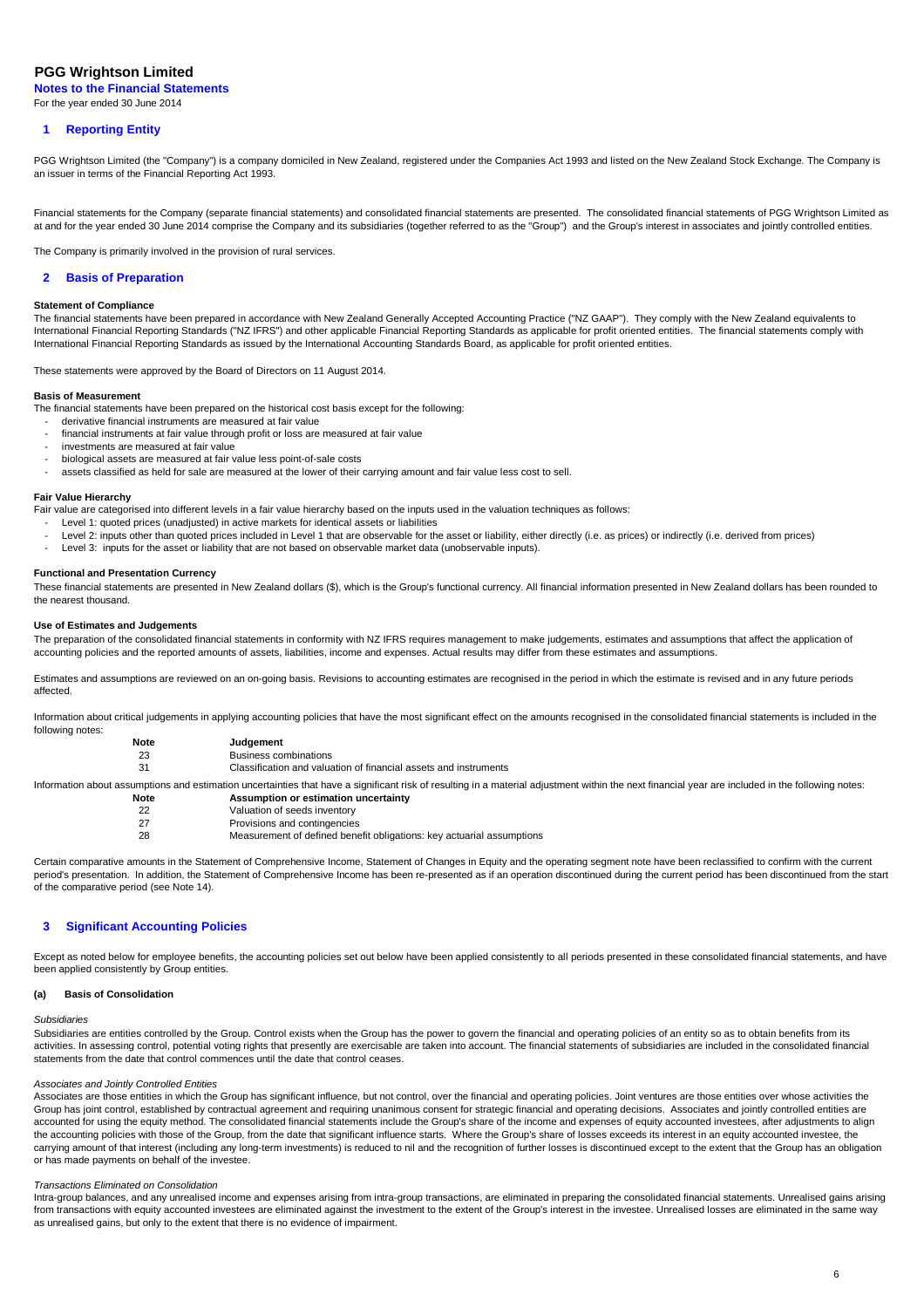#### **(b) Foreign Currencies**

## Foreign Currency Transactions

Transactions in foreign currencies are translated to the respective functional currencies of the group entities at the exchange rates at the dates of the transactions. Monetary assets and liabilities denominated in foreign currencies at the reporting date are retranslated to the functional currency at that date. The foreign currency gain or loss on monetary items is the difference between amortised cost in the functional currency at the beginning of the period, adjusted for effective interest and payments during the period, and the amortised cost in foreign currency translated at the exchange rate at the end of the period.

Non-monetary assets and liabilities denominated in foreign currencies that are measured at fair value are retranslated to the functional currency at the exchange rate at the date that fair value was determined. Foreign currency differences arising on retranslation are recognised in profit or loss.

## **Foreign Operations**

The assets and liabilities of foreign operations, including goodwill and fair value adjustments arising on acquisition, are translated to New Zealand dollars at the exchange rates at the reporting date. The income and expenses of foreign operations are translated to New Zealand dollars at exchange rates at the date of the transactions.

Foreign currency differences are recognised in other comprehensive income and the Foreign Currency Translation Reserve ("FCTR"). When a foreign operation is disposed of, in part or in full, the relevant amount in the FCTR is transferred to profit or loss.

#### **(c) Income Recognition**

## Recognition of Revenue

Revenue is recognised to the extent that it is probable that the economic benefits will flow to the Group and the revenue can be reliably measured. The following specific recognition criteria must also be met before revenue is recognised.

## Sales Revenue

Sales revenue comprises the sale value of transactions where the Group acts as a principal and the commission for transactions where the Group acts as an agent.

Revenue from the sale of goods is measured at the fair value of the consideration received or receivable, net of returns and allowances, trade discounts and volume rebates. Revenue is recognised when the significant risks and rewards of ownership have been transferred to the buyer, recovery of the consideration is probable, the associated costs and possible return of goods can be estimated reliably, and there is no continuing management involvement with the goods.

### Irrigation Contracts

mistive on work-in-progress is recognised when it can be estimated reliably. The percentage of completion method is used to determine the appropriate amount to recognise in each year. The full amount of any anticipated loss, including that relating to work on the contract, is recognised as soon as it is foreseen.

### Investment Income

Investment income is recognised when earned. Dividends are recognised when received, or accrued when declared and approved for distribution prior to balance date.

### Interest and Similar Income and Expense

For all financial instruments measured at amortised cost, interest income or expense is recorded at the effective interest rate, which is the rate that exactly discounts estimated future cash payments or receipts through the expected life of the financial instrument or a shorter period, where appropriate, to the net carrying amount of the financial asset or financial liability. The calculation takes into account all contractual terms of the financial instrument (for example, prepayment options) and includes any fees or incremental costs that are directly attributable to the instrument and are an integral part of the effective interest rate, but not future credit losses.

Once the recorded value of a financial asset or a group of similar financial assets has been reduced due to an impairment loss, interest income continues to be recognised using the original effective interest rate applied to the new carrying amount.

The Group recognises interest revenue, management fees, and establishment fees on an accruals basis when the services are rendered using the effective interest rate method.

## Fee Income from Providing Transaction Services

Fees arising from negotiating or participating in the negotiation of a transaction for a third party are recognised on completion of the underlying transactions. Fees or components of the fees that are linked to certain performance are recognised after fulfilling the corresponding criteria.

#### **(d) Income Tax**

-

Income tax expense comprises current and deferred taxation and is recognised in profit or loss except to the extent that it relates to items recognised directly in other comprehensive income or equity, in which case it is recognised directly in other comprehensive income or equity. Current tax is the expected tax payable on the taxable income for the year, using tax rates enacted or substantively enacted at the reporting date, and any adjustment to tax payable with respect to previous periods.

Deferred tax is recognised using the balance sheet method, providing for temporary differences between the carrying amounts of assets and liabilities for financial reporting purposes and the amounts used for taxation purposes. Deferred tax is not recognised for:

- the initial recognition of goodwill
	- differences relating to subsidiaries, associates and jointly controlled entities to the extent that they will probably not reverse in the foreseeable future.

Deferred tax is measured at the tax rates that are expected to be applied to the temporary differences when they reverse, based on the laws that have been enacted or substantially enacted at the reporting date.

A deferred tax asset is recognised to the extent that it is probable that future taxable profits will be available against which temporary differences can be utilised. Deferred tax assets are reviewed at each reporting date and are reduced to the extent that it is no longer probable that the related tax benefit will be recognised.

## **(e) Discontinued Operations**

A discontinued operation is a component of the Group's business that represents a separate major line of business or geographical area of operations that has been disposed of or is held for sale, or is a subsidiary acquired exclusively with a view to resale. Classification as a discontinued operation occurs upon disposal or when the operation meets the criteria to be classified as held for sale, if earlier. When an operation is classified as a discontinued operation, the comparative statement of comprehensive income is restated as if the operation had been discontinued from the start of the comparative period.

#### **(f) Earnings per Share**

The Group presents basic and diluted earnings per share ("EPS") data for its ordinary shares. Basic EPS is calculated by dividing the profit or loss attributable to shareholders by the weighted average number of shares outstanding during the period. Diluted EPS is determined by adjusting the profit or loss attributable to shareholders and the number of shares outstanding to include the effects of all potential dilutive shares.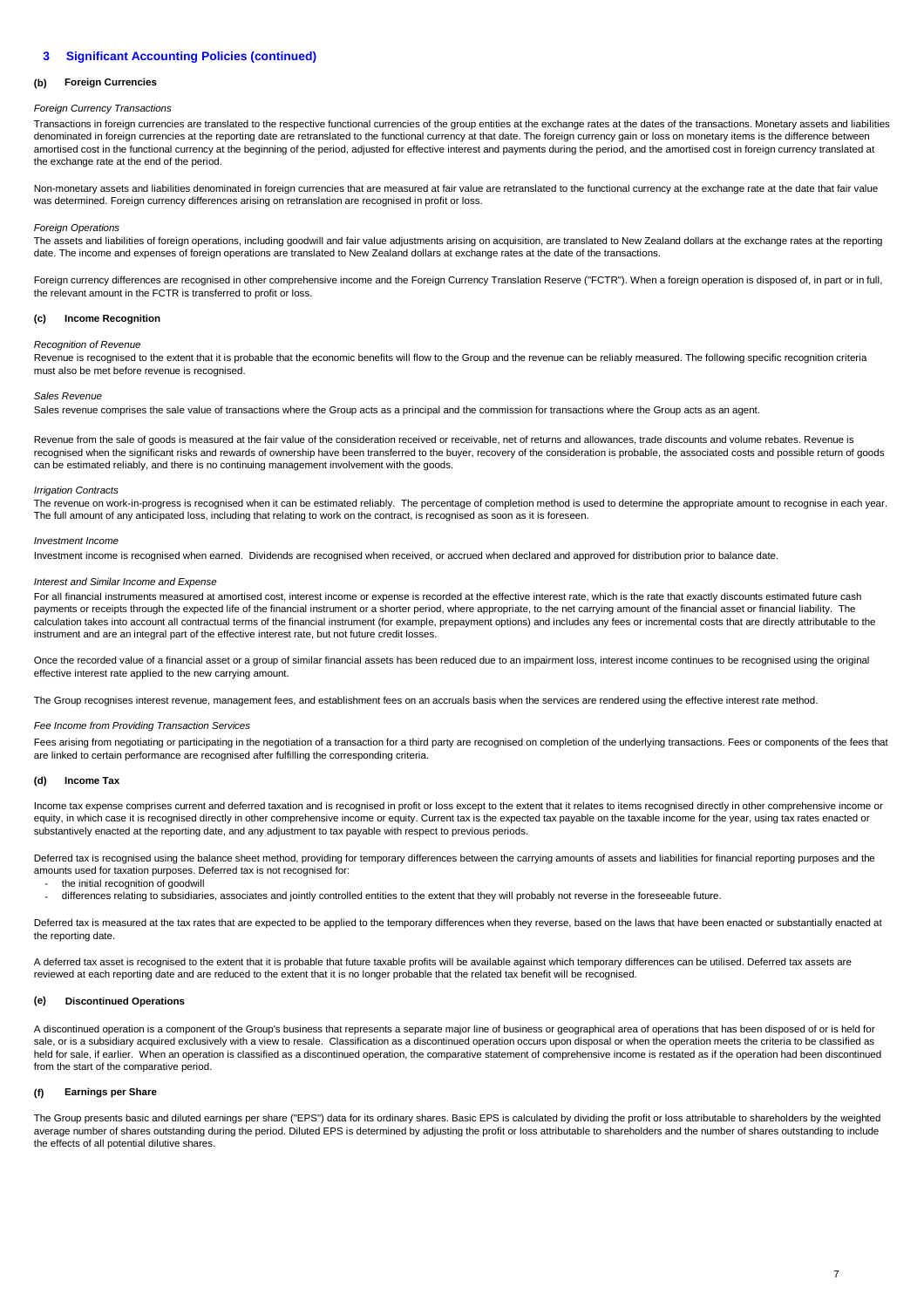#### **(g) Financial Instruments**

## **(i) Non-derivative Financial Assets**

Non-derivative financial assets comprise investments in equity and debt securities, finance receivables, trade and other receivables, cash and cash equivalents and intercompany advances. The Group adopted NZ IFRS 9 (2009) Financial Instruments from 1 January 2012. NZ IFRS 9 (2009) requires that an entity classifies its financial assets at either amortised cost of fair value depending on the entity's business model for managing the financial assets and the contractual cash flow characteristics of the financial assets.

The Group initially recognises financial assets on the trade date at which the Group becomes a party to the contractual provisions of the instrument.

Financial assets are initially measured at fair value. If the financial asset is not subsequently measured at fair value through profit and loss, the initial investment includes transaction costs that are directly attributable to the asset's acquisition or origination. The Group subsequently measures financial assets at either fair value or amortised cost.

## Financial assets measured at amortised cost

A financial asset is subsequently measured at amortised cost using the effective interest method and net of any impairment loss, if:

the asset is held within a business model with an objective to hold assets in order to collect contractual cash flows; and - the contractual terms of the financial asset give rise, on specified dates, to cash flows that are solely payments of principal and interest.

The Group's policy on impairment is the same as that applied to its consolidated financial statements as at and for the year ended 30 June 2013 for loans and receivables .

## Financial assets measured at fair value

Financial assets other than those classified as financial assets measured at amortised cost are subsequently measured at fair value with all changes recognised in profit or loss.

However, for investments in equity instruments that are not held for trading, the Group may elect at initial recognition to present gains and losses through other comprehensive income. For instruments measured at fair value through other comprehensive income gains and losses are never reclassified to profit and loss and no impairments are recognised in profit and loss. Dividends earned from such investments are recognised in profit and loss unless the dividends clearly represent a repayment of part of the cost of investment.

Investments in equity securities of subsidiaries, associates and joint ventures are measured at cost in the separate financial statements of the Company.

### Cash and cash equivalents

Cash and cash equivalents include cash on hand, deposits held at call with banks, other short term highly liquid investments with maturities of three months or less. Bank overdrafts that are repayable on demand and form an integral part of the Group's cash management are included as a component of cash and cash equivalents.

### Trade and Other Receivables

Trade and other receivables are stated at their amortised cost less impairment losses.

## **(ii) Non-derivative Financial Liabilities**

## Interest-bearing Borrowings

Interest-bearing borrowings are classified as other financial liabilities and are initially recognised at fair value plus any directly attributable transaction costs. Subsequent to initial recognition, these liabilities are measured at amortised cost using the effective interest rate method.

## Trade and Other Payables

Trade and other payables are stated at cost.

## **(iii) Derivative Financial Instruments**

The Group uses derivative financial instruments to manage its exposure to interest rate and foreign currency risks arising from operational, financing and investment activities. In accordance with Treasury policy, the Group does not hold or issue derivative instruments for trading purposes. However, derivatives that do not qualify for hedge accounting are accounted for as trading instruments.

Derivative financial instruments are recognised initially at fair value and transaction costs are expensed immediately. Subsequent to initial recognition, derivative financial instruments are stated at fair value. The gain or loss on re-measurement to fair value is recognised immediately in profit or loss. However, where derivatives qualify for hedge accounting, recognition of any resultant gain or loss depends on the nature of the hedging relationship (see below).

### Cash Flow Hedges

Changes in the fair value of the derivative hedging instrument designated as a cash flow hedge are recognised directly in equity to the extent that the hedge is effective. To the extent that the hedge is ineffective, changes in fair value are recognised in profit or loss.

If the hedging instrument no longer meets the criteria for hedge accounting, expires or is sold, terminated or exercised, then hedge accounting is discontinued prospectively. The cumulative gain or loss previously recognised in equity remains there until the forecast transaction occurs. When the hedged item is a non-financial asset, the amount recognised in equity is transferred to the carrying amount of the asset when it is recognised. In other cases the amount recognised in equity is transferred to profit or loss in the same period that the hedged item affects profit or loss.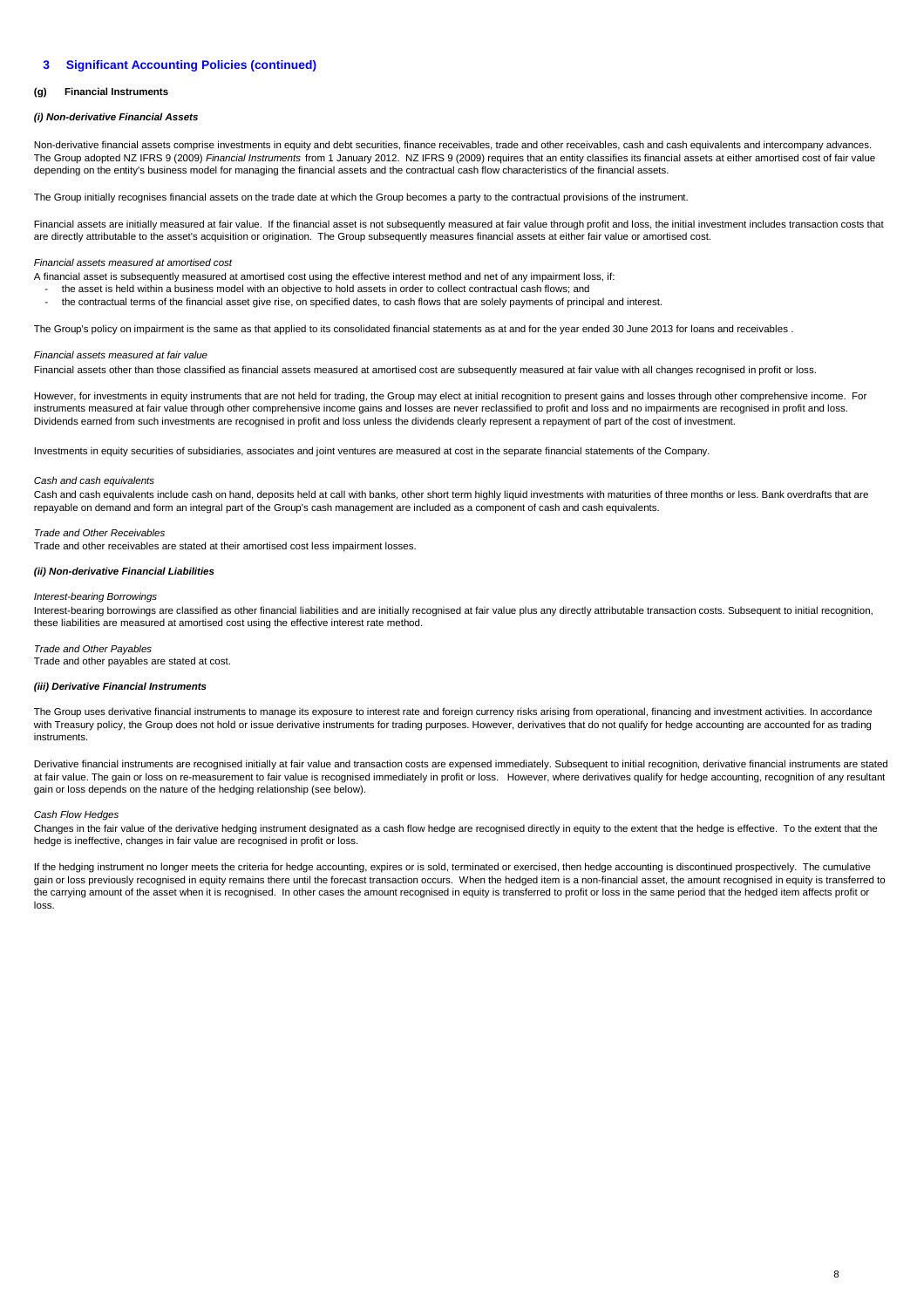#### **(h) Impairment**

The carrying value of the Group's assets are reviewed at each reporting date to determine whether there is any objective evidence of impairment. An impairment loss is recognised whenever the carrying amount exceeds its recoverable amount. Impairment losses directly reduce the carrying value of assets and are recognised in profit or loss unless the asset is carried at a revalued amount in accordance with another standard.

## Impairment of Equity Instruments

The Group assesses at each reporting date whether there is objective evidence that a financial asset or group of assets is impaired. In the case of equity instruments that are not held for trading, the Group may elect to present gains and losses through other comprehensive income. If no election is made fair value gains and losses are recognised in profit or loss.

### Impairment of Trade Receivables

Trade receivables are considered past due when they have been operated outside of the normal key trade terms. When forming a view management considers the counterparty's ability to pay, the level of security and the risk of loss.

Accounts receivables include accrued interest. Specific provisions are maintained to cover identified doubtful debts.

### Impairment of Finance Receivables

Finance receivables are considered past due when they have been operated by the counterparty out of key terms, the facility has expired, and in managements view there is no possibility of the counterparty operating the facility within key terms. When forming a view management considers the counterparty's ability to pay, the level of security and the risk of loss.

Finance receivables include accrued interest and are stated at estimated net realisable value after allowing for a provision for doubtful debts. Specific provisions are maintained to cover identified doubtful debts.

The recoverable amount of the Group's investments in held-to-maturity debt instruments and receivables carried at amortised cost is calculated as the present value of estimated future cash flows, discounted at the original effective interest rate (i.e. the effective interest rate computed at initial recognition of these financial assets). Receivables with short duration are not discounted.

Impairment losses on an individual basis are determined by an evaluation of the exposures on an instrument by instrument basis. All individual instruments that are considered significant are subject to this approach.

All known losses are expensed in the period in which it becomes apparent that the receivables are not collectable.

## Non-financial Assets (including goodwill)

The carrying amounts of the Group's non-financial assets, other than biological assets, inventories and deferred tax assets are reviewed at each reporting date to determine whether there is any indication of impairment. If any such indication exists then the recoverable amount of the asset is estimated. For goodwill and intangible assets that have indefinite lives, the recoverable amount is estimated at each reporting date.

An impairment loss is recognised if the carrying amount of an asset or the cash-generating unit to which it relates, exceeds the recoverable amount. A cash-generating unit is the smallest identifiable asset group that generates cash flows that are largely independent from other assets and groups. Impairment losses are recognised in profit or loss. Impairment losses recognised with respect to cash-generating units are allocated first to reduce the carrying amount of any goodwill allocated to the units, then to reduce the carrying amount of the other assets in the unit on a pro rata basis.

The recoverable amount of an asset or cash-generating unit is the greater of its value in use and its fair value less costs to sell. In assessing value in use, the estimated future cash flows are discounted to their present value using a pre-tax discount rate that reflects current market assessments of the time value of money and the risks specific to the asset or unit.

In determining the fair value using value in use, regard is given to external market evidence.

An impairment loss with respect to goodwill is not reversed. With respect to other assets losses recognised in prior periods are assessed at each reporting date for any indications that the loss may have decreased or no longer exist. An impairment loss is reversed if there has been a change in the estimates used to determine the recoverable amount. An impairment loss is only reversed to the extent that the carrying value of the asset does not exceed the carrying value that the asset would have had, net of depreciation or amortisation, if no impairment loss had been recognised.

#### **(i) Determination of Fair Values**

A number of the Group's accounting policies and disclosures require the determination of fair value, for both financial and non-financial assets and liabilities. Fair values have been determined for measurement and/or disclosure purposes based on the following methods. Where applicable, further information about the assumptions made is disclosed in the notes specific to that asset or liability.

### Property, Plant and Equipment

The fair value of property, plant and equipment recognised as a result of a business combination is based on market values. The market value of property is the estimated amount for which the property could be exchanged on the date of valuation between a willing buyer and a willing seller in an arm's length transaction after proper marketing wherein the parties had each acted knowledgeably, prudently and without compulsion. The market value of items of plant, equipment, fixtures and fittings is based on the quoted market prices for similar items.

## Intangible Assets

The fair value of intangible assets acquired in a business combination is based on the discounted cash flows expected to be derived from the use and eventual sale of the assets.

## Biological Assets

The fair value of biological assets is based on the market price of similar assets at the reporting date. The market price of biological assets intended for export is determined by recent transactions in the market place. The fair value of biological assets intended for domestic processing is determined by applying the market price of stock weight offered by meat processors to the stock weight at the reporting date less any point of sale costs including transportation.

Stock counts of livestock quantities are performed by the Group at each reporting date.

## Investments in equity

The fair value of financial assets at fair value through profit or loss and available-for-sale financial assets is determined by reference to the market price, unless other objective reliable evidence suggests a different value. Other investments where no active market exists are held at historical cost.

## Trade and Other Receivables

The fair value of trade and other receivables is estimated as the present value of future cash flows, discounted at the market rate of interest at the reporting date.

## **Derivatives**

The fair value of forward exchange contracts is based on broker quotes, if available. If broker quotes are not available, then fair value is estimated by discounting the difference between the contractual forward price and the current forward price at the reporting date for the residual maturity of the contract using a risk-free interest rate based on government bonds.

The fair value of interest rate swaps is based on broker quotes. These quotes are tested for reasonableness by discounting estimated future cash flows based on the terms and maturity of each contract using market interest rates for a similar instrument at the reporting date.

## Non-derivative Financial Instruments

Fair value, which is determined for disclosure purposes, is calculated based on the present value of future principal and interest cash flows, discounted at the market rate of interest at the reporting date. For finance leases, the market rate of interest is determined by reference to similar lease agreements.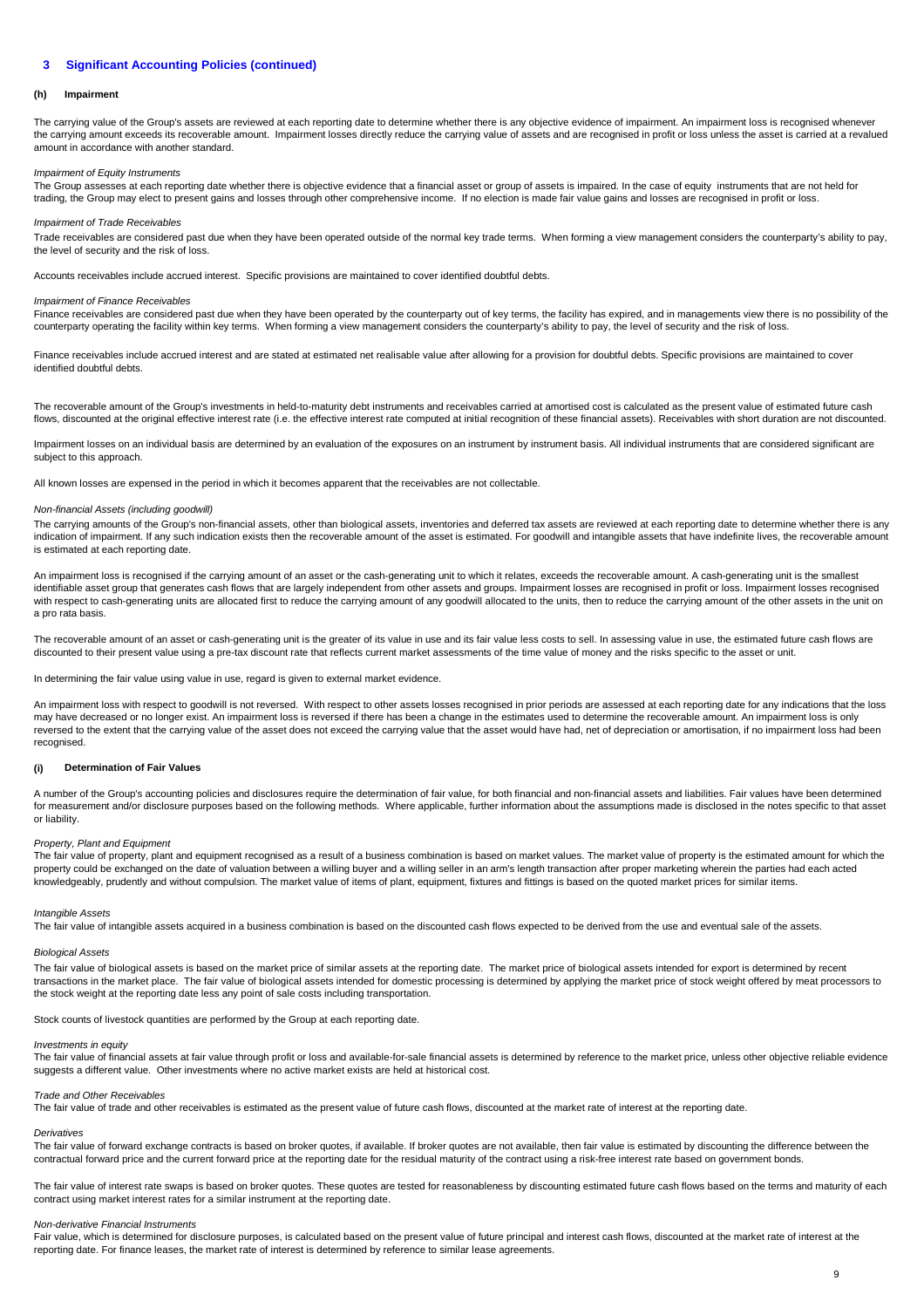## **(j) Biological Assets**

Biological assets are measured at fair value less point-of-sale costs, with any change therein recognised in profit or loss. Point-of-sale costs include all costs that would be necessary to sell the assets including transportation costs.

#### **(k) Inventories**

## Finished Goods

Raw materials and finished goods are stated at the lower of cost or net realisable value. Cost is determined on a first in, first out basis, and, in the case of manufactured goods, includes direct materials, labour and production overheads.

### Wholesale Seeds

Wholesale seeds inventory is stated at the lower of cost or net realisable value and comprises costs of purchase and other direct costs incurred to bring the inventory to its present location and condition.

#### **(l) Intangible Assets**

## Computer Software

Computer software is a finite life intangible and is recorded at cost less accumulated amortisation and impairment. Amortisation is charged on a straight line basis over an estimated useful life between 3 and 10 years. The estimated useful life and amortisation method is reviewed at the end of each annual reporting period.

### Goodwill

Goodwill represents the excess of the cost of the acquisition over the Group's interest in the net fair value of the identifiable assets, liabilities and contingent liabilities of the acquiree.

Goodwill is measured at cost less accumulated impairment losses. Impairment loss with respect to goodwill is not reversed. With respect to equity accounted investees, the carrying amount of goodwill is included in the carrying amount of the investment.

## Research and Development

The principal research and development activities are in the development of systems, processes and new seed cultivars.

Research expenditure on the development of new systems and processes is recognised in profit or loss as incurred. Development activities involve a plan or design for the production of new or substantially improved products and processes. Development expenditure is capitalised only if development costs can be measured reliably, the product or process is technically and commercially feasible, future economic benefits are probable, and the Group intends to and has sufficient resources to complete development and to use or sell the asset. The expenditure capitalised includes the cost of materials, direct labour and overhead costs that are directly attributable to preparing the asset for its intended use. Other development expenditure is recognised in profit or loss when incurred.

Capitalised development expenditure is measured at cost less accumulated amortisation and accumulated impairment losses.

Research and development expenditure on the development of new seed cultivars is recognised in profit or loss as incurred. Development costs of seed cultivars are substantially indistinguishable from the cultivar research costs.

### **(m) Property, Plant & Equipment**

Items of property, plant and equipment are stated at cost less accumulated depreciation and impairment.

Cost includes expenditures that are directly attributable to the acquisition of the asset. The cost of self-constructed assets includes the cost of materials and direct labour, any other costs directly attributable to bringing the asset to a working condition for its intended use, and the cost of dismantling and removing the items and restoring the site on which they are located. Purchased software that is integral to the functionality of the related equipment is capitalised as part of that equipment.

When parts of an item of property, plant and equipment have different useful lives, they are accounted for as separate items (major components) of property, plant and equipment.

### Subsequent Costs

The cost of replacing part of an item of property, plant and equipment is recognised in the carrying amount of the item if it is probable that the future economic benefits embodied within the part will flow to the Group and its cost can be measured reliably. The costs of day-to-day servicing of property, plant and equipment is recognised in profit or loss as incurred.

### Borrowing Costs

Borrowing costs that are directly attributable to the acquisition, construction or production of a qualifying asset are capitalised as part of the cost of that asset. All other borrowing costs are expensed as they are incurred.

## **Depreciation**

Depreciation is recognised in profit or loss on a straight-line basis over the estimated useful lives of each item of property, buildings, plant and equipment. Leased assets are depreciated over the shorter of the lease term and their useful lives. Land is not depreciated. The estimated useful lives for the current and comparative periods are between 3 and 40 years for plant and equipment and 50 years for buildings. Depreciation methods, useful lives and residual values are reassessed at reporting date.

#### **(n) Leasing Commitments**

Leases in terms of which the Group assumes substantially all of the risks and rewards of ownership are classed as finance leases. Upon initial recognition the leased asset is measured at an amount equal to the lower of its fair value or the present value of the minimum lease payments. Subsequent to initial recognition, the asset is accounted for in accordance with the accounting policy applicable to that asset.

Other leases are operating leases and are not recognised on the statement of financial position. Amounts payable under operating lease arrangements are recognised in profit or loss.

#### **(o) Employee Benefits**

The Group's net obligation with respect to defined benefit pension plans is calculated by estimating the future benefit that employees have earned in return for their service in the current and prior periods. That benefit is discounted to determine its present value, and any unrecognised past service costs and the fair value of any plan assets is deducted. The discount rate is the vield at the reporting date on bonds that have maturity dates approximating the terms of the Group's obligations. The calculation is performed by a qualified actuary using the projected unit credit at the reporting date on bonds method. When the calculation results in a benefit to the Group, the recognised asset is limited to the lower of the net assets of the plan or the current value of the contributions holiday that is expected to be generated. Actuarial gains and losses are recognised directly in other comprehensive income and the defined benefit plan reserve in equity.

The IFRS Interpretations Committee has provided clarification with regards to IAS 19 Employee Benefits (2011) as to whether the discount rate used to calculate a defined benefit liability should be a pre-tax or post-tax rate. The Committee observed that a pre-tax discount rate should be applied. Historically, the Group's actuarial calculations used a post-tax discount rate. In calculating the Group's defined benefit liability as at 30 June 2014 a pre-tax rate has been used. No changes have been made to the comparative periods.

Short-term employee benefit obligations are measured on an undiscounted basis and expensed as the related service is provided. A provision is recognised for the amount of outstanding shortterm benefits at each reporting date.

Provisions made with respect to employee benefits which are not expected to be settled within twelve months are measured as the present value of the estimated future cash outflows to be made by the Group with respect to services provided by employees up to reporting date.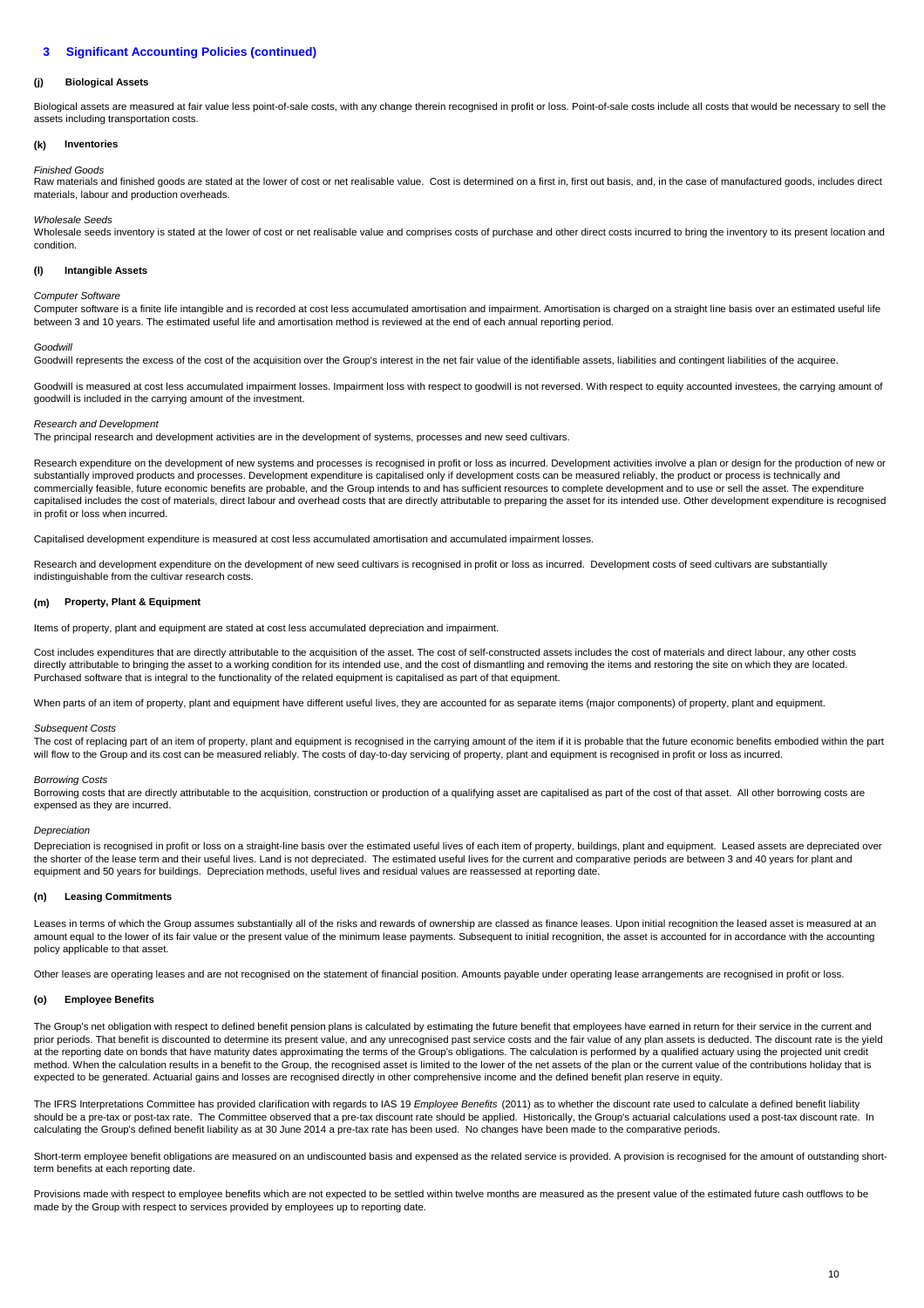#### **(p) Share Capital**

Ordinary Share Capital

Ordinary shares are classified as equity. Incremental costs directly attributable to the issue of ordinary shares are recognised as a deduction from equity.

## Repurchase of Share Capital

When share capital recognised as equity is repurchased, the amount of the consideration paid, including directly attributable costs, is recognised as a deduction from equity. Repurchased shares are cancelled. Treasury stock for which unrestricted ownership has not yet been transferred are not cancelled.

#### **(q) Statement of Cash Flows**

The statement of cash flows has been prepared using the direct approach modified by the netting of certain items as disclosed below.

Deposits received less withdrawals are netted as the cash flows are received and disbursed on behalf of customers and reflect the activities of the customers rather than those of the Company.

#### **(r) Disclosure of Non-GAAP financial information**

Non-GAAP reporting measures have been presented in the Statement of Comprehensive Income or referenced to in the notes to the financial statements. The following non-GAAP measures are relevant to the understanding of the Group financial performance:

- - EBITDA (a non-GAAP measure) represents earnings before net finance costs, income tax, depreciation, amortisation and the results from discontinued operations. Operating EBITDA (a non-GAAP measure) represents earnings before net finance costs, income tax, depreciation, amortisation, results from discontinued operations, fair value adjustments, non-operating items and equity accounted earnings of associates.

The PGW Board and management consider the Operating EBITDA measure to promote a more meaningful communication of financial information. This measure is also the required information for certain stakeholders and for internal management reporting and review.

#### **(s) Standards and Interpretations That Have Been Issued or Amended But Are Not Yet Effective**

A number of new standards and interpretations are not yet effective for the year ended 30 June 2014 and have not been applied in preparing these consolidated financial statements. None of these standards are expected to have a significant impact on these financial statement except for:

- IFRS 9 (2010) Financial Instruments has been issued. This standard adds the requirements related to the classification and measurement of financial liabilities and derecognition of financial assets and liabilities to the version issued in 2009. It also includes details on how to measure fair value. This standard becomes effective in the Group's 2016 financial statements. The Group does not plan to adopt this standard early and the extent of the impact has not yet been determined.
- A variety of minor improvements to standards have been made in order to clarify various treatments of specific transactions. These are not expected to have an impact on the Group's financial results.

#### **4 Segment Reporting**

## **(a) Operating Segments**

The Group has two primary operating divisions: Rural Services (formerly AgriServices) and Seed & Grain (formerly AgriTech). Rural Services is further separated into three reportable segments, as described below, which are that segment's strategic business units. The strategic business units offer different products and services, and are managed separately because they require different skills, technology and marketing strategies. Within each segment, further business unit analysis may be provided to management where there are significant differences in the nature of activities. The Chief Executive Officer or Chairman of the Board reviews internal management reports on each strategic business unit on at least a monthly basis.

- Retail. Includes the Rural Supplies and Fruitfed retail operations, AgNZ (Consulting) and ancillary sales support, supply chain and marketing functions.
- Livestock. Includes rural Livestock trading activities and Export Livestock.
- Other Rural Services. Includes Insurance, Real Estate, Wool, PGG Wrightson Water (formerly Irrigation and Pumping), AgNZ (Training), Regional Admin, Finance Commission and other related activities.
- Seed & Grain. Includes Australasia Seed (New Zealand and Australian manufacturing and distribution of forage seed and turf), Grain (sale of cereal seed and grain trading), South America (various related activities in the developing seeds markets including the sale of pasture and crop seed and farm inputs, together with operations in the areas of livestock, real estate and irrigation), and other Seed & Grain (Agri-feeds, research and development, international, production and corporate seeds).

Other non-segmented amounts relate to certain Corporate activities including Finance, Treasury, HR and other support services including corporate property services and include adjustments for discontinued operations (PGW Rural Capital Limited) and consolidation adjustments.

The profit/(loss) for each business unit combines to form total profit/(loss) for the Rural Services and Seed & Grain segments. Certain other revenues and expenses are held at the Corporate level for the Corporate functions noted above.

Assets allocated to each business unit combine to form total assets for the Rural Services and Seed & Grain business segments. Certain other assets are held at a Corporate level including those for the Corporate functions noted above.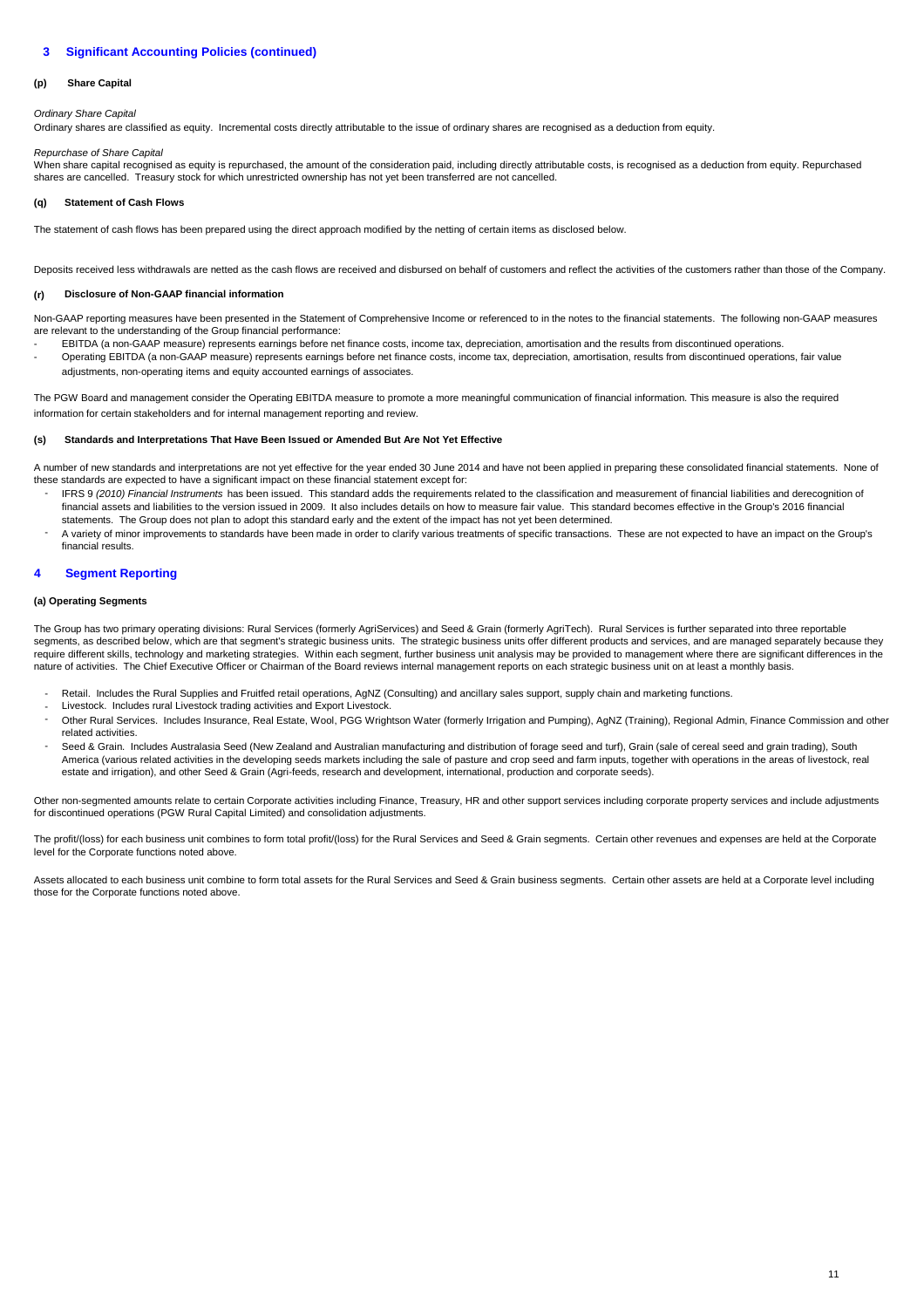## **4 Segment Reporting (continued)**

## **(b) Operating Segment Information**

|                                     |           | Retail    |          | Livestock |           | <b>Other Rural Services</b> |            | <b>Rural Services</b> |            | Seed & Grain |            | <b>Total Operating Segments</b> |           | Other      |            | Total      |
|-------------------------------------|-----------|-----------|----------|-----------|-----------|-----------------------------|------------|-----------------------|------------|--------------|------------|---------------------------------|-----------|------------|------------|------------|
|                                     | 2014      | 2013      | 2014     | 2013      | 2014      | 2013                        | 2014       | 2013                  | 2014       | 2013         | 2014       | 2013                            | 2014      | 2013       | 2014       | 2013       |
|                                     | \$000     | \$000     | \$000    | \$000     | \$000     | \$000                       | \$000      | \$000                 | \$000      | \$000        | \$000      | \$000                           | \$000     | \$000      | \$000      | \$000      |
| Total segment revenue               | 485,955   | 433,411   | 76,850   | 98,500    | 202,822   | 156,595                     | 765,627    | 688,506               | 529,694    | 486,289      | 1,295,321  | 1,174,795                       | 2,253     | 3,273      | 1,297,574  | 1,178,068  |
| Intersegment revenue                |           |           |          |           |           |                             |            |                       | (78, 191)  | (46, 221)    | (78, 191)  | (46, 221)                       | 2.253     |            | (78, 191)  | (46, 221)  |
| Total external operating revenues   | 485,955   | 433,411   | 76,850   | 98,500    | 202,822   | 156,595                     | 765,627    | 688,506               | 451,503    | 440,068      | 1,217,130  | 1,128,574                       |           | 3.273      | 1,219,383  | 1,131,847  |
| <b>Operating EBITDA</b>             | 25,509    | 23.224    | 13,389   | 12,182    | 14,090    | 9,030                       | 52,988     | 44,436                | 33,965     | 26,488       | 86,953     | 70,924                          | (28, 206) | (25, 127)  | 58,747     | 45,797     |
| Equity earnings of associates       |           |           |          |           |           |                             |            |                       | 2,494      | 1.405        | 2,494      | 1,405                           | 27        | 78         | 2,521      | 1,483      |
| Impairment losses on goodwill       |           |           |          | (80,000)  |           | (22, 045)                   |            | (102, 045)            |            | (219,098)    | -1         | (321, 143)                      | (1)       |            |            | (321, 143) |
| Non operating items                 | (206)     | (74)      | 171      | 21        | 1.062     | (1,970)                     | 1,027      | (2,023)               | 3,377      | (3, 414)     | 4.404      | (5, 437)                        | 2.018     | (1.697)    | 6.422      | (7, 134)   |
| Fair value adjustments              |           |           | 1,388    | (1,739)   |           |                             | 1,388      | (1,739)               |            |              | 1,388      | (1,739)                         | (78)      | (140)      | 1,310      | (1,879)    |
| <b>EBITDA</b>                       | 25,303    | 23,150    | 14,948   | (69, 536) | 15,152    | (14, 985)                   | 55,403     | (61, 371)             | 39,837     | (194, 619)   | 95,240     | (255,990)                       | (26, 240) | (26, 886)  | 69,000     | (282, 876) |
| Depreciation and amortisation       | (1, 256)  | (1,097)   | (595)    | (645)     | (647)     | (626)                       | (2, 498)   | (2,368)               | (3,296)    | (3,550)      | (5,794)    | (5,918)                         | (5, 448)  | (1, 724)   | (11, 242)  | (7,642)    |
| <b>Results from continuing</b>      |           |           |          |           |           |                             |            |                       |            |              |            |                                 |           |            |            |            |
| operating activities                | 24,047    | 22,053    | 14,353   | (70, 181) | 14,505    | (15, 611)                   | 52,905     | (63, 739)             | 36,541     | (198, 169)   | 89,446     | (261, 908)                      | (31, 688) | (28, 610)  | 57,758     | (290, 518) |
| Net interest and finance costs      | (139)     | 51        | 158      | (1,026)   | (724)     | (74)                        | (705)      | (1,049)               | (2,894)    | (1, 305)     | (3,599)    | (2, 354)                        | (4, 327)  | (7,020)    | (7,926)    | (9, 374)   |
| Profit/(loss) from continuing       |           |           |          |           |           |                             |            |                       |            |              |            |                                 |           |            |            |            |
| operations before income tax        | 23,908    | 22,104    | 14,511   | (71, 207) | 13,781    | (15,685)                    | 52,200     | (64, 788)             | 33,647     | (199, 474)   | 85,847     | (264, 262)                      | (36, 015) | (35,630)   | 49,832     | (299, 892) |
| Income tax (expense)/income         | (6, 817)  | (6, 171)  | (4, 119) | (2, 543)  | (3,740)   | (4, 816)                    | (14, 676)  | (13,530)              | (9,780)    | (6, 284)     | (24, 456)  | (19, 814)                       | 15,984    | 14,785     | (8, 472)   | (5,029)    |
| Profit/(loss) from continuing       |           |           |          |           |           |                             |            |                       |            |              |            |                                 |           |            |            |            |
| operations                          | 17,091    | 15,933    | 10,392   | (73, 750) | 10,041    | (20, 501)                   | 37,524     | (78, 318)             | 23,867     | (205, 758)   | 61,391     | (284, 076)                      | (20, 031) | (20, 845)  | 41,360     | (304, 921) |
| Discontinued operations             |           |           |          |           |           |                             |            |                       |            |              |            |                                 | 898       | (1,584)    | 898        | (1, 584)   |
| Profit/(loss) for the year          | 17,091    | 15,933    | 10,392   | (73, 750) | 10.041    | (20, 501)                   | 37,524     | (78, 318)             | 23,867     | (205, 758)   | 61,391     | (284, 076)                      | (19, 133) | (22, 429)  | 42.258     | (306, 505) |
|                                     |           |           |          |           |           |                             |            |                       |            |              |            |                                 |           |            |            |            |
| Segment assets                      | 104,659   | 92,451    | 66,289   | 58,332    | 67,326    | 72,752                      | 238,274    | 223,535               | 319,194    | 309,096      | 557,468    | 532,631                         | 74,502    | 81,866     | 631,970    | 614,497    |
| Equity accounted investees          |           |           |          |           |           | 1,174                       |            | 1,174                 | 1,274      | 2,972        | 1,274      | 4,146                           | 90        | 64         | 1,364      | 4,210      |
| Assets held for sale                |           |           |          |           |           |                             |            |                       |            |              |            |                                 | 1.168     | 801        | 1,168      | 801        |
| Total segment assets                | 104,659   | 92,451    | 66,289   | 58,332    | 67,326    | 73,926                      | 238,274    | 224,709               | 320,468    | 312,068      | 558,742    | 536,777                         | 75,760    | 82,731     | 634,502    | 619,508    |
| Segment liabilities                 | (55, 294) | (34, 206) | (61,093) | (43, 610) | (36, 951) | (38, 752)                   | (153, 338) | (116, 568)            | (157, 946) | (140, 486)   | (311, 284) | (257, 054)                      | (53, 516) | (106, 348) | (364, 800) | (363, 402) |
|                                     |           |           |          |           |           |                             |            |                       |            |              |            |                                 |           |            |            |            |
| Capital expenditure (incl software) | 4,151     | 775       | 146      | 1,039     | 1,047     | 361                         | 5,344      | 2,175                 | 6,796      | 3,375        | 12,140     | 5,550                           | 31,623    | 2,149      | 43,763     | 7,699      |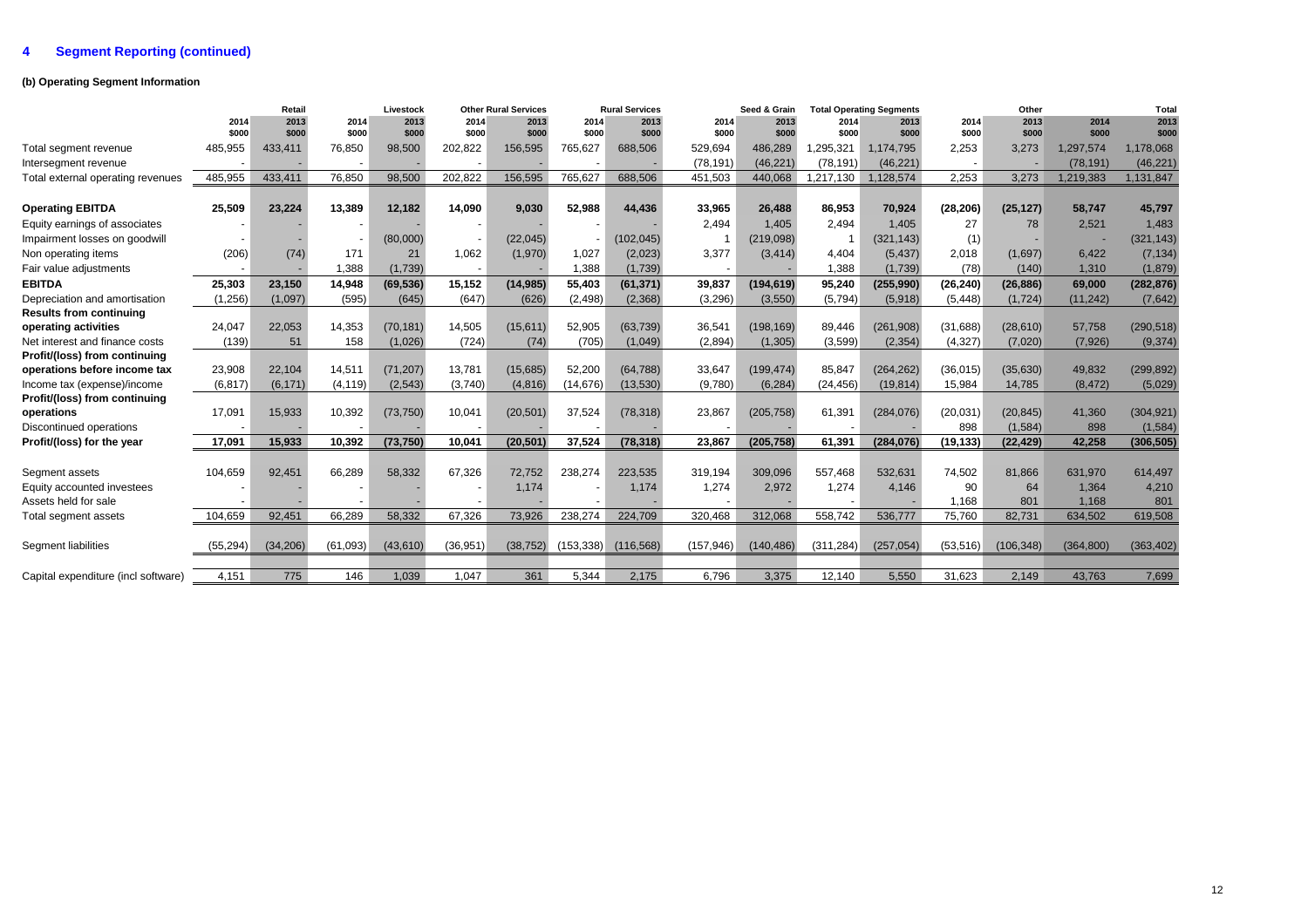#### **4 Segment Reporting (continued)**

## **(b) Operating Segment Information (continued)**

The Group operates predominantly in New Zealand with some operations in Australia and South America.

The Australian and South American business units facilitate the export sales and services of New Zealand operations in addition to their own seed trading operations. Inter-segment pricing is determined on an arm's length basis.

In presenting information on the basis of geographical segments, segment revenue is based on the geographical location of operations. Segment assets are based on the geographical location of the assets.

| Revenue derived from outside the Group                                    | Group<br>2014<br>\$000 | Group<br>2013<br>\$000 |
|---------------------------------------------------------------------------|------------------------|------------------------|
| New Zealand                                                               | 1,024,303              | 926,526                |
| Australia                                                                 | 84.200                 | 86,647                 |
| South America                                                             | 110,880                | 118,674                |
| Total revenue derived from outside the Group                              | 1,219,383              | 1,131,847              |
| Non current assets excluding financial instruments and deferred tax       |                        |                        |
| New Zealand                                                               | 112,786                | 98,812                 |
| Australia                                                                 | 14,032                 | 16,091                 |
| South America                                                             | 5.465                  | 6,598                  |
| Total non current assets excluding financial instruments and deferred tax | 132,283                | 121,501                |

| 5.<br><b>Operating Revenue</b>          |      |           | <b>Continuing operations</b> |       | <b>Discontinued operations</b> | Total     |           |  |
|-----------------------------------------|------|-----------|------------------------------|-------|--------------------------------|-----------|-----------|--|
|                                         |      | 2014      | 2013                         | 2014  | 2013                           | 2014      | 2013      |  |
| Group                                   | Note | \$000     | \$000                        | \$000 | \$000                          | \$000     | \$000     |  |
| Sales                                   |      | 1,063,864 | 991,198                      |       |                                | 1,063,864 | 991,198   |  |
| Commissions                             |      | 106,256   | 97,839                       | ۰.    |                                | 106.256   | 97,839    |  |
| Construction contract revenue           |      | 47,401    | 40,407                       | ۰.    |                                | 47.401    | 40,407    |  |
| Interest revenue on finance receivables | 14   |           |                              | 950   | 1,991                          | 950       | 1,991     |  |
| Debtor interest charges                 |      | 1.862     | 2,403                        | ۰     |                                | .862      | 2,403     |  |
| <b>Total operating revenue</b>          |      | 1,219,383 | 1,131,847                    | 950   | 1,991                          | 1,220,333 | 1,133,838 |  |
|                                         |      |           |                              |       |                                |           |           |  |
| Company                                 |      |           |                              |       |                                |           |           |  |
| Sales                                   |      | 559,476   | 485,765                      | ۰.    |                                | 559.476   | 485,765   |  |
| Commissions                             |      | 74,954    | 56,020                       |       |                                | 74,954    | 56,020    |  |
| Construction contract revenue           |      | 43,068    | 39,417                       |       |                                | 43.068    | 39,417    |  |
| Debtor interest charges                 |      | 1,520     | 1,860                        | ۰     |                                | 1,520     | 1,860     |  |
| <b>Total operating revenue</b>          |      | 679,018   | 583,062                      |       |                                | 679.018   | 583,062   |  |

## **6 Cost of Sales**

|                                                                              |             | Group   | Group   | Company | Company |
|------------------------------------------------------------------------------|-------------|---------|---------|---------|---------|
|                                                                              |             | 2014    | 2013    | 2014    | 2013    |
| Cost of Sales includes the following items by nature:                        | <b>Note</b> | \$000   | \$000   | \$000   | \$000   |
| Depreciation and amortisation                                                |             | 1.238   | 1.282   | -       |         |
| Employee benefits including commissions                                      |             | 32.741  | 25.258  | 11.645  | 7.869   |
| Inventories, finished goods, work in progress, raw materials and consumables | 22          | 843.295 | 785.497 | 464.672 | 409.226 |
| Other                                                                        |             | 37.193  | 33.838  | 25.598  | 20.345  |
|                                                                              |             | 914.467 | 845.875 | 501.915 | 437.440 |

## **7 Other Income**

|                         | Group | Group | Company | Company |
|-------------------------|-------|-------|---------|---------|
|                         | 2014  | 2013  | 2014    | 2013    |
|                         | \$000 | \$000 | \$000   | \$000   |
| Dividend income         | 9     | 586   | 9       | 480     |
| Other investment income | 276   | 681   | 276     | 495     |
|                         | 285   | 1,267 | 285     | 975     |

## **8 Other Operating Expenses**

|                                                                                                   | Group<br>2014            | Group<br>2013  | Company<br>2014 | Company<br>2013 |
|---------------------------------------------------------------------------------------------------|--------------------------|----------------|-----------------|-----------------|
| Other operating expenses includes the following items:                                            | \$000                    | \$000          | \$000           | \$000           |
| Audit of annual financial statements of the Company - KPMG                                        | 278                      | 316            | 278             | 316             |
| Audit of annual financial statements of the subsidiaries and associates - KPMG                    | 287                      | 293            |                 | -               |
| Other non-audit services for accounting opinions paid to KPMG                                     |                          |                |                 |                 |
| - Trust account audit of PGG Wrightson Real Estate Limited                                        | 11                       | 11             |                 |                 |
| - Review of SOX compliance requirements                                                           | $\overline{\phantom{a}}$ | 27             |                 | 27              |
| - Review of charging group consolidation for bank syndicate                                       | 2                        | $\overline{2}$ | 2               | $\overline{2}$  |
| - Review of Agriculture New Zealand Limited for reporting to New Zealand Qualifications Authority | 2                        | $\overline{2}$ |                 |                 |
| Directors' fees                                                                                   | 733                      | 862            | 731             | 823             |
| Donations                                                                                         | 10                       | 8              | 2               | 3               |
| Doubtful debts - (decrease)/increase in provision for doubtful debts                              | (638)                    | (992)          | (654)           | (1,940)         |
| Doubtful debts - bad debts written off                                                            | 728                      | 2,111          | 624             | 2,100           |
| Marketing                                                                                         | 8,929                    | 8,202          | 3,443           | 3,107           |
| Motor vehicle costs                                                                               | 7.792                    | 8,205          | 5.411           | 4,954           |
| Rental and operating lease costs                                                                  | 27,477                   | 28,072         | 19,656          | 16,263          |
| Other expenses                                                                                    | 51,191                   | 52,240         | 30,312          | 28.273          |
|                                                                                                   | 96,802                   | 99,359         | 59,805          | 53,928          |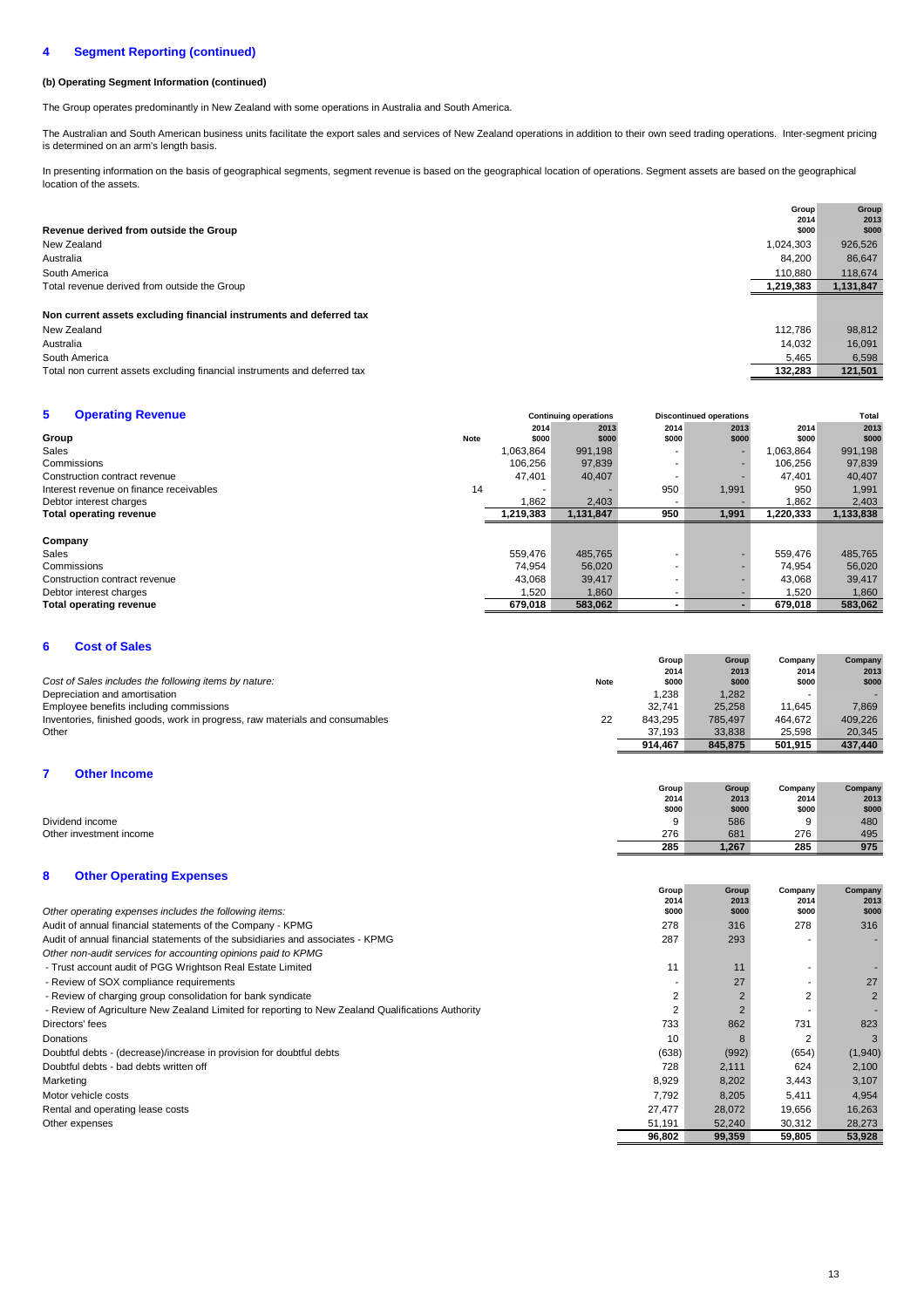#### **9 Equity Accounted Associates**

| <b>Earnings from associates</b>                          |                       |                       |                     |                        |                            |                          |                 |                   |                              |                  |
|----------------------------------------------------------|-----------------------|-----------------------|---------------------|------------------------|----------------------------|--------------------------|-----------------|-------------------|------------------------------|------------------|
|                                                          | <b>Current assets</b> | Non-current<br>assets | <b>Total assets</b> | Current<br>liabilities | Non-current<br>liabilities | <b>Total liabilities</b> | <b>Revenues</b> | <b>Expenses</b>   | Profit / (loss)<br>after tax | <b>PGW Share</b> |
| 30 June 2014                                             |                       |                       |                     |                        |                            |                          |                 |                   |                              |                  |
| Continuing                                               |                       |                       |                     |                        |                            |                          |                 |                   |                              |                  |
| 51% Forage Innovations Limited                           | 1,086                 | Ĭ.                    | 1.086               | (525)                  |                            | (525)                    | 1,346           | (1, 181)          | 165                          | 83               |
| 50% Canterbury Sale Yards (1996)                         |                       |                       |                     |                        |                            |                          |                 |                   |                              |                  |
| Limited                                                  | 194                   | 3                     | 197                 | (17)                   |                            | (17)                     | 580             | (526)             | 54                           | 27               |
| 50% Fertimas S.A.                                        |                       |                       |                     |                        |                            |                          |                 |                   |                              |                  |
| (formerly Lounay S.A.)                                   | 12,689                | ٠                     | 12,689              | (10, 829)              |                            | (10, 829)                | 23,337          | (22, 564)         | 773                          | 387              |
| <b>Disposed</b>                                          |                       |                       |                     |                        |                            |                          |                 |                   |                              |                  |
| 50% 4Seasons Feeds Limited                               |                       |                       |                     |                        |                            |                          | 55,192          | (51, 144)         | 4,048                        | 2,024            |
| 20% Di Santi y Romualdo LTDA                             |                       |                       |                     |                        |                            |                          |                 |                   |                              |                  |
| 50% Gramina Pty Limited                                  |                       |                       |                     |                        |                            |                          |                 |                   |                              |                  |
|                                                          | 13.969                | 3                     | 13.972              | (11, 371)              | $\overline{a}$             | (11, 371)                | 80,455          | (75, 415)         | 5.040                        | 2,521            |
| 30 June 2013                                             |                       |                       |                     |                        |                            |                          |                 |                   |                              |                  |
| Continuing                                               |                       |                       |                     |                        |                            |                          |                 |                   |                              |                  |
| 51% Forage Innovations Limited                           | 1,268                 |                       | 1,268               | (872)                  |                            | (872)                    | 1,038           | (944)             | 94                           | 48               |
| 50% Gramina Pty Limited                                  | 34                    |                       | 34                  | (149)                  |                            | (149)                    | 8               | (175)             | (167)                        |                  |
| 50% Canterbury Sale Yards (1996)<br>Limited              |                       |                       |                     |                        |                            |                          |                 |                   |                              |                  |
| 50% 4Seasons Feeds Limited                               | 138<br>7,279          | 5<br>1,983            | 143<br>9,262        | (16)<br>(1, 425)       | (3,651)                    | (16)<br>(5,076)          | 574<br>35,217   | (512)<br>(33,031) | 62<br>2,186                  | 31<br>1,093      |
| 50% Lounay S.A.                                          | 11,843                | 136                   | 11,979              | (10, 586)              |                            | (10, 586)                | 21,760          | (20, 984)         | 776                          | 691              |
| 20% Di Santi y Romualdo LTDA                             | 7,789                 | 115                   | 7,904               | (4,730)                |                            | (4,730)                  | 27,305          | (25, 694)         | 1,611                        | (427)            |
| <b>Disposed</b>                                          |                       |                       |                     |                        |                            |                          |                 |                   |                              |                  |
| 50% Agritranz Limited                                    |                       |                       |                     |                        |                            |                          | 3,540           | (3, 445)          | 95                           | 47               |
| 50% Kelso Wrightson (2004) Limited                       |                       |                       |                     |                        |                            |                          |                 |                   |                              |                  |
|                                                          | 28,351                | 2,239                 | 30,590              | (17, 778)              | (3,651)                    | (21, 429)                | 89,442          | (84, 785)         | 4,657                        | 1,483            |
|                                                          |                       |                       |                     |                        |                            |                          |                 |                   |                              |                  |
|                                                          |                       |                       |                     |                        |                            |                          | Group           | Group             | Company                      | Company          |
|                                                          |                       |                       |                     |                        |                            |                          | 2014            | 2013              | 2014                         | 2013             |
| Movement in carrying value of equity accounted investees |                       |                       |                     |                        |                            |                          | \$000           | \$000             | \$000                        | \$000            |
| Opening balance                                          |                       |                       |                     |                        |                            |                          | 4,210           | 269               |                              | 30               |
| New investments                                          |                       |                       |                     |                        |                            |                          |                 | 2,567             |                              |                  |
| Reclassification                                         |                       |                       |                     |                        |                            |                          |                 |                   | $\overline{\phantom{a}}$     | (30)             |
| Currency translation                                     |                       |                       |                     |                        |                            |                          | (201)           | 34                |                              |                  |
| Divestment of associate                                  |                       |                       |                     |                        |                            |                          | (1,663)         | (84)              |                              |                  |
| Share of profit/(loss)                                   |                       |                       |                     |                        |                            |                          | 2,521           | 1,483             |                              |                  |
| Dividends received                                       |                       |                       |                     |                        |                            |                          | (3,503)         | (59)              | $\overline{\phantom{a}}$     |                  |
| Closing balance                                          |                       |                       |                     |                        |                            |                          | 1,364           | 4.210             | $\sim$                       |                  |

There is no goodwill included in the carrying value of equity accounted investees (2013: Nil).

On 31 May 2014 the Group sold its 50% investment in the 4Seasons Feeds Limited joint venture company to its partner International Nutritionals Limited. A gain on sale of the investment of \$4.65 million has been included in non operating items in the Statement of Comprehensive Income. Associated with the investment sale was the sale of certain intellectual property and fixed assets to 4Seasons Feeds Limited. A gain on sale of these items of \$0.20 million has also been included in non operating items in the Statement of Comprehensive Income.

The Group sold its investment in Di Santi y Romualdo LTDA on 27 January 2014. A gain on sale of \$0.06 million has been recognised in non operating items in the Statement of Comprehensive Income in respect of this disposal. On 29 January 2014 the Group's Australian associate company Gramina Pty Limited was deregistered.

| <b>Non Operating Items</b><br>10                                           | <b>Note</b> | Group<br>2014<br>\$000   | <b>Group</b><br>2013<br>\$000 | Company<br>2014<br>\$000 | Company<br>2013<br>\$000 |
|----------------------------------------------------------------------------|-------------|--------------------------|-------------------------------|--------------------------|--------------------------|
| Capital gains/(losses) on sale of businesses, property plant and equipment |             | (262)                    | (3,612)                       | 511                      | (317)                    |
| Sale of investment in 4Seasons Feeds Limited                               | 9           | 4,848                    |                               |                          |                          |
| Bargain gain on acquisition of business                                    | 23          | 1,243                    |                               | 1,243                    |                          |
| Onerous property lease                                                     | 27          | $\overline{\phantom{a}}$ | (1,764)                       |                          |                          |
| Silver Fern Farms supply contract                                          | 27          | 160                      | 147                           | 160                      | 147                      |
| Defined benefit superannuation plan                                        | 28          | 2,174                    | (833)                         | 2,174                    | (833)                    |
| Management fee from/(to) subsidiaries                                      | 36          |                          |                               | 17,525                   | (212, 228)               |
| Restructuring                                                              |             | (1,643)                  | (1, 712)                      | (354)                    | (945)                    |
| Other non operating items                                                  |             | (98)                     | 640                           |                          |                          |
|                                                                            |             | 6,422                    | (7, 134)                      | 21,260                   | (214, 176)               |
|                                                                            |             |                          |                               |                          |                          |
| Impairment losses on goodwill                                              | 25          | $\sim$                   | (321, 143)                    |                          | (91, 323)                |
|                                                                            |             | 6,422                    | (328, 277)                    | 21,260                   | (305, 499)               |
|                                                                            |             |                          |                               |                          |                          |
|                                                                            |             | Group                    | Group                         | Company                  | Company                  |
| 11<br><b>Fair Value Adjustments</b>                                        |             | 2014                     | 2013                          | 2014                     | 2013                     |
|                                                                            | <b>Note</b> | \$000                    | \$000                         | \$000                    | \$000                    |
| <b>Continuing Operations</b>                                               |             |                          |                               |                          |                          |
| Assets held for sale                                                       | 20          | (78)                     | (140)                         | (78)                     | (140)                    |
| <b>Biological assets</b>                                                   | 21          | 1,388                    | (1,739)                       | 1,388                    | (1,739)                  |
|                                                                            |             | 1,310                    | (1,879)                       | 1,310                    | (1, 879)                 |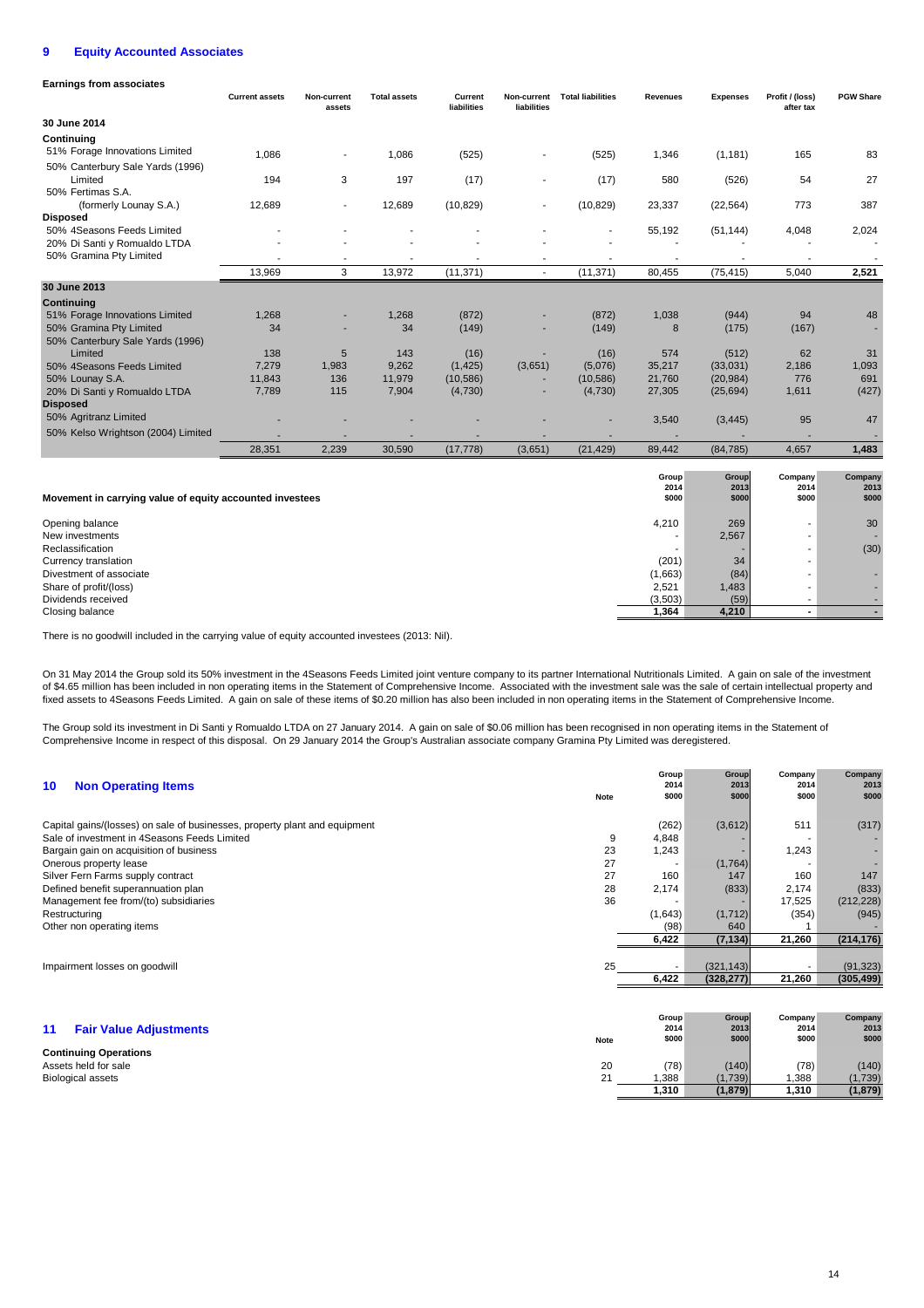| 12<br><b>Interest - Finance Income and Expense</b>                                                                                      |                  |                  |                  |                    | Group<br>2014<br>\$000 | Group<br>2013<br>\$000 | Company<br>2014<br>\$000 | Company<br>2013<br>\$000 |
|-----------------------------------------------------------------------------------------------------------------------------------------|------------------|------------------|------------------|--------------------|------------------------|------------------------|--------------------------|--------------------------|
| Finance income contains the following items:                                                                                            |                  |                  |                  |                    |                        |                        |                          |                          |
| Other interest income<br><b>Finance income</b>                                                                                          |                  |                  |                  |                    | 1,328<br>1,328         | 214<br>214             | 1,293<br>1,293           | 315<br>315               |
| Interest funding contains the following items:                                                                                          |                  |                  |                  |                    |                        |                        |                          |                          |
| Interest on interest rate swaps                                                                                                         |                  |                  |                  |                    | (59)                   | (280)                  | (59)                     | (280)                    |
| Interest on bank loans and overdrafts                                                                                                   |                  |                  |                  |                    | (5,091)                | (5,537)                | (2,460)                  | (4,390)                  |
| Bank facility fees<br>Interest funding expense                                                                                          |                  |                  |                  |                    | (2, 440)<br>(7, 590)   | (4, 240)<br>(10, 057)  | (2,844)<br>(5, 363)      | (3, 444)<br>(8, 114)     |
| Foreign exchange contains the following items:                                                                                          |                  |                  |                  |                    |                        |                        |                          |                          |
| Net gain/(loss) on foreign denominated items                                                                                            |                  |                  |                  |                    | (4,890)                | 3,741                  | (46)                     | (14)                     |
| Derivatives not in qualifying hedge relationships                                                                                       |                  |                  |                  |                    | 3,226                  | (3,272)                | (246)                    | (52)                     |
| Foreign exchange income/(expense)                                                                                                       |                  |                  |                  |                    | (1,664)                | 469                    | (292)                    | (66)                     |
| Net interest and finance costs                                                                                                          |                  |                  |                  |                    | (7, 926)               | (9, 374)               | (4, 362)                 | (7, 865)                 |
|                                                                                                                                         |                  |                  |                  |                    |                        |                        |                          |                          |
|                                                                                                                                         |                  |                  |                  |                    | Group<br>2014          | Group<br>2013          | Company<br>2014          | Company<br>2013          |
| <b>Income Taxes</b><br>13                                                                                                               |                  |                  |                  |                    | \$000                  | \$000                  | \$000                    | \$000                    |
| <b>Current tax expense</b>                                                                                                              |                  |                  |                  |                    | (15, 945)              |                        |                          |                          |
| Current year<br>Adjustments for prior years                                                                                             |                  |                  |                  |                    | 4,425                  | (5, 584)<br>3,833      | (3,625)<br>4,087         | 1,739                    |
|                                                                                                                                         |                  |                  |                  |                    | (11,520)               | (1,751)                | 462                      | 1,739                    |
| Deferred tax expense<br>Origination and reversal of temporary differences                                                               |                  |                  |                  |                    | 1,749                  | (4, 477)               | 1,051                    | (1,616)                  |
| Effect of change in tax rates                                                                                                           |                  |                  |                  |                    |                        |                        |                          |                          |
| Adjustments for prior years                                                                                                             |                  |                  |                  |                    | 1,299<br>3,048         | 1,199<br>(3,278)       | 1,339<br>2,390           | 3,837<br>2,221           |
| Income tax (expense)/income                                                                                                             |                  |                  |                  |                    | (8, 472)               | (5,029)                | 2,852                    | 3,960                    |
| Profit/(loss) for the year                                                                                                              |                  |                  |                  |                    | 42,258                 | (306, 505)             | 31,434                   | (305, 830)               |
| Income tax (expense)/income                                                                                                             |                  |                  |                  |                    | (8, 472)               | (5,029)                | 2,852                    | 3,960                    |
| Tax on discontinued operations<br>Profit/(loss) excluding income tax                                                                    |                  |                  |                  |                    | (350)<br>51,080        | 616<br>(302, 092)      | 28,582                   | (309, 790)               |
|                                                                                                                                         |                  |                  |                  |                    |                        |                        |                          |                          |
|                                                                                                                                         | Group<br>2014    | Group<br>2014    | Group<br>2013    | Group<br>2013      | Company<br>2014        | Company<br>2014        | Company<br>2013          | Company<br>2013          |
|                                                                                                                                         | %                | \$000            | %                | \$000              | %                      | \$000                  | %                        | \$000                    |
| Income tax using the Company's domestic tax rate                                                                                        | 28.0%            | (14, 302)        | 28.0%            | 84,586             | 28.0%                  | (8,003)                | 28.0%                    | 86,741                   |
| Effect of tax rates in foreign jurisdictions<br>Non-deductible expenses                                                                 | 2.4%<br>$-3.1%$  | (1,225)<br>1,604 | 0.5%<br>$-30.2%$ | 1,519<br>(91, 323) | 0.0%<br>$-17.8%$       | 5,099                  | 0.0%<br>$-10.6%$         | (32, 717)                |
| Taxable income included in other comprehensive income                                                                                   | 0.5%             | (269)            | 0.0%             |                    | 0.0%                   | $\overline{a}$         | 0.0%                     |                          |
| Taxable dividends from equity accounted associates                                                                                      | 2.7%             | (1, 362)         | 0.0%             |                    | 0.0%                   | $\overline{a}$         | 0.0%                     |                          |
| Imputation credits received on taxable dividends from equity                                                                            |                  |                  |                  |                    |                        |                        |                          |                          |
| accounted associates                                                                                                                    | $-2.7%$          | 1,362            | 0.0%             |                    | 0.0%                   | ۰                      | 0.0%                     |                          |
| Tax effect of discontinued operations                                                                                                   | 0.7%             | (350)            | $-0.2%$          | (616)              | 0.0%                   |                        | 0.0%                     |                          |
| Tax exempt income                                                                                                                       | $-4.6%$          | 2,352            | 0.4%             | 1,354              | $-1.2%$                | 330                    | 0.0%                     | (4)                      |
| Under/(over) provided in prior years                                                                                                    | $-11.2%$<br>0.0% | 5,724            | 1.7%<br>0.0%     | 5,032              | $-19.0%$<br>0.0%       | 5,426                  | 1.8%                     | 5,576                    |
| Group loss offsets<br>Derecognition of carried forward tax losses and current year tax                                                  |                  | $\overline{a}$   |                  |                    |                        |                        | $-18.0%$                 | (55, 636)                |
| losses not recognised                                                                                                                   | 3.9%             | (2,006)          | $-1.8%$          | (5,581)            | 0.0%                   | $\blacksquare$         | 0.0%                     | ٠                        |
|                                                                                                                                         | 16.6%            | (8, 472)         | $-1.7%$          | (5,029)            | $-10.0%$               | 2,852                  | 1.3%                     | 3,960                    |
|                                                                                                                                         |                  |                  |                  |                    | Group                  | Group                  | Company                  | Company                  |
|                                                                                                                                         |                  |                  |                  |                    | 2014                   | 2013                   | 2014                     | 2013                     |
| Income tax recognised directly in equity                                                                                                |                  |                  |                  |                    | \$000                  | \$000                  | \$000                    | \$000                    |
| Income tax on changes in fair value of cash flow hedges<br>Deferred tax on movement of actuarial gains/losses on employee benefit plans |                  |                  |                  |                    | (269)<br>(1, 433)      | (1,758)                | (1, 433)                 | (1,758)                  |
| Total income tax recognised directly in equity                                                                                          |                  |                  |                  |                    | (1,702)                | (1,758)                | (1, 433)                 | (1,758)                  |
|                                                                                                                                         |                  |                  |                  |                    |                        |                        |                          |                          |

The Group and Company have \$5.19 million imputation credits as at 30 June 2014 (2013: \$1.27 million). This balance includes the third provisional tax instalment made on 28 July 2014 in respect of the year ended 30 June 2014.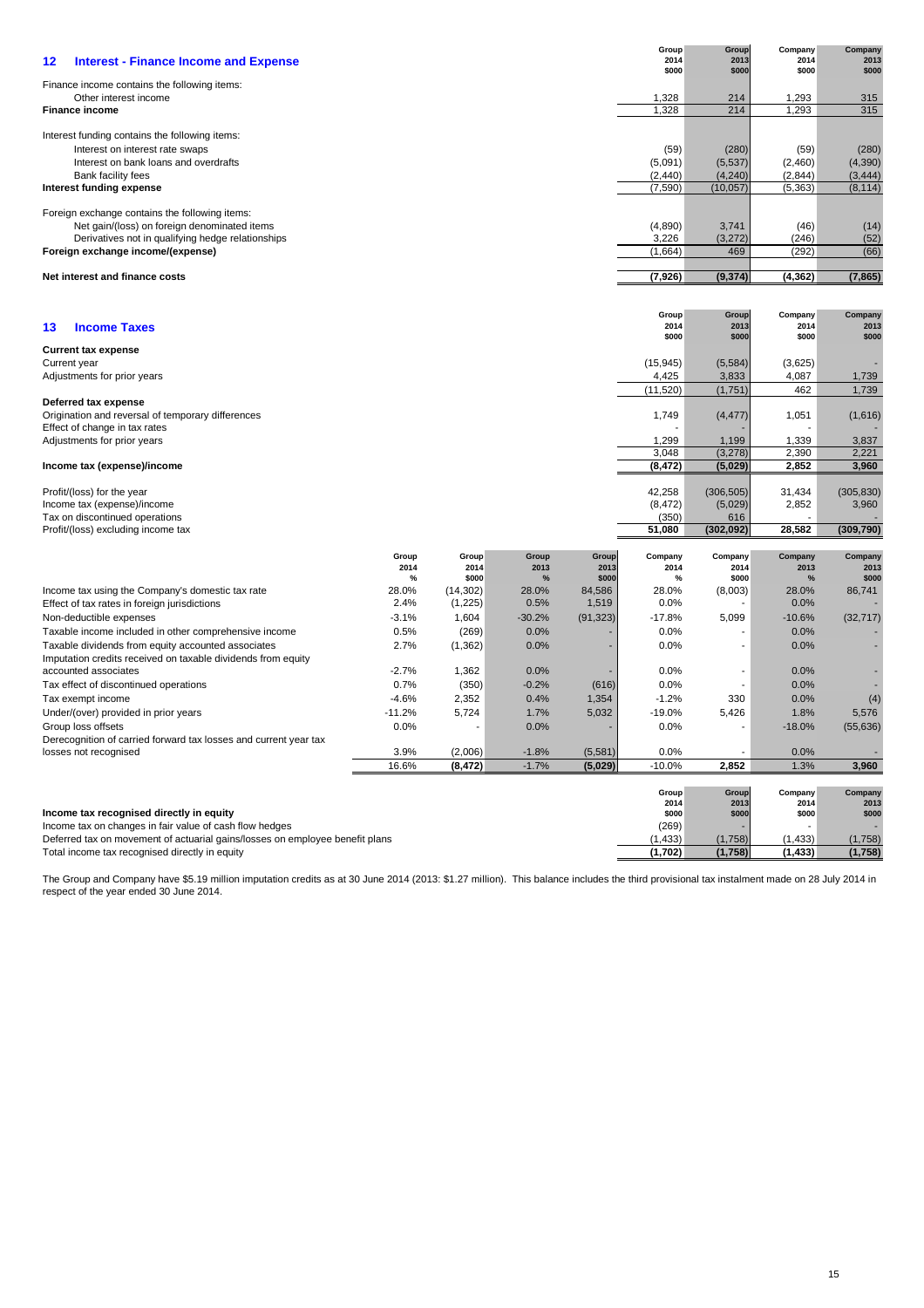|                                                                        | <b>Assets</b> | <b>Assets</b> | Liabilities | <b>Liabilities</b> | <b>Net</b> | <b>Net</b> |
|------------------------------------------------------------------------|---------------|---------------|-------------|--------------------|------------|------------|
| 13<br><b>Income Taxes (continued)</b>                                  | 2014          | 2013          | 2014        | 2013               | 2014       | 2013       |
|                                                                        | \$000         | \$000         | \$000       | \$000              | \$000      | \$000      |
| Recognised deferred tax assets and liabilities                         |               |               |             |                    |            |            |
| Deferred tax assets and liabilities are attributable to the following: |               |               |             |                    |            |            |
| Group                                                                  |               |               |             |                    |            |            |
| Property, plant and equipment                                          |               |               | (7,005)     | (7,903)            | (7,005)    | (7,903)    |
| Intangible assets                                                      |               |               | (112)       | (1,605)            | (112)      | (1,605)    |
| <b>Provisions</b>                                                      | 18,136        | 18,023        |             |                    | 18,136     | 18,023     |
| Other items                                                            | 479           | 907           | (461)       |                    | 18         | 907        |
| Tax (asset)/liability                                                  | 18,615        | 18,930        | (7,578)     | (9,508)            | 11,037     | 9,422      |
|                                                                        |               |               |             |                    |            |            |
| Company                                                                |               |               |             |                    |            |            |
| Property, plant and equipment                                          |               |               | (6, 123)    | (6, 529)           | (6, 123)   | (6, 529)   |
| Intangible assets                                                      |               |               | (34)        | (1,592)            | (34)       | (1, 592)   |
| Provisions                                                             | 11,222        | 12,004        |             |                    | 11,222     | 12,004     |
| Tax (asset)/liability                                                  | 11,222        | 12,004        | (6, 157)    | (8, 121)           | 5,065      | 3,883      |

| Movement in deferred tax on temporary differences during the<br>year<br>Group | <b>Balance</b><br>1 Jul 2012<br>\$000 | <b>Recognised in</b><br>profit or loss<br>\$000 | <b>Recognised in</b><br>other<br>comprehensive<br>income<br>\$000 | <b>Balance</b><br>30 Jun 2013<br>\$000 | Recognised in<br>profit or loss<br>\$000 | Recognised in<br>other<br>comprehensive<br>income<br>\$000 | Amalgamation of<br>subsidiaries<br>\$000 | <b>Balance</b><br>30 Jun 2014<br>\$000 |
|-------------------------------------------------------------------------------|---------------------------------------|-------------------------------------------------|-------------------------------------------------------------------|----------------------------------------|------------------------------------------|------------------------------------------------------------|------------------------------------------|----------------------------------------|
| Property, plant and equipment                                                 | (3,566)                               | (4, 337)                                        | $\overline{\phantom{a}}$                                          | (7,903)                                | 898                                      |                                                            | ٠                                        | (7,005)                                |
| Intangible assets                                                             | (1,720)                               | 115                                             | -                                                                 | (1,605)                                | 1,493                                    |                                                            | ۰                                        | (112)                                  |
| Employee benefits                                                             | 7,825                                 | 4,421                                           | (1,758)                                                           | 10,488                                 | 453                                      | (1, 433)                                                   | ٠                                        | 9,508                                  |
| Provisions                                                                    | 7,291                                 | 244                                             |                                                                   | 7,535                                  | 1,093                                    |                                                            | ۰                                        | 8,628                                  |
| Other items                                                                   | 4,628                                 | (3, 721)                                        |                                                                   | 907                                    | (889)                                    |                                                            | ۰                                        | 18                                     |
|                                                                               | 14,458                                | (3,278)                                         | (1,758)                                                           | 9,422                                  | 3,048                                    | (1, 433)                                                   |                                          | 11,037                                 |
| Company                                                                       |                                       |                                                 |                                                                   |                                        |                                          |                                                            |                                          |                                        |
| Property, plant and equipment                                                 | (2,037)                               | (4, 492)                                        |                                                                   | (6, 529)                               | (192)                                    |                                                            | 598                                      | (6, 123)                               |
| Intangible assets                                                             | (1,719)                               | 127                                             |                                                                   | (1,592)                                | 1,558                                    |                                                            |                                          | (34)                                   |
| Employee benefits                                                             | 6,618                                 | 4,671                                           | (1,758)                                                           | 9,531                                  | 1,068                                    | (1, 433)                                                   | (373)                                    | 8,793                                  |
| Provisions                                                                    | 558                                   | 1,915                                           | $\overline{\phantom{a}}$                                          | 2,473                                  | (44)                                     |                                                            | $\overline{\phantom{a}}$                 | 2,429                                  |
| Other items                                                                   |                                       |                                                 |                                                                   |                                        | ۰.                                       |                                                            |                                          |                                        |
|                                                                               | 3,420                                 | 2,221                                           | (1,758)                                                           | 3,883                                  | 2,390                                    | (1, 433)                                                   | 225                                      | 5,065                                  |

## **Unrecognised tax losses / Unrecognised temporary differences**

The Group has unrecognised deferred tax assets of \$7.81 million as at 30 June 2014 (2013: \$5.58 million) and does not have any unrecognised temporary differences (2013: Nil). These unrecognised tax assets largely relate to carried forward and current year losses in Australian operations of the Group. The Company does not have any unrecognised tax losses or unrecognised temporary differences (2013: Nil).

## **14 Discontinued Operations**

On 31 August 2011 the Group sold its finance subsidiary PGG Wrightson Finance Limited (PWF) to Heartland New Zealand Limited's wholly-owned subsidiary Heartland Building Society (Heartland).

In connection with the PWF sale transaction the Group transferred certain excluded loans to its wholly owned subsidiary, PGW Rural Capital Limited (PGWRC), which has worked to realise or refinance these facilities over the short to medium term. In addition certain PWF loans sold to Heartland were guaranteed by the Group with any loans put to it or called by the Group transferred to PGWRC. As at 30 June 2014 loans for four clients remain in PGWRC (including guaranteed loans transferred to PGWRC by Heartland). As at 30 June 2014 there were no remaining guaranteed loans held by Heartland. The operations of PGWRC are treated as discontinued and are included within this note.

In the year ended 30 June 2014 PGWRC contributed a profit after tax of \$0.90 million (2013: loss after tax of \$1.58 million)

| Profits attributable to the discontinued operation were as follows:                                                    | <b>Note</b> | Group<br>2014<br>\$000 | Group<br>2013<br>\$000 |
|------------------------------------------------------------------------------------------------------------------------|-------------|------------------------|------------------------|
| <b>Results of discontinued operations</b>                                                                              |             |                        |                        |
| Revenue                                                                                                                | 5           | 950                    | 1,991                  |
| Expenses                                                                                                               |             | 298                    | (4, 191)               |
|                                                                                                                        |             | 1,248                  | (2,200)                |
| Fair value adjustments                                                                                                 |             |                        |                        |
| Results from operating activities                                                                                      |             | 1,248                  | (2,200)                |
| Income tax expense                                                                                                     |             | (350)                  | 616                    |
| Results from operating activities, net of income tax                                                                   |             | 898                    | (1, 584)               |
| Profit/(loss) for the year                                                                                             |             | 898                    | (1, 584)               |
| Basic and diluted earnings per share (New Zealand dollars)<br>(refer to Note 15 for weighted average number of shares) |             | 0.001                  | (0.002)                |
| Cash flows from discontinued operations                                                                                |             |                        |                        |
| Net cash from operating activities                                                                                     |             | 9,156                  | 11,383                 |
| Net cash from/(used in) discontinued operation                                                                         |             | 9,156                  | 11.383                 |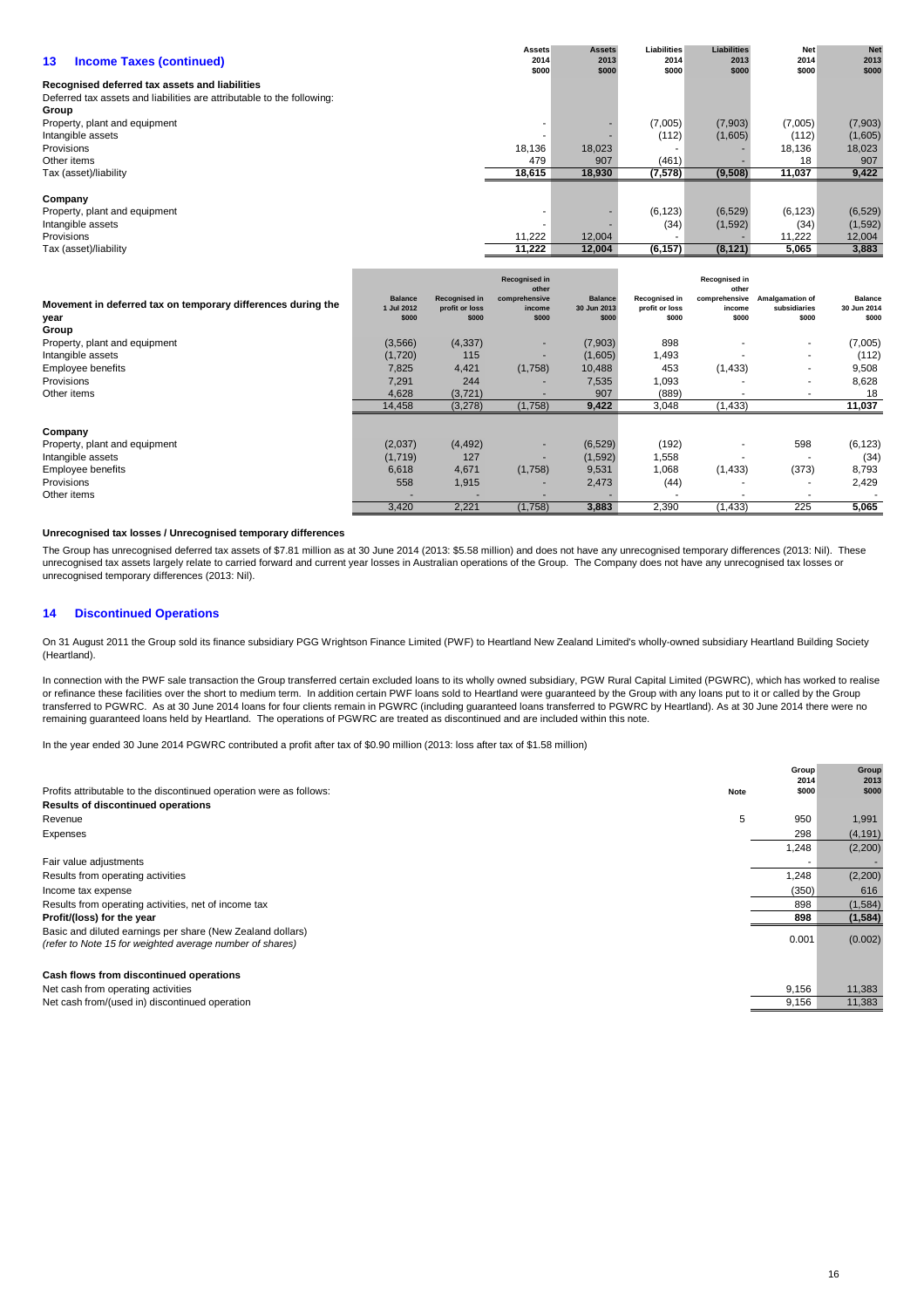## **15 Earnings Per Share and Net Tangible Assets**

## **Basic earnings per share**

The calculation of basic earnings per share at 30 June 2014 was based on the profit/(loss) attributable to ordinary shareholders of \$42,258,000 (2013:(\$306,505,000)) by the weighted average number of shares, 754,848,774 (2013: 754,848,774) on issue. There are no dilutive shares or options (2013: Nil).

| Number of shares                                                              |                          |            | Group<br>2014<br>000 | Group<br>2013<br>000 |
|-------------------------------------------------------------------------------|--------------------------|------------|----------------------|----------------------|
| Weighted average number of ordinary shares for earnings per share calculation |                          |            | 754,849              | 754,849              |
| Number of ordinary shares at year end                                         |                          |            | 754,849              | 754,849              |
|                                                                               |                          |            | Group                | Group                |
|                                                                               |                          |            | 2014                 | 2013                 |
| <b>Net Tangible Assets</b>                                                    |                          |            | \$000                | \$000                |
| <b>Total assets</b>                                                           |                          |            | 634,502              | 619,508              |
| <b>Total liabilities</b>                                                      |                          |            | (364, 800)           | (363, 402)           |
| less intangible assets                                                        |                          |            | (5,684)              | (6, 715)             |
| less deferred tax                                                             |                          |            | (11, 037)            | (9, 422)             |
|                                                                               |                          |            | 252,981              | 239,968              |
|                                                                               |                          |            |                      |                      |
|                                                                               |                          |            | Group<br>2014        | Group<br>2013        |
|                                                                               |                          |            |                      |                      |
| Net tangible assets per security at year end                                  |                          |            | 0.335                | 0.318                |
| Earnings per share                                                            |                          |            | 0.056                | (0.406)              |
|                                                                               |                          |            |                      |                      |
|                                                                               | Group                    | Group      | Company              | Company              |
| <b>Cash and Bank Facilities</b><br>16                                         | 2014                     | 2013       | 2014                 | 2013                 |
|                                                                               | \$000                    | \$000      | \$000                | \$000                |
| Cash and cash equivalents                                                     | 11,343                   | 5,845      | 6,059                | 326                  |
| Bank overdraft                                                                | $\overline{\phantom{a}}$ | (12, 463)  | ۰                    | (9, 514)             |
| <b>Current bank facilities</b>                                                | (35, 573)                | (35, 239)  |                      |                      |
| Term bank facilities                                                          | (65,000)                 | (62,000)   | (65,000)             | (62,000)             |
|                                                                               | (89, 230)                | (103, 857) | (58, 941)            | (71, 188)            |

The Company entered into a new syndicated facility agreement on 20 December 2013. This agreement currently provides bank facilities of up to \$176.00 million. The Company has granted a general security deed and mortgage over all its wholly-owned New Zealand and Australian assets to a security trust. These assets include the shares held in South American subsidiaries and associates. ANZ Bank New Zealand Limited acts as security trustee for the banking syndicate (ANZ Bank New Zealand Limited, Bank of New Zealand Limited and Westpac New Zealand Limited).

The Company bank facilities include:

- Term debt facilities of \$116.00 million maturing on 1 August 2016.
- A working capital facility of up to \$60.00 million maturing on 1 August 2016.

The syndicated facility agreement also allows the Group, subject to certain conditions, to enter into additional facilities outside of the Company syndicated facility. The additional facilities are guaranteed by the security trust. These facilities amounted to \$25.27 million as at 30 June 2014 including:

- Overdraft facilities of \$9.58 million.

- Guarantee and trade finance facilities of \$6.55 million.
- Standby letters of credit of \$9.14 million in respect of the current Uruguayan bank facilities outlined below.

The Group also had current Uruguayan bank facilities amounting to \$29.85 million as at 30 June 2014 which are secured in part by the standby letters of credit outlined above.

| <b>Derivative Financial Instruments</b><br>17 <sup>1</sup> | Group<br>2014<br>\$000 | Group<br>2013<br>\$000 | Company<br>2014<br>\$000 | Company<br>2013<br>\$000 |
|------------------------------------------------------------|------------------------|------------------------|--------------------------|--------------------------|
| Derivative assets held for risk management                 |                        |                        |                          |                          |
| Current                                                    | 2,556                  | 662                    | 32                       | 279                      |
| Non-current                                                | 369                    |                        |                          |                          |
|                                                            | 2.925                  | 665                    | 32                       | 279                      |
| Derivative liabilities held for risk management            |                        |                        |                          |                          |
| Current                                                    | (887)                  | (2, 451)               | (376)                    | (429)                    |
| Non-current                                                | (5)                    | (623)                  | $\sim$                   |                          |
|                                                            | (892)                  | (3,074)                | (376)                    | (429)                    |
| Net derivatives held for risk management                   | 2,033                  | (2,409)                | (344)                    | (150)                    |
|                                                            |                        |                        |                          |                          |

## **Cash flow hedges of interest rate risk**

The Company uses interest rate swaps to hedge its exposure to changes in the market rates of variable and fixed interest rates.

## **Other derivatives held for risk management**

The Company also uses forward exchange contracts, spot foreign exchange contracts and foreign exchange options to manage its exposure to foreign currency fluctuations.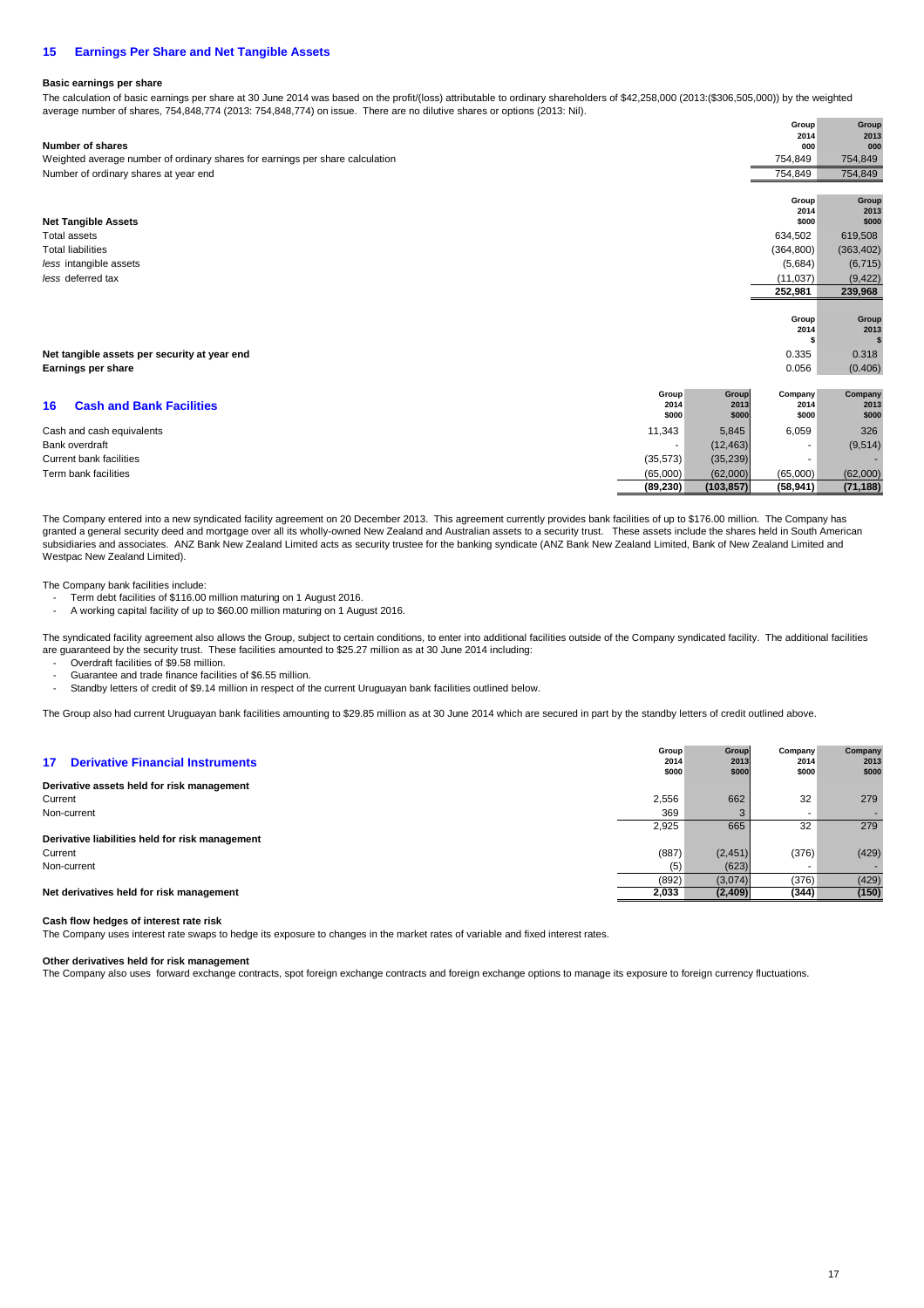| <b>Trade and Other Receivables</b><br>18              | Group<br>2014<br>\$000 | Group<br>2013<br>\$000 | Company<br>2014<br>\$000 | Company<br>2013<br>\$000 |
|-------------------------------------------------------|------------------------|------------------------|--------------------------|--------------------------|
| Accounts receivable                                   | 224.284                | 204.755                | 116.656                  | 87,520                   |
| Less provision for doubtful debts                     | (5,537)                | (5,742)                | (3,813)                  | (3,848)                  |
| Net accounts receivable                               | 218,747                | 199.013                | 112.843                  | 83,672                   |
| Other receivables and prepayments                     | 14.925                 | 15,607                 | 7,610                    | 9,839                    |
| Amounts owing from subsidiaries                       |                        |                        | 44.844                   | 99,696                   |
| Trade receivables due from related parties            | 2,857                  | 3,201                  | 1,938                    | 1,938                    |
|                                                       | 236,529                | 217,821                | 167,235                  | 195,145                  |
| Analysis of movements in provision for doubtful debts |                        |                        |                          |                          |
| Balance at beginning of year                          | (5,742)                | (8,720)                | (3,848)                  | (6, 791)                 |
| Movement in provision                                 | 205                    | 2,978                  | 35                       | 2,943                    |
| Balance at end of year                                | (5,537)                | (5,742)                | (3,813)                  | (3,848)                  |

The aging status of the accounts receivable at the reporting date is as follows:

|                       | Group        | Group           | Group        | Group           | Company             | Company  | Company      | Company         |
|-----------------------|--------------|-----------------|--------------|-----------------|---------------------|----------|--------------|-----------------|
|                       | Not impaired | <b>Impaired</b> | Not impaired | <b>Impaired</b> | <b>Not impaired</b> | Impaired | Not impaired | <b>Impaired</b> |
|                       | 2014         | 2014            | 2013         | 2013            | 2014                | 2014     | 2013         | 2013            |
|                       | \$000        | \$000           | \$000        | \$000           | \$000               | \$000    | \$000        | \$000           |
| Not past due          | 189,964      |                 | 166,709      | ۰               | 105.842             | $\sim$   | 72,647       |                 |
| Past due 1 - 30 days  | 20.729       | 448             | 21.816       | 357             | 6,665               | 448      | 9,074        | 357             |
| Past due 31 - 60 days | 4.147        | 534             | 6,499        | 1,391           | 336                 | 534      | 1,951        | 178             |
| Past due 61 - 90 days | 3,907        | 1,492           | 3,478        | 3,483           | $\,$                | 391      | -            | 553             |
| Past due 90 plus days |              | 3,063           | 511          | 511             | ۰                   | 2.440    | -            | 2,760           |
| Impairment            |              | (5,537)         |              | (5, 742)        |                     | (3,813)  |              | (3,848)         |
|                       | 218.747      |                 | 199.013      |                 | 112.843             | $\sim$   | 83.672       |                 |

## **19 Finance Receivables**

As part of the sale of the Group's finance subsidiary PGG Wrightson Finance Limited (PWF) to Heartland Building Society (Heartland), certain excluded loans were acquired by the Group's wholly owned subsidiary PGW Rural Capital Limited. In addition certain PWF loans sold to Heartland were guaranteed by the Group. Loans put to or called by the Group under the guarantee have been transferred to PGW Rural Capital Limited and are included within this note. As at 30 June 2014 there were no remaining guaranteed loans held by Heartland. All past due finance receivables are impaired.

|                                                                    |                      |                  | Group<br>2014<br>\$000      | Group<br>2013<br>\$000  |
|--------------------------------------------------------------------|----------------------|------------------|-----------------------------|-------------------------|
| Finance receivables - less than one year                           |                      |                  | 15,211                      | 22,348                  |
| Finance receivables - greater than one year                        |                      |                  |                             |                         |
|                                                                    |                      |                  | 15,211                      | 22,348                  |
| Less provision for doubtful debts                                  |                      |                  | (11,650)<br>3,561           | (10, 871)               |
|                                                                    |                      |                  |                             | 11,477                  |
| Impairment:<br>Balance at the beginning of the period              |                      |                  | (10, 871)                   | (18, 246)               |
| Impairment (losses)/recoveries recognised in the income statement  |                      |                  | 298                         | (4, 103)                |
| Interest charged on impaired accounts                              |                      |                  | (1, 244)                    | (2, 286)                |
| Amounts written off in the income statement                        |                      |                  | 167                         | 13,764                  |
| Amounts written off not previously provided for                    |                      |                  |                             |                         |
| Movement in specific provision and bad debts written off           |                      |                  | (11, 650)                   | (10, 871)               |
|                                                                    |                      |                  |                             |                         |
|                                                                    | Group                | Group            | Group                       | Group                   |
|                                                                    | Not impaired<br>2014 | Impaired<br>2014 | <b>Not impaired</b><br>2013 | <b>Impaired</b><br>2013 |
| The status of the receivables at the reporting date is as follows: | \$000                | \$000            | \$000                       | \$000                   |
| Past due more than 1 year                                          |                      | 15,211           |                             | 22,348                  |
| Impairment                                                         |                      | (11,650)         |                             | (10, 871)               |
|                                                                    | $\blacksquare$       | 3,561            | ٠                           | 11,477                  |
|                                                                    |                      |                  |                             |                         |
|                                                                    |                      |                  | Group<br>2014               | Group<br>2013           |
| <b>Asset Quality - Finance Loans and Receivables</b>               |                      |                  | \$000                       | \$000                   |
| Neither past due or impaired                                       |                      |                  |                             |                         |
| Individually impaired loans                                        |                      |                  | 15,211                      | 22,348                  |
| Past due loans                                                     |                      |                  |                             |                         |
| Provision for credit impairment                                    |                      |                  | (11, 650)                   | (10, 871)               |
| Total carrying amount                                              |                      |                  | 3,561                       | 11,477                  |
|                                                                    |                      |                  |                             |                         |
| 90 Day Plus Past Due Assets (includes impaired assets)             |                      |                  |                             |                         |
| Balance at the beginning of the year                               |                      |                  | 22,348                      | 47,494                  |
| Additions                                                          |                      |                  | 2,338                       | 15,567                  |
| Reduction<br>Balance at the end of the year                        |                      |                  | (9, 475)<br>15,211          | (40, 713)<br>22,348     |
|                                                                    |                      |                  |                             |                         |
| <b>Impaired Assets</b>                                             |                      |                  |                             |                         |
| Balance at the beginning of the year                               |                      |                  | 22,348                      | 47,494                  |
| Acquired impaired assets                                           |                      |                  |                             | 10,979                  |
| Additions to individually impaired assets                          |                      |                  | 2,338                       | 4,588                   |
| Amounts written off                                                |                      |                  | (167)                       | (13, 764)               |
| Repayments                                                         |                      |                  | (9,308)                     | (26, 949)               |
| Balance at the end of the year                                     |                      |                  | 15,211                      | 22,348                  |
| Provision for credit impairment                                    |                      |                  | (11, 650)                   | (10, 871)               |
| Net carrying amount of impaired assets                             |                      |                  | 3,561                       | 11,477                  |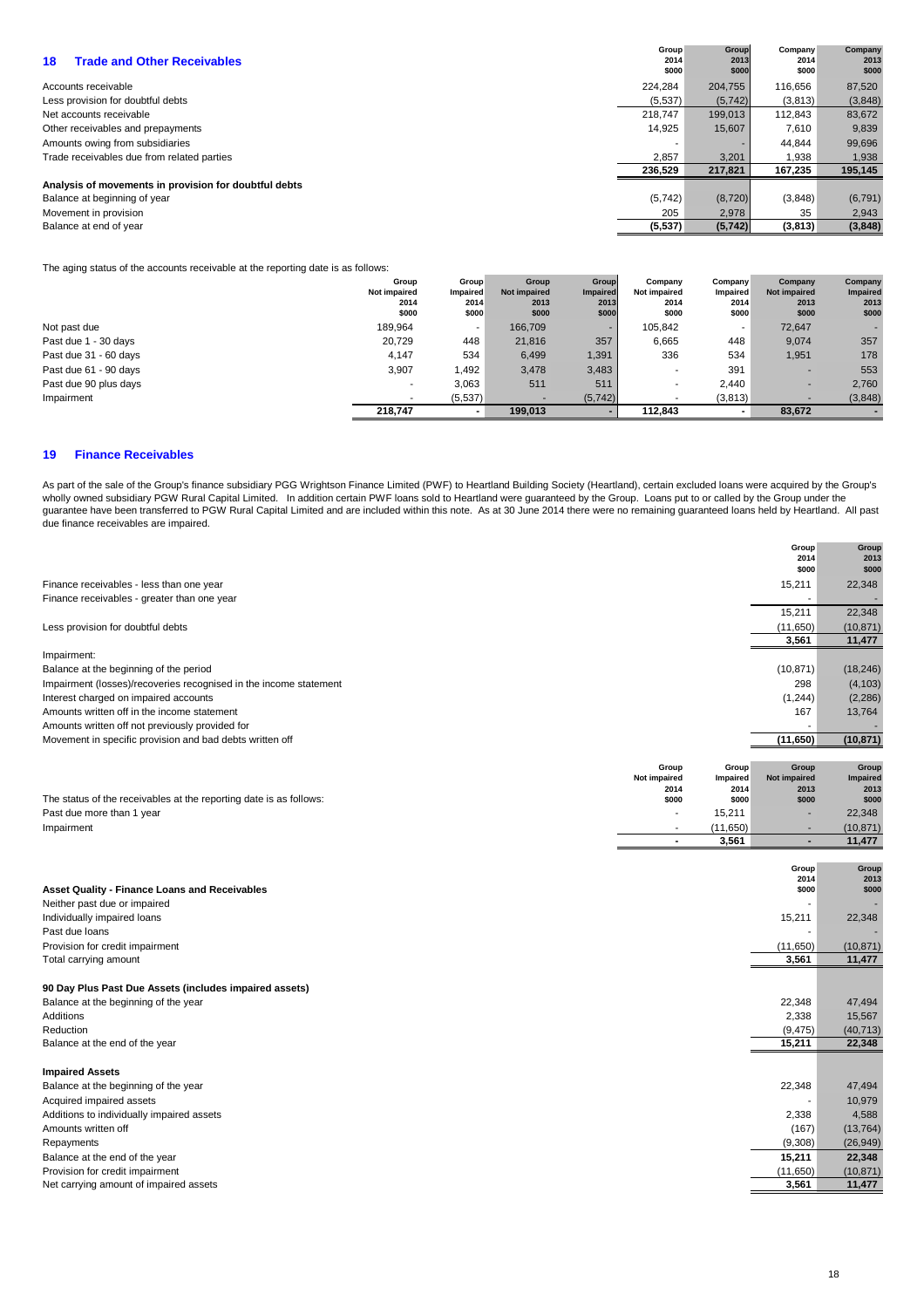#### **20 Assets Held for Sale**

## **Properties**

The Group currently has eight properties classed as held for sale. The properties are on the market and are held at market value (Note 11).

A total impairment loss of \$0.08 million (2013: \$0.14 million) on the re-measurement of the disposal groups to the lower of their carrying amount and fair value less costs to sell has been recognised in fair value adjustments in the Statement of Comprehensive Income.

| Assets classified as held for sale<br>Property, plant and equipment | Group<br>2014<br>\$000<br>1,168<br>1,168 | Group<br>2013<br>\$000<br>801<br>801 | Company<br>2014<br>\$000<br>1,157<br>1,157 | Company<br>2013<br>\$000<br>801<br>801 |
|---------------------------------------------------------------------|------------------------------------------|--------------------------------------|--------------------------------------------|----------------------------------------|
| 21<br><b>Biological Assets</b><br>Note<br>Livestock                 | Group<br>2014<br>\$000                   | Group<br>2013<br>\$000               | Company<br>2014<br>\$000                   | Company<br>2013<br>\$000               |
| Opening balance                                                     | 4,380                                    | 20,858                               | 4,380                                      | 20,858                                 |
| Increase due to acquisitions                                        | 13,022                                   | 15,390                               | 13,022                                     | 15,390                                 |
| Decrease due to sales                                               | (12, 444)                                | (30,076)                             | (12, 444)                                  | (30,076)                               |
| Net decrease due to births, deaths and category changes             | (2)                                      | (53)                                 | (2)                                        | (53)                                   |
| 11<br>Changes in fair value                                         | 1,388                                    | (1,739)                              | 1,388                                      | (1,739)                                |
| Closing balance                                                     | 6,344                                    | 4,380                                | 6,344                                      | 4,380                                  |
|                                                                     |                                          |                                      |                                            |                                        |
| Current                                                             | 6,198                                    | 4,233                                | 6,198                                      | 4,233                                  |
| Non-current breeding stock                                          | 146                                      | 147                                  | 146                                        | 147                                    |
|                                                                     | 6,344                                    | 4,380                                | 6,344                                      | 4,380                                  |

A fair value movement of \$1.39 million was recorded in the Statement of Comprehensive Income in respect of biological assets (2013: fair value movement of \$1.74 million). Biological assets are classified as level 2 in the fair value hierarchy.

As at 30 June 2014, livestock held for sale comprised 4,235 cattle, 16,332 sheep and 151 other (consisting of bulls) (2013: 3,099 cattle, 9,453 sheep and 165 other (consisting of bulls and deer)). During the year the Group sold 6,281 cattle, 46,619 sheep and 78 other (2013: 14,560 cattle, 106,330 sheep and 91 other).

| $22 \,$<br><b>Inventory</b>             | Group<br>2014<br>\$000 | Group<br>2013<br>\$000 | Company<br>2014<br>\$000 | Company<br>2013<br>\$000 |
|-----------------------------------------|------------------------|------------------------|--------------------------|--------------------------|
| Merchandise/finished goods              | 231,922                | 244.109                | 49.702                   | 48,389                   |
| Work in progress                        | 3.744                  | 6.047                  |                          | 2,627                    |
| Less provision for inventory write down | (6, 208)               | (6,506)                | (1,831)                  | (1, 354)                 |
|                                         | 229.458                | 243.650                | 47,871                   | 49,662                   |

During the year ended 30 June 2014, finished goods, work in progress, raw materials and consumables included in cost of sales in the Statement of Comprehensive Income amounted to \$843.29 million (Group), \$464.67 million (Company) (2013: \$785.50 million (Group), \$409.23 million (Company)) (see Note 6).

During the year ended 30 June 2014 inventories written down to net realisable value amounted to \$5.01 million (Group), \$0.81 million (Company) (2013: \$4.45 million (Group), \$2.15 million (Company)). The write-downs are included in cost of sales in the Statement of Comprehensive Income. Consideration is given to factors such as age, germination levels and quality when assessing the net realisable value of seeds inventory.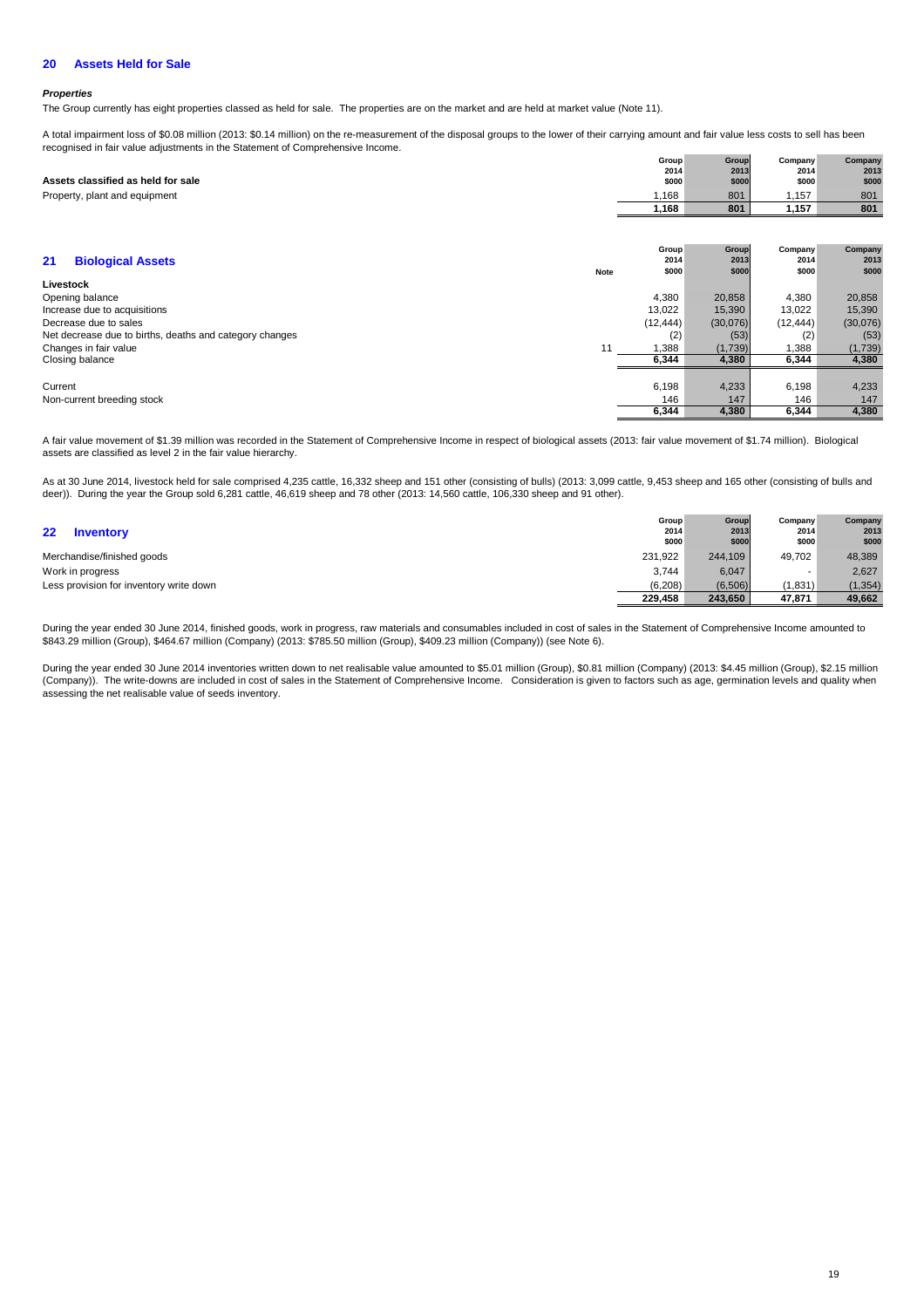## **23 Group entities**

| 23         | <b>Group entities</b>                                              |                                 |                                                      | Ownership interest |           |
|------------|--------------------------------------------------------------------|---------------------------------|------------------------------------------------------|--------------------|-----------|
|            | <b>Significant Subsidiaries</b>                                    | <b>Country of Incorporation</b> | <b>Direct Parent</b>                                 | 2014<br>%          | 2013<br>% |
|            | PGW AgriTech Holdings Limited                                      | New Zealand                     | <b>PGG Wrightson Limited</b>                         | 100%               | 100%      |
|            | <b>PGW Rural Capital Limited</b>                                   | New Zealand                     | PGG Wrightson Limited                                | 100%               | 100%      |
|            | PGG Wrightson Employee Benefits Plan Trustee Limited               | New Zealand                     | <b>PGG Wrightson Limited</b>                         | 100%               | 100%      |
|            | PGG Wrightson Real Estate Limited                                  | New Zealand                     | <b>PGG Wrightson Limited</b>                         | 100%               | 100%      |
|            | Agriculture New Zealand Limited                                    | New Zealand                     | PGG Wrightson Limited                                | 100%               | 100%      |
|            | PGG Wrightson Trustee Limited                                      | New Zealand                     | PGG Wrightson Limited                                | 100%               | 100%      |
|            |                                                                    | New Zealand                     | PGG Wrightson Limited                                | 100%               | 100%      |
|            | <b>PGW Corporate Trustee Limited</b><br>PGG Wrightson Wool Limited |                                 |                                                      |                    |           |
|            | (amalgamated into PGG Wrightson Limited on 24 July 2013)           | New Zealand                     | PGG Wrightson Limited                                | N/A                | 100%      |
|            | AgriServices South America Limited                                 | New Zealand                     | PGG Wrightson Limited                                | 100%               | 100%      |
|            | PGW AgriServices Australia Pty Limited                             | Australia                       | <b>PGG Wrightson Limited</b>                         | 100%               | 100%      |
|            | PGG Wrightson Investments Limited                                  | New Zealand                     | PGG Wrightson Limited                                | 100%               | 100%      |
|            | Bloch & Behrens Wool (NZ) Limited                                  | New Zealand                     | PGG Wrightson Limited                                | 100%               | 100%      |
|            | PGW Agritrade Limited                                              |                                 |                                                      |                    |           |
|            | (formerly Agri-feeds Limited)                                      | New Zealand                     | PGG Wrightson Limited                                | 100%               | 100%      |
|            | Ag Property Holdings Limited                                       | New Zealand                     | <b>PGG Wrightson Investments Limited</b>             | 100%               | N/A       |
|            | PGW AgriTech New Zealand Limited                                   | New Zealand                     | <b>PGW AgriTech Holdings Limited</b>                 | 100%               | 100%      |
|            | AgriTech South America Limited                                     | New Zealand                     | PGW AgriTech Holdings Limited                        | 100%               | 100%      |
|            | PGW AgriTech Australia Pty Limited                                 | Australia                       | PGW AgriTech Holdings Limited                        | 100%               | 100%      |
|            | PGG Wrightson Seeds Limited                                        | New Zealand                     | PGW AgriTech New Zealand Limited                     | 100%               | 100%      |
|            | PGG Wrightson Consortia Research Limited                           | New Zealand                     | PGG Wrightson Seeds Limited                          | 100%               | 100%      |
|            | <b>Grasslands Innovation Limited</b>                               | New Zealand                     | PGG Wrightson Seeds Limited                          | 70%                | 70%       |
|            | Agricom Limited                                                    | New Zealand                     | <b>PGG Wrightson Seeds Limited</b>                   | 100%               | 100%      |
|            | <b>PGG Wrightson Genomics Limited</b>                              | New Zealand                     | PGG Wrightson Seeds Limited                          | 100%               | 100%      |
|            | Wrightson Seeds Limited                                            | New Zealand                     | PGG Wrightson Seeds Limited                          | 100%               | 100%      |
|            | New Zealand Wool Handlers Limited                                  |                                 |                                                      |                    |           |
|            | (amalgamated into PGG Wrightson Limited on 24 July 2013)           | New Zealand                     | PGG Wrightson Wool Limited                           | N/A                | 100%      |
|            | PGG Wrightson Employee Benefits Plan Limited                       | New Zealand                     | PGG Wrightson Employee Benefits Plan Trustee Limited | 100%               | 100%      |
|            | PGG Wrightson Seeds (Australia) Pty Limited                        | Australia                       | PGW AgriTech Australia Pty Limited                   | 100%               | 100%      |
|            | Agricom Australia Seeds Pty Limited                                | Australia                       | PGW AgriTech Australia Pty Limited                   | 100%               | 100%      |
|            | <b>AGR Seeds Pty Limited</b>                                       |                                 |                                                      |                    |           |
|            | (formerly Agricom Australia Pty Limited)                           | Australia                       | PGW AgriTech Australia Pty Limited                   | 100%               | 100%      |
|            | AW Seeds Pty Limited                                               |                                 |                                                      |                    |           |
|            | (formerly AusWest Seeds Pty Limited)                               | Australia                       | PGG Wrightson Seeds (Australia) Pty Limited          | 100%               | 100%      |
|            | SP Seeds Pty Limited                                               |                                 |                                                      |                    |           |
|            | (formerly Stephen Pasture Seeds Pty Limited)                       | Australia                       | AW Seeds Pty Limited                                 | 100%               | 100%      |
|            | PGW AgriTech South America S.A.                                    | Uruguay                         | AgriTech South America Limited                       | 100%               | 100%      |
|            | Wrightson Pas S.A.                                                 | Uruguay                         | AgriTech South America Limited                       | 100%               | 100%      |
| Juzay S.A. |                                                                    | Uruguay                         | PGW AgriTech South America S.A.                      | 100%               | 100%      |
|            | Agrosan S.A.                                                       | Uruguay                         | PGW AgriTech South America S.A.                      | 100%               | 100%      |
|            | Alfalfares S.R.L.                                                  | Argentina                       | PGW AgriTech South America S.A.                      | 100%               | 100%      |
|            | NZ Ruralco Participacoes Ltda                                      | <b>Brazil</b>                   | PGW AgriTech South America S.A.                      | 100%               | 100%      |
|            | PGG Wrightson Uruguay Limited                                      | Uruguay                         | Juzay S.A.                                           | 100%               | 100%      |
|            | Hunker S.A. (t/a Rural Centre)                                     | Uruguay                         | Juzay S.A.                                           | 100%               | 100%      |
|            | Lanelle S.A. (t/a Riegoriental)                                    | Uruguay                         | Juzay S.A.                                           | 100%               | 70%       |
|            | Afinlux S.A. (t/a Romualdo Rodriguez)                              | Uruguay                         | Juzay S.A.                                           | 51%                | 51%       |
|            | Kroslyn S.A. Limited                                               | Uruguay                         | Agrosan S.A.                                         | 100%               | 100%      |
|            | Escritorio Romualdo Rodriguez Ltda                                 | Uruguay                         | Afinlux S.A.                                         | 100%               | 100%      |
|            |                                                                    |                                 |                                                      |                    |           |

## **Acquisition and disposal of Subsidiaries and Businesses**

During the year ended 30 June 2014, the Group made the following acquisitions and disposals:

- On 24 July 2013 the wholly owned Group entities PGG Wrightson Wool Limited and New Zealand Wool Handlers Limited were amalgamated into PGG Wrightson Limited.
- During the period the Group acquired the remaining 30% interest in Lanelle S.A. resulting in this entity now being fully consolidated into the Group.
- On 22 June 2014, the Group acquired the shares in Ag Property Holdings Limited (Ag Property) that owns a number of properties previously leased by the Group. These properties include retail stores, seed processing sites and livestock saleyards located across New Zealand.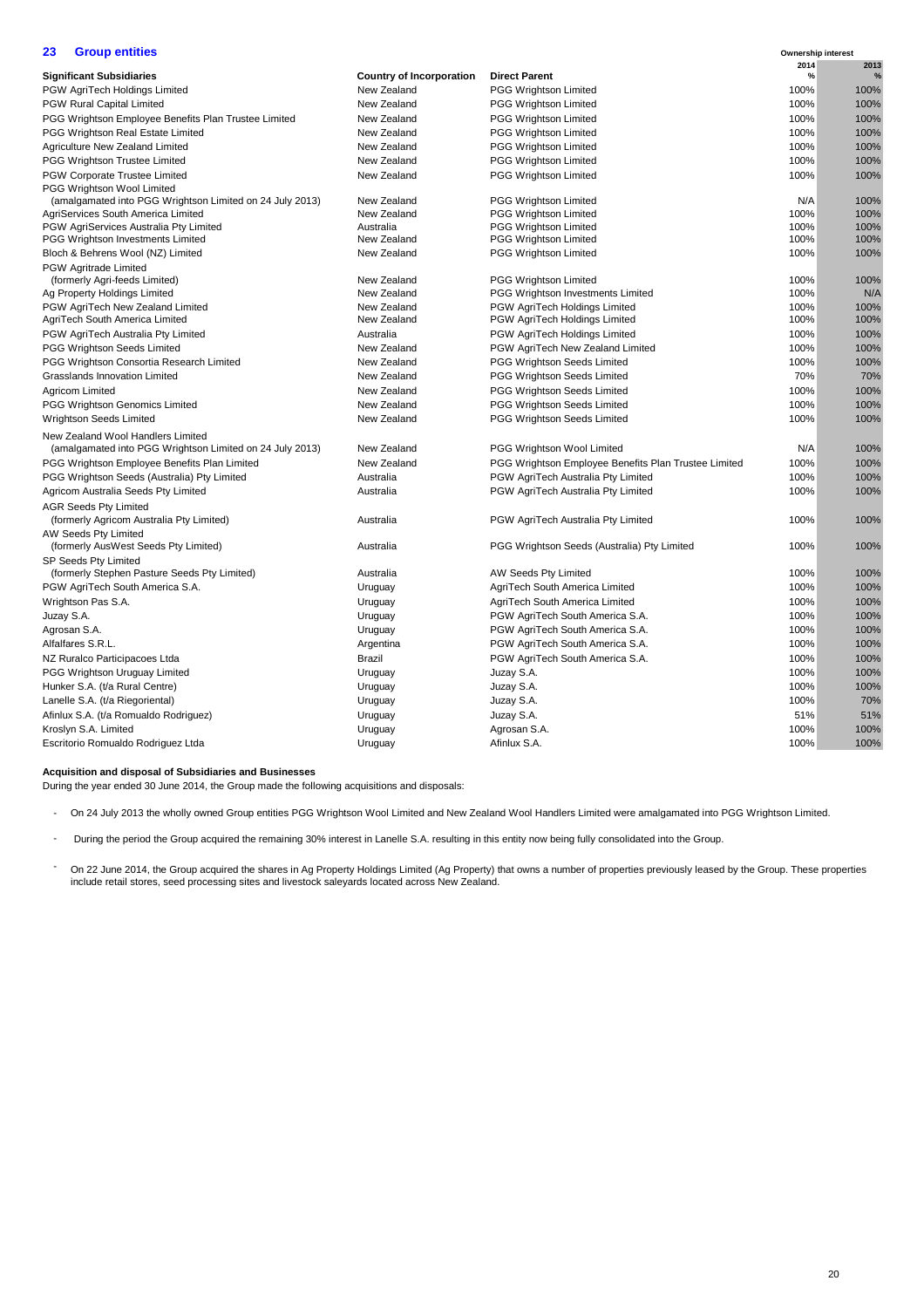## **23 Group entities (continued)**

## **Acquisition and disposal of Subsidiaries and Businesses (continued)**

On 25 October 2013, the Group acquired the assets and businesses of Water Dynamics and Aquaspec from Pentair Flow Control Pacific Pty Limited (Pentair) for a purchase consideration of \$6.38 million. The fair value of assets and liabilities acquired amounted to \$7.62 million, resulting in a gain upon acquisition of \$1.24 million which is included in non operating items in the Statement of Comprehensive Income. The operations of Water Dynamics and Aquaspec cover the sale and installation of irrigators and related water management componentry. In the year to 30 June 2014 Water Dynamics and Aquaspec contributed a profit of \$1.08 million.

If the significant acquisition of Water Dynamics and Aquaspec had occurred on 1 July 2013, the estimated Group revenue would have been \$6.12 million higher and profit would have been \$0.17 million higher for the year to 30 June 2014.

The Water Dynamics and Aquaspec acquisition had the following effect on the asset and liabilities of the Group at the acquisition date:

|                              | Group /             | Group /                  | Group /                  |
|------------------------------|---------------------|--------------------------|--------------------------|
|                              | Company             | Company                  | Company                  |
|                              | 2014                | 2014                     | 2014                     |
|                              | \$000               | \$000                    | \$000                    |
|                              | Pre-acquisition     | Fair value               | Recognised               |
|                              | carrying<br>amounts | adjustments              | values on<br>acquisition |
| Trade debtors                | 2,454               | (140)                    | 2,314                    |
| Work in progress             | 3,879               | (388)                    | 3,491                    |
| Inventory                    | 2,281               | 66                       | 2,347                    |
| Property plant and equipment | 171                 | $\overline{\phantom{a}}$ | 171                      |
| Employee benefits            | (253)               | $\overline{\phantom{a}}$ | (253)                    |
| Trade creditors and accruals | (529)               | 79                       | (450)                    |
|                              | 8,003               | (383)                    | 7,620                    |
| Discount on acquisition      |                     |                          | (1,243)                  |
| Net cash outflow             |                     |                          | 6,377                    |

The Group incurred acquisition-related costs of \$0.36 million in respect of the Water Dynamics and Aquaspec acquisition. These acquisitions costs are disclosed in other operating expenses in the Statement of Comprehensive Income.

| 24<br><b>Other Investments</b>               |      | 2014   | 2013   | 2014  | 2013   |
|----------------------------------------------|------|--------|--------|-------|--------|
|                                              | Note | \$000  | \$000  | \$000 | \$000  |
| BioPacificVentures                           | 34   | 9.282  | 9,987  |       |        |
| <b>Heartland New Zealand Limited</b>         |      |        | 11.067 |       | 11.067 |
| Sundry other investments including saleyards |      | .365   | 1.479  | 501   | 476    |
| Advances to associates                       |      | -      | 1.462  |       | 16     |
|                                              |      | 10.647 | 23.995 | 501   | 11.559 |

**Group Group**

**Company Company**

The Group sold its investment in Heartland New Zealand Limited on 29 August 2013. A fair value movement of \$0.14 million was recorded in other comprehensive income in the period from 1 July 2013 until sale. The cumulative fair value gain of \$3.47 million, held in the fair value reserve in equity in respect of this investment, has been reclassified to retained earnings following the sale of this investment. Investment disposal costs of \$0.03 million have been recognised in respect to the sale. Prior to its sale the investment was classified as level 1 in the financial instruments note (Note 31).

A fair value loss of \$0.98 million was recorded in other comprehensive income for the BioPacificVentures investment in the year ended 30 June 2014 (2013: fair value loss of \$1.10 million). The investment is classified as level 3 in the financial instruments note (Note 31). During the year ended 30 June 2014 the Group invested an additional \$0.28 million as part of its investment commitment.

Saleyards investments, which do not have a market price in an active market and whose fair value can not be reliably determined, are carried at cost.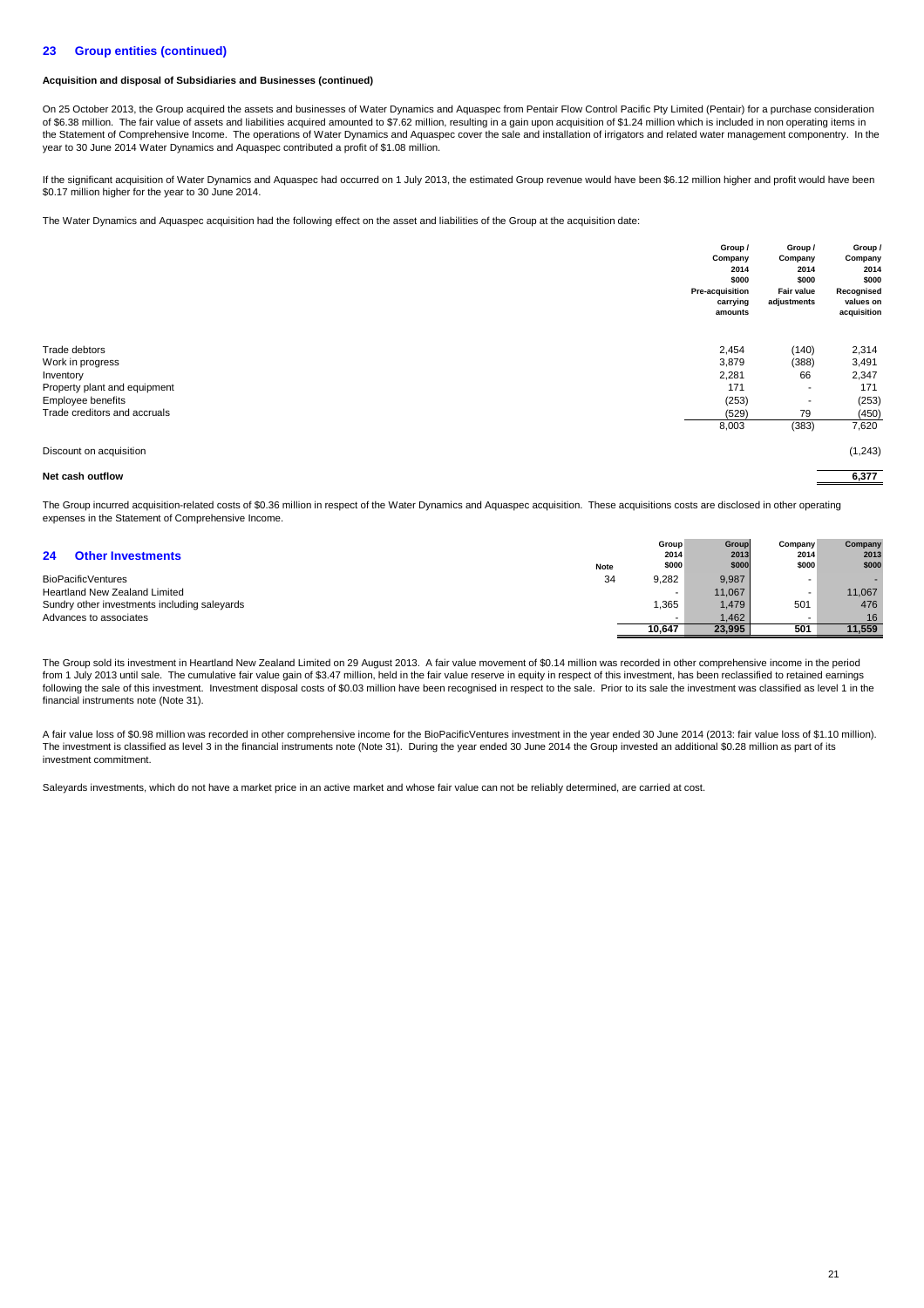| <b>Intangible Assets</b><br>25                                             | Group<br><b>Software</b><br>\$000 | Group<br><b>Trademarks &amp;</b><br><b>Patents</b><br>\$000 | Group<br>Goodwill<br>\$000 | Group<br>Total<br>\$000 | Company<br><b>Software</b><br>\$000 | Company<br><b>Trademarks &amp;</b><br><b>Patents</b><br>\$000 | Company<br>Goodwill<br>\$000 | Company<br>Total<br>\$000 |
|----------------------------------------------------------------------------|-----------------------------------|-------------------------------------------------------------|----------------------------|-------------------------|-------------------------------------|---------------------------------------------------------------|------------------------------|---------------------------|
| Cost                                                                       |                                   |                                                             |                            |                         |                                     |                                                               |                              |                           |
| Balance at 1 July 2012<br><b>Additions</b>                                 | 14,996<br>990                     | 1,025                                                       | 347,192                    | 363,213<br>990          | 10,581<br>844                       | ×.                                                            | 112,246                      | 122,827<br>844            |
| Disposals and reclassifications                                            | (12)                              | (8)                                                         | (4,750)                    | (4,770)                 | (61)                                |                                                               |                              | (61)                      |
| Effect of movement in exchange rates                                       | (79)                              |                                                             | 206                        | 127                     |                                     |                                                               |                              |                           |
| Balance at 30 June 2013                                                    | 15,895                            | 1,017                                                       | 342,648                    | 359,560                 | 11,364                              | $\blacksquare$                                                | 112,246                      | 123,610                   |
|                                                                            |                                   |                                                             |                            |                         |                                     |                                                               |                              |                           |
| Balance at 1 July 2013                                                     | 15,895                            | 1,017                                                       | 342,648                    | 359,560                 | 11,364                              |                                                               | 112,246                      | 123,610                   |
| Additions                                                                  | 4,241                             | 23                                                          |                            | 4,264                   | 4,179<br>33                         |                                                               |                              | 4,179<br>33               |
| Added as part of a business combination<br>Disposals and reclassifications | (1, 971)                          |                                                             | (342, 648)                 | (344, 619)              | (1,757)                             |                                                               | (112, 246)                   | (114,003)                 |
| Effect of movement in exchange rates                                       | (40)                              |                                                             |                            | (40)                    |                                     |                                                               |                              |                           |
| Balance at 30 June 2014                                                    | 18,125                            | 1,040                                                       | $\overline{\phantom{a}}$   | 19,165                  | 13,819                              | $\blacksquare$                                                |                              | 13,819                    |
|                                                                            |                                   |                                                             |                            |                         |                                     |                                                               |                              |                           |
| Amortisation and impairment losses                                         |                                   |                                                             |                            |                         |                                     |                                                               |                              |                           |
| Balance at 1 July 2012                                                     | 8,208                             | 575                                                         | 21,505                     | 30,288                  | 4,441                               |                                                               | 20,923                       | 25,364                    |
| Amortisation for the year                                                  | 1.432                             |                                                             |                            | 1,432                   | 1,244                               |                                                               |                              | 1,244                     |
| Disposals and reclassifications                                            | (18)                              |                                                             | ÷,                         | (18)                    | (9)                                 |                                                               |                              | (9)                       |
| Impairment losses on goodwill                                              |                                   |                                                             | 321,143                    | 321,143                 |                                     | $\overline{\phantom{a}}$                                      | 91,323                       | 91,323                    |
| Balance at 30 June 2013                                                    | 9,622                             | 575                                                         | 342,648                    | 352,845                 | 5,676                               | ٠                                                             | 112,246                      | 117,922                   |
| Balance at 1 July 2013                                                     | 9.622                             | 575                                                         | 342,648                    | 352,845                 | 5,676                               |                                                               | 112,246                      | 117,922                   |
| Amortisation for the year                                                  | 5,203                             | 9                                                           |                            | 5,212                   | 5,052                               |                                                               | $\overline{\phantom{a}}$     | 5,052                     |
| Added as part of a business combination                                    |                                   |                                                             |                            |                         | 23                                  |                                                               |                              | 23                        |
| Disposals and reclassifications                                            | (1,909)                           |                                                             | (342, 648)                 | (344, 557)              | (1,756)                             |                                                               | (112, 246)                   | (114,002)                 |
| Effect of movement in exchange rates                                       | (19)                              |                                                             |                            | (19)                    |                                     | $\overline{\phantom{a}}$                                      |                              |                           |
| Balance at 30 June 2014                                                    | 12,897                            | 584                                                         | $\blacksquare$             | 13.481                  | 8,995                               | $\blacksquare$                                                | $\blacksquare$               | 8,995                     |
| <b>Carrying amounts</b>                                                    |                                   |                                                             |                            |                         |                                     |                                                               |                              |                           |
| At 1 July 2012                                                             | 6.788                             | 450                                                         | 325,687                    | 332,925                 | 6,140                               | $\sim$                                                        | 91,323                       | 97.463                    |
| At 30 June 2013                                                            | 6,273                             | 442                                                         |                            | 6,715                   | 5,688                               | $\blacksquare$                                                | ۰                            | 5,688                     |
| At 1 July 2013                                                             | 6,273                             | 442                                                         |                            | 6,715                   | 5,688                               |                                                               |                              | 5,688                     |
| At 30 June 2014                                                            | 5,228                             | 456                                                         |                            | 5,684                   | 4,824                               |                                                               |                              | 4,824                     |
|                                                                            |                                   |                                                             |                            |                         |                                     |                                                               |                              |                           |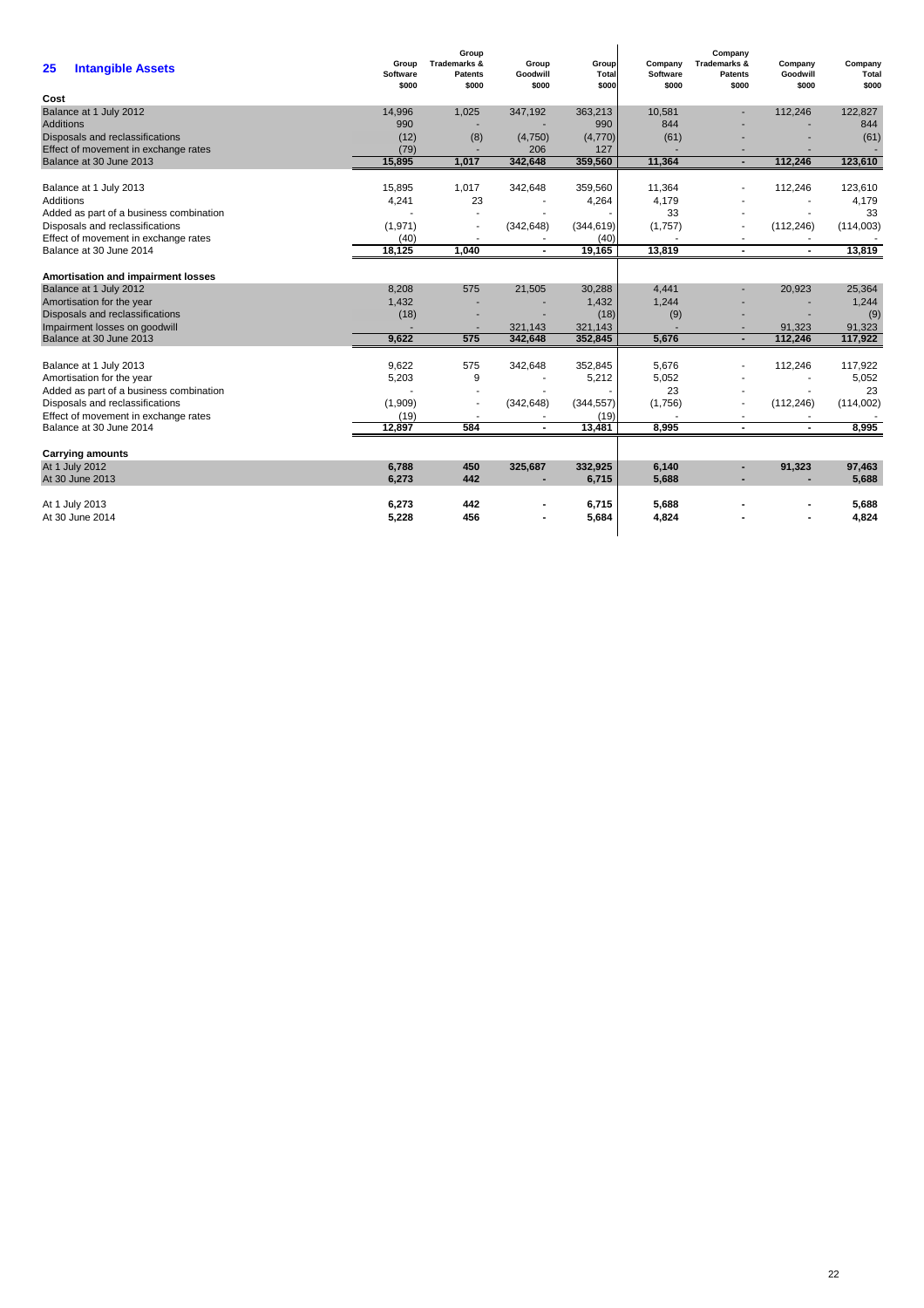## **26 Property, Plant and Equipment**

|                                        | Group<br>Land<br>\$000 | Group<br><b>Buildings</b><br>\$000 | Group<br><b>Plant and</b><br>equipment<br>\$000 | Group<br><b>Capital works</b><br>project<br>\$000 | Group<br>Total<br>\$000 | Company<br>Land<br>\$000 | Company<br><b>Buildings</b><br>\$000 | Company<br><b>Plant and</b><br>equipment<br>\$000 | Company<br><b>Capital works</b><br>project<br>\$000 | Company<br>Total<br>\$000 |
|----------------------------------------|------------------------|------------------------------------|-------------------------------------------------|---------------------------------------------------|-------------------------|--------------------------|--------------------------------------|---------------------------------------------------|-----------------------------------------------------|---------------------------|
| Cost                                   |                        |                                    |                                                 |                                                   |                         |                          |                                      |                                                   |                                                     |                           |
| Balance at 1 July 2012                 | 13,864                 | 22,324                             | 88,338                                          | 1,369                                             | 125,895                 | 12,238                   | 16,605                               | 21,939                                            | 1,258                                               | 52,040                    |
| <b>Additions</b>                       |                        | 122                                | 5.501                                           | 1,086                                             | 6,709                   |                          | 12                                   | 2,291                                             | 1,083                                               | 3.386                     |
| Disposals and transfers to other asset |                        |                                    |                                                 |                                                   |                         |                          |                                      |                                                   |                                                     |                           |
| classes                                | 409                    | 5,245                              | (3,921)                                         |                                                   | 1,733                   | (123)                    | (1, 140)                             | (247)                                             |                                                     | (1, 510)                  |
| Effect of movements in exchange rates  | (39)                   | (210)                              | (1,614)                                         | (3)                                               | (1,866)                 |                          |                                      |                                                   |                                                     |                           |
| Balance at 30 June 2013                | 14.234                 | 27,481                             | 88,304                                          | 2,452                                             | 132,471                 | 12,115                   | 15,477                               | 23,983                                            | 2,341                                               | 53,916                    |
| Balance at 1 July 2013                 | 14,234                 | 27,481                             | 88,304                                          | 2,452                                             | 132,471                 | 12,115                   | 15,477                               | 23,983                                            | 2,341                                               | 53,916                    |
| Additions                              | 12,794                 | 21,073                             | 7,009                                           | (1,525)                                           | 39,351                  |                          | 1,346                                | 2,888                                             | (1, 542)                                            | 2,692                     |
| Added as part of a business            |                        |                                    |                                                 |                                                   |                         |                          |                                      |                                                   |                                                     |                           |
| combination/amalgamation               |                        |                                    | 171                                             |                                                   | 171                     |                          | 4,000                                | 3,902                                             |                                                     | 7,902                     |
| Disposals and transfers to other asset |                        |                                    |                                                 |                                                   |                         |                          |                                      |                                                   |                                                     |                           |
| classes                                | (243)                  | (1,754)                            | (2, 244)                                        |                                                   | (4, 241)                | (244)                    | (1,544)                              | (528)                                             |                                                     | (2, 316)                  |
| Effect of movements in exchange rates  | (72)                   | (455)                              | (2, 349)                                        |                                                   | (2,876)                 |                          |                                      |                                                   |                                                     |                           |
| Balance at 30 June 2014                | 26,713                 | 46,345                             | 90,891                                          | 927                                               | 164,876                 | 11,871                   | 19,279                               | 30,245                                            | 799                                                 | 62,194                    |
| Depreciation and impairment losses     |                        |                                    |                                                 |                                                   |                         |                          |                                      |                                                   |                                                     |                           |
| Balance at 1 July 2012                 |                        | 3,648                              | 36,384                                          |                                                   | 40,032                  |                          | 2,307                                | 13,234                                            |                                                     | 15,541                    |
| Depreciation for the year              |                        | 586                                | 5.624                                           |                                                   | 6,210                   |                          | 330                                  | 2,010                                             |                                                     | 2,340                     |
| Depreciation recovered to COGS         |                        |                                    | 1,282                                           |                                                   | 1,282                   |                          |                                      |                                                   |                                                     |                           |
| <b>Additions</b>                       |                        |                                    |                                                 |                                                   |                         |                          |                                      |                                                   |                                                     |                           |
| Disposals and transfers to other asset |                        |                                    |                                                 |                                                   |                         |                          |                                      |                                                   |                                                     |                           |
| classes                                |                        | (326)                              | (621)                                           |                                                   | (947)                   |                          | (326)                                | (120)                                             |                                                     | (446)                     |
| Effect of movements in exchange rates  |                        | (34)                               | (507)                                           |                                                   | (541)                   |                          |                                      |                                                   |                                                     |                           |
| Balance at 30 June 2013                |                        | 3,874                              | 42,162                                          | ٠                                                 | 46,036                  | $\blacksquare$           | 2,311                                | 15,124                                            | ٠                                                   | 17,435                    |
| Balance at 1 July 2013                 |                        | 3,874                              | 42,162                                          |                                                   | 46,036                  |                          | 2,311                                | 15,124                                            |                                                     | 17,435                    |
| Depreciation for the year              |                        | 640                                | 5,390                                           |                                                   | 6,030                   |                          | 409                                  | 2,384                                             |                                                     | 2,793                     |
| Depreciation recovered to COGS         |                        |                                    | 1,238                                           |                                                   | 1,238                   |                          |                                      |                                                   |                                                     |                           |
| <b>Additions</b>                       |                        | 175                                | 668                                             |                                                   | 843                     |                          |                                      |                                                   |                                                     |                           |
| Added as part of a business            |                        |                                    |                                                 |                                                   |                         |                          |                                      |                                                   |                                                     |                           |
| combination/amalgamation               |                        |                                    |                                                 |                                                   |                         |                          | $\overline{7}$                       | 796                                               |                                                     | 803                       |
| Disposals and transfers to other asset |                        |                                    |                                                 |                                                   |                         |                          |                                      |                                                   |                                                     |                           |
| classes                                |                        | (206)                              | (2, 438)                                        |                                                   | (2,644)                 |                          | (161)                                | (1,328)                                           |                                                     | (1,489)                   |
| Effect of movements in exchange rates  |                        | (121)                              | (948)                                           |                                                   | (1,069)                 |                          |                                      |                                                   |                                                     |                           |
| Balance at 30 June 2014                |                        | 4.362                              | 46.072                                          |                                                   | 50,434                  |                          | 2.566                                | 16.976                                            |                                                     | 19,542                    |

| <b>Carrying amounts</b> |        |        |        |       |         |        |        |        |       |        |
|-------------------------|--------|--------|--------|-------|---------|--------|--------|--------|-------|--------|
| At 1 July 2012          | 13.864 | 18.676 | 51.954 | 1,369 | 85,863  | 12.238 | 14,298 | 8,705  | 1,258 | 36,499 |
| At 30 June 2013         | 14.234 | 23,607 | 46.142 | 2,452 | 86.435  | 12,115 | 13,166 | 8,859  | 2,341 | 36,481 |
|                         |        |        |        |       |         |        |        |        |       |        |
| At 1 July 2013          | 14.234 | 23,607 | 46.142 | 2,452 | 86.435  | 12.115 | 13,166 | 8,859  | 2,341 | 36.481 |
| At 30 June 2014         | 26,713 | 41.983 | 44,819 | 927   | 114.442 | 11,871 | 16,713 | 13,269 | 799   | 42,652 |

 $\overline{\phantom{a}}$ 

**Property, plant and equipment under construction**

During the year ended 30 June 2014 the Group completed property projects in Ashburton, Culverden and Rangiora.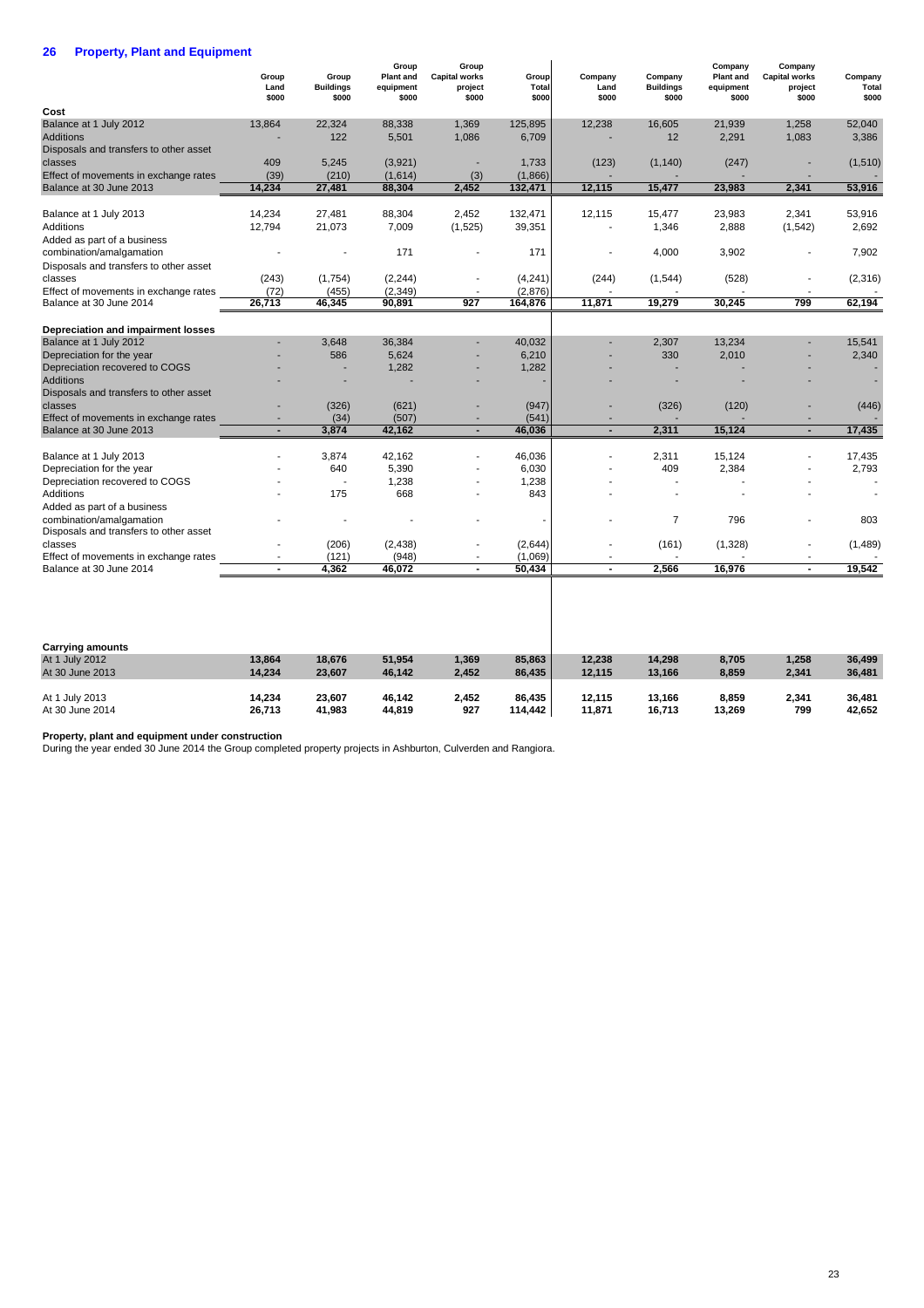| <b>Trade and Other Payables</b><br>27 | Group<br>2014<br>\$000 | Group<br>2013<br>\$000 | Company<br>2014<br>\$000 | Company<br>2013<br>\$000 |
|---------------------------------------|------------------------|------------------------|--------------------------|--------------------------|
| Trade creditors                       | 149,718                | 140,189                | 75,711                   | 6,243                    |
| Loyalty reward programme              | 1,527                  | 1,253                  | 1,527                    | 1,253                    |
| Deposits received in advance          | 811                    | 463                    | 135                      |                          |
| Provisions                            | 2,628                  | 2,956                  | 2,628                    | 1,192                    |
| Accruals and other liabilities        | 71.215                 | 69,036                 | 42,975                   | 95,047                   |
| Employee entitlements                 | 20,837                 | 15,910                 | 16,909                   | 11,111                   |
| Amounts owing to subsidiaries         |                        |                        | 23,525                   | 76,254                   |
|                                       | 246,736                | 229,807                | 163,410                  | 191,100                  |
|                                       |                        |                        |                          |                          |
| Payable within 12 months              | 240,127                | 222,723                | 161,133                  | 188,577                  |
| Payable beyond 12 months              | 6,609                  | 7,084                  | 2,277                    | 2,523                    |
|                                       | 246,736                | 229,807                | 163,410                  | 191,100                  |

## **Provisions**

## **Silver Fern Farms supply contract**

In 2009 the Company entered into a supply contract with Silver Fern Farms Limited. The contract term expires in September 2019. The Company booked a provision in June 2011 which represented the anticipated excess of costs to be borne under the contract over anticipated returns. The Directors have reconsidered this provision as at 30 June 2014 in respect of the level of supply and current livestock market trends and consider that it is appropriate to hold a provision of approximately \$1.03 million. This provision represents the Directors best estimate of the expected excess of costs over returns for the remaining term of the contract. See also contingent liabilities commentary in Note 35.

|                             | Group | Group | Company | Company      |
|-----------------------------|-------|-------|---------|--------------|
|                             | 2014  | 2013  | 2014    | 2013         |
|                             | \$000 | \$000 | \$000   | \$000        |
| Balance as at 1 July        | 1,192 | 1,339 | .192    | 1,339        |
| Payment made under contract |       | -     |         | <b>THE 2</b> |
| Assessment of provision     | (160) | (147) | (160)   | (147)        |
| Balance as at 30 June       | 1,032 | 1,192 | 1,032   | 1,192        |

## **Onerous lease**

The Group exited a property, in respect of the Wool business, on 30 June 2013 with a lease that expires in August 2018. This lease is considered onerous and the provision represents the Directors best estimate of the expected excess of costs over returns for the remaining term of the lease contract. \_\_ ...

|                            | Group | Group | Company | Company |
|----------------------------|-------|-------|---------|---------|
|                            | 2014  | 2013  | 2014    | 2013    |
|                            | \$000 | \$000 | \$000   | \$000   |
| Balance as at 1 July       | .764  | -     |         | . .     |
| Amalgamation of subsidiary |       | -     | 1,764   |         |
| Assessment of provision    | (168) | 1,764 | (168)   |         |
| Balance as at 30 June      | 1.596 | 1,764 | 1,596   |         |

## **Loyalty reward programme**

The PGG Wrightson Loyalty Reward Programme is run in conjunction with the co-branded ASB Visa reward card. A provision is retained for the expected level of points redemption.

|                           | Group  | Group    | Company | Company  |
|---------------------------|--------|----------|---------|----------|
|                           | 2014   | 2013     | 2014    | 2013     |
|                           | \$000  | \$000    | \$000   | \$000    |
| Balance as at 1 July      | 1,253  | ,405     | .253    | 1,405    |
| Additional provision made | 141. ا | 962      | 1,141   | 962      |
| Amount utilised           | (867)  | (1, 114) | (867)   | (1, 114) |
| Balance as at 30 June     | 1,527  | 1,253    | 527ء    | 1,253    |
|                           |        |          |         |          |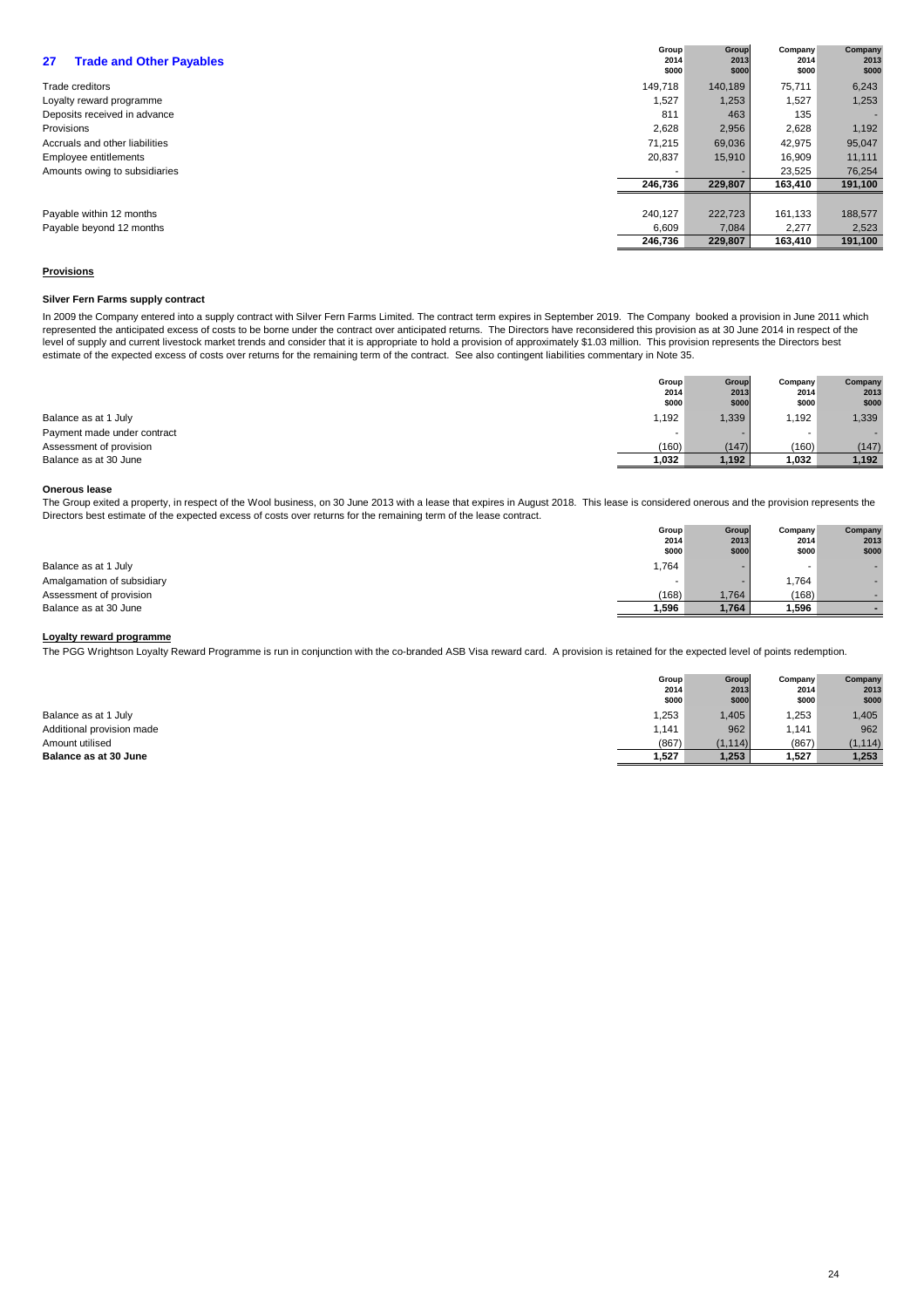| Present value of funded obligations       | (68.330) | (72, 765) |
|-------------------------------------------|----------|-----------|
| Fair value of plan assets                 | 54.802   | 51.946    |
| Total defined benefit asset / (liability) | (13.528) | (20.819)  |

| Group /   | Group /   |
|-----------|-----------|
| Company   | Company   |
| 2014      | 2013      |
| \$000     | \$000     |
| (68, 330) | (72, 765) |
| 54.802    | 51,946    |
| (13,528)  | (20, 819) |

The Group makes contributions to two defined benefit plans that provide a range of superannuation and insurance benefits for employees and former employees. The two defined benefit plans are open by invitation, however the Group has not invited new members to the schemes since June 1995 and November 2000 respectively. The Group does not intend to invite new members to the scheme. The plan's retired employees are entitled to receive an annual pension payment payable on their life and in some cases on the life of a surviving spouse.

| Group / Company         | <b>PGG Wrightson Employment</b><br><b>Benefits Plan</b> |      |      | <b>Wrightson Retirement Plan</b> |
|-------------------------|---------------------------------------------------------|------|------|----------------------------------|
| Plan assets consist of: | 2014                                                    | 2013 | 2014 | 2013                             |
| Equities                | 72%                                                     | 65%  | 72%  | 67%                              |
| Fixed interest          | 24%                                                     | 32%  | 24%  | 31%                              |
| Cash                    | 4%                                                      | 3%   | 4%   | 2%                               |
|                         | 100%                                                    | 100% | 100% | 100%                             |

Plan assets included exposure to the Company's ordinary shares of \$1.64 million (2013: \$1.16 million).

|                                                                                         |       | <b>PGG Wrightson Employment</b> |       |                                  |
|-----------------------------------------------------------------------------------------|-------|---------------------------------|-------|----------------------------------|
| <b>Actuarial Assumptions:</b>                                                           |       | <b>Benefits Plan</b>            |       | <b>Wrightson Retirement Plan</b> |
| Principal actuarial assumptions at the reporting date (expressed as weighted averages): | 2014  | 2013                            | 2014  | 2013                             |
| Discount rate used (10 year New Zealand Government Bond rate)                           | 4.42% | 4.03%                           | 4.42% | 4.03%                            |
| Future salary increases                                                                 | 3.00% | 3.00%                           | 0.00% | 3.00%                            |
| Future pension increases                                                                | 2.00% | 2.50%                           | .40%  | 2.50%                            |

The IFRS Interpretations Committee has provided clarification with regards to IAS 19 Employee Benefits (2011) as to whether the discount rate used to calculate a defined benefit liability should be pre-tax or post tax. The Committee observed that a pre-tax discount rate should be applied. Historically, the Group's actuarial calculations used a post tax discount rate. In calculating the Group's defined benefit liability as at 30 June 2014 a pre-tax rate has been used. The impact of this change was a reduction in the net liability of \$3.09 million. No change have been made to the comparative period.

Assumptions regarding future mortality are based on published statistics and mortality tables. The current longevities underlying the values of the defined benefit obligation at the reporting date were as follows:

|                                                 |      | <b>PGG Wrightson Employment</b><br><b>Benefits Plan</b><br>Years |      | <b>Wrightson Retirement Plan</b><br>Years |
|-------------------------------------------------|------|------------------------------------------------------------------|------|-------------------------------------------|
| Longevity at age 65 for current pensioners      | 2014 | 2013                                                             | 2014 | 2013                                      |
| Males                                           | 21   | 21                                                               | 21   | 21                                        |
| Females                                         | 24   | 24                                                               | 24   | 24                                        |
| Longevity at age 65 for current members aged 45 |      |                                                                  |      |                                           |
| Males                                           | 24   | 24                                                               | 24   | 24                                        |
| Females                                         | 27   | 27                                                               | 27   | 27                                        |

As at 30 June 2014 the weighted average duration of the defined benefit obligation was 9.2 years for the PGG Wrightson Employment Benefits Plan and 11.5 years for the Wrightson Retirement Plan.

## **Sensitivity analysis**

The sensitivity of the defined benefit obligation (DBO) to changes in the weighted principal assumption is:

|                                                 |               |               |               |                     | Group / Company<br>2014                                                                 |
|-------------------------------------------------|---------------|---------------|---------------|---------------------|-----------------------------------------------------------------------------------------|
| Change in assumption                            |               |               |               | assumption<br>\$000 | Impact on DBO Impact on DBO<br>with increase in with decrease in<br>assumption<br>\$000 |
| Discount rate (0.50% movement)                  |               |               |               | 1,656               | (1,808)                                                                                 |
| Salary growth rate (0.50% movement)             |               |               |               | (243)               | 364                                                                                     |
| Pension growth rate (0.25% movement)            |               |               |               | (654)               | 638                                                                                     |
| Life expectancy (1 year movement)               |               |               |               | (1,095)             | 1,171                                                                                   |
| <b>Historical information</b>                   | 2014<br>\$000 | 2013<br>\$000 | 2012<br>\$000 | 2011<br>\$000       | 2010<br>\$000                                                                           |
| Present value of the defined benefit obligation | 68,330        | 72,765        | 75,495        | 69,145              | 66,040                                                                                  |
| Fair value of plan assets                       | (54, 802)     | (51, 946)     | (49, 231)     | (52, 175)           | (47, 834)                                                                               |
| Deficit / (surplus) in the plan                 | 13,528        | 20,819        | 26,264        | 16,970              | 18,206                                                                                  |

The Group expects to pay \$1.16 million (2014: \$2.93 million) in contributions to defined benefit plans in 2015. Member contributions are expected to be \$1.08 million (2014: \$1.15 million).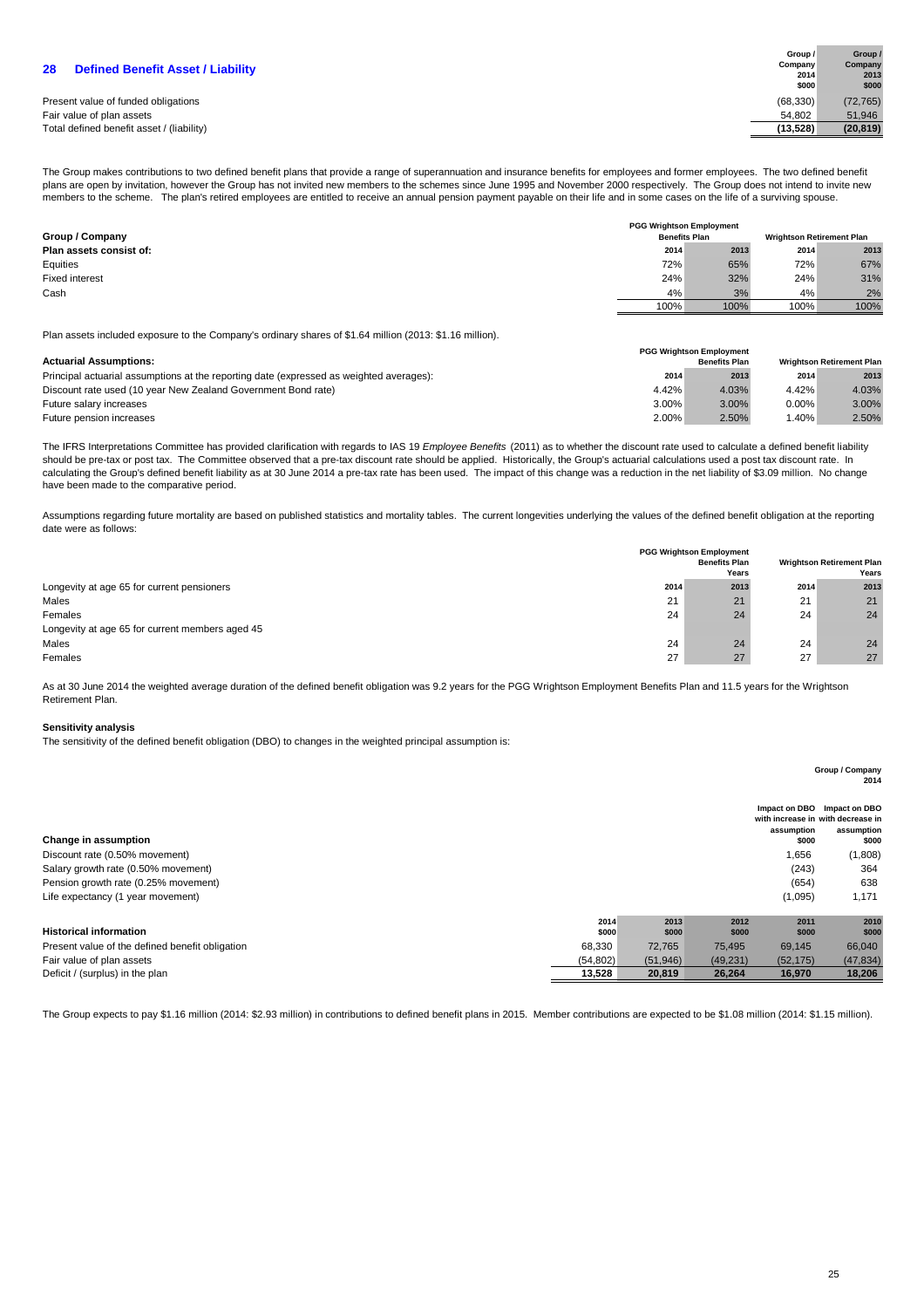|                                                                                 |      | Group /<br>Company<br>2014 | Group /<br>Company<br>2013 |
|---------------------------------------------------------------------------------|------|----------------------------|----------------------------|
| Movement in the liability for defined benefit obligations:                      | Note | \$000                      | \$000                      |
| Liability for defined benefit obligations at 1 July                             |      | 72,765                     | 75,495                     |
| Benefits paid by the plan                                                       |      | (4,709)                    | (6, 412)                   |
| Current service costs                                                           |      | 1,220                      | 1,542                      |
| Interest costs                                                                  |      | 2,834                      | 2,361                      |
| Member contributions                                                            |      | 1,337                      | 1,364                      |
| Actuarial (gains)/losses recognised in other comprehensive income arising from: |      |                            |                            |
| (Gains)/losses from change in financial assumptions                             |      | (4,958)                    | (5,366)                    |
| Experience (gains)/losses                                                       |      | (159)                      | 3,781                      |
| Liability for defined benefit obligations at 30 June                            |      | 68,330                     | 72,765                     |
| Movement in plan assets:                                                        |      |                            |                            |
| Fair value of plan assets at 1 July                                             |      | 51,946                     | 49,231                     |
| Contributions paid into the plan                                                |      | 1,427                      | 1,402                      |
| Member contributions                                                            |      | 1,337                      | 1,364                      |
| Benefits paid by the plan                                                       |      | (4,709)                    | (6, 412)                   |
| Current service costs and interest                                              |      | 2,105                      |                            |
| Actuarial gains/(losses) recognised in equity                                   |      | $\overline{\phantom{a}}$   | 5,197                      |
| Expected return on plan assets                                                  |      | 2,696                      | 1,164                      |
| Fair value of plan assets at 30 June                                            |      | 54,802                     | 51,946                     |
| Expense recognised in profit or loss:                                           |      |                            |                            |
| Current service costs                                                           |      | 1,220                      | 1,588                      |
| Interest                                                                        |      | 729                        | 1,811                      |
| Expected return on plan assets                                                  |      | (2,696)                    | (1, 164)                   |
|                                                                                 |      | (747)                      | 2,235                      |
| Recognised in non operating items                                               | 10   | (2, 174)                   | 833                        |
| Recognised in Employee Benefit Expense                                          |      | 1,427                      | 1,402                      |
|                                                                                 |      | (747)                      | 2,235                      |
| Gains and losses recognised in equity:                                          |      |                            |                            |
| Cumulative gains/(losses) at 1 July                                             |      | (27, 555)                  | (31, 598)                  |
| Net profit and loss impact from current period costs                            |      | 747                        | (2, 235)                   |
| Recognised during the year                                                      |      | 5,117                      | 6,278                      |
| Cumulative gains/(losses) at 30 June                                            |      | (21, 691)                  | (27, 555)                  |
|                                                                                 |      |                            |                            |

|    |                                   |               |               | Group / | Group / |
|----|-----------------------------------|---------------|---------------|---------|---------|
| 29 | <b>Capital and Reserves</b>       | No. of shares | No. of shares | Company | Company |
|    |                                   | 2014          | 2013          | 2014    | 2013    |
|    |                                   | 000           | 000           | \$000   | \$000   |
|    | On issue at 1 July                | 754.849       | 754.849       | 606.324 | 606,324 |
|    | Share capital on issue at 30 June | 754.849       | 754.849       | 606.324 | 606.324 |

All shares are ordinary fully paid shares with no par value, carry equal voting rights and share equally in any profit on the winding up of the Group.

## **Foreign currency translation reserve**

The translation reserve comprises all foreign currency differences arising from the translation of the financial statements of foreign operations as well as from the translation of liabilities that hedge the Company's net investment in a foreign subsidiary.

### **Realised capital reserve**

The realised capital reserve comprises the cumulative net capital gains that have been realised.

## **Revaluation reserve**

The revaluation reserve relates to historic revaluations of property, plant and equipment.

## **Hedging reserve**

The hedging reserve comprises the effective portion of the cumulative net change in the fair value of cash flow hedging instruments related to hedged transactions that have not vet settled.

## **Defined benefit plan reserve**

The defined benefit plan reserve contains actuarial gains and losses on plan assets and defined benefit obligations.

## **Fair value reserve**

The fair value reserve comprises the cumulative net change in the fair value of available-for-sale financial assets and equity investments elected at fair value through Other Comprehensive Income until the investments are derecognised or impaired.

## **Retained earnings**

Retained earnings equals accumulated undistributed profit.

## **Dividends**

The following dividends were paid by the Company for the year ended 30 June:

A fully imputed 2014 interim dividend of 2.0 cents per share was paid on 2 April 2014 (2013: Fully imputed 2013 interim dividend of 2.2 cents per share was paid on 28 March 2013, fully imputed 2013 final dividend of 1.0 cent per share was paid on 13 September 2013).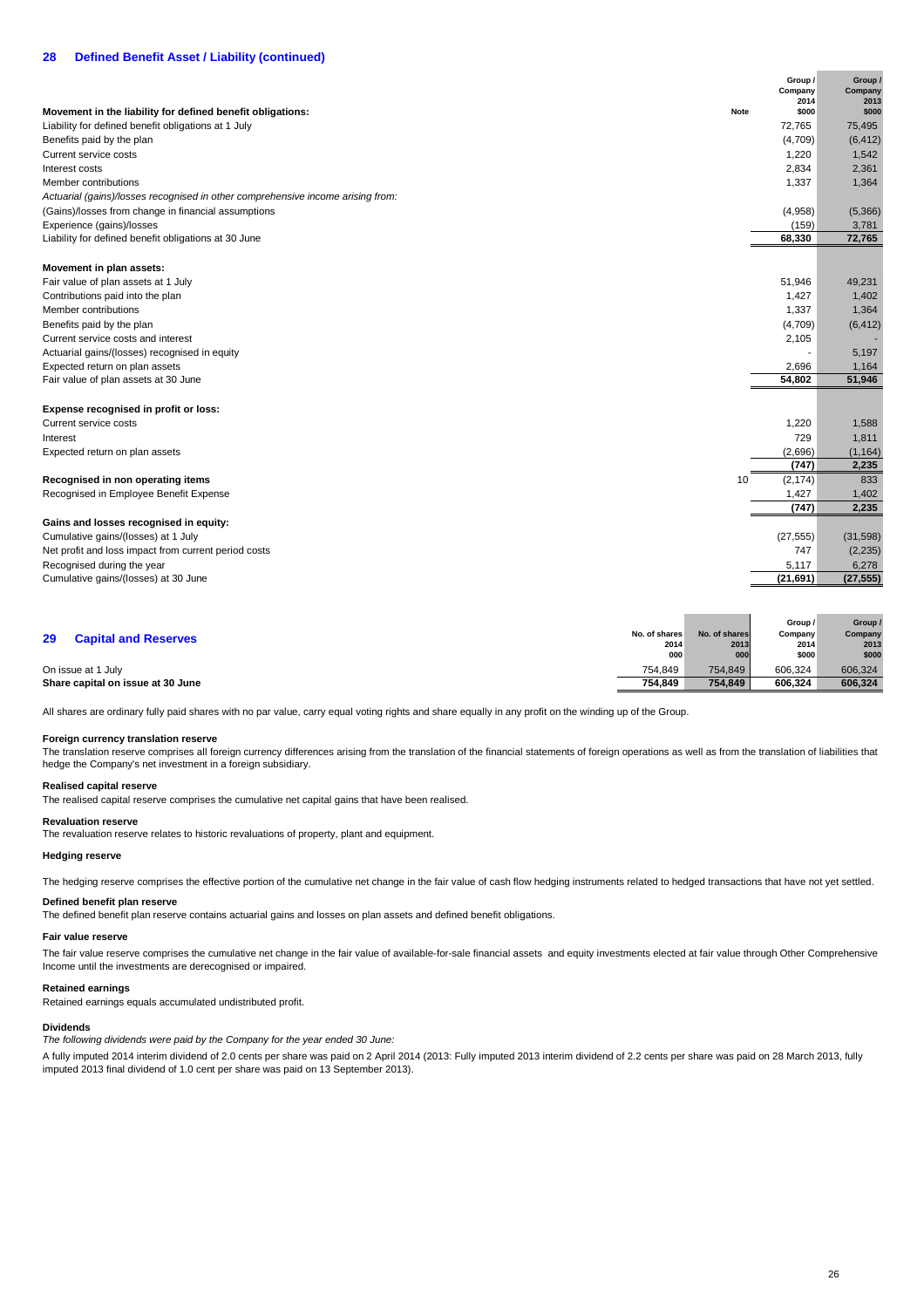| 30 | <b>Reconciliation of Profit After Tax With Net Cash Flow from Operating Activities</b> | Group<br>2014<br>\$000   | Group<br>2013<br>\$000 | Company<br>2014<br>\$000 | Company<br>2013<br>\$000 |
|----|----------------------------------------------------------------------------------------|--------------------------|------------------------|--------------------------|--------------------------|
|    | <b>Profit after taxation</b>                                                           | 42,258                   | (306, 505)             | 31,434                   | (305, 830)               |
|    | Add/(deduct) non-cash / non operating items:                                           |                          |                        |                          |                          |
|    | Depreciation and amortisation expense                                                  | 11,242                   | 7,642                  | 7,845                    | 3,584                    |
|    | Impairment losses on goodwill                                                          | $\overline{\phantom{a}}$ | 321,143                | $\overline{\phantom{a}}$ | 91,323                   |
|    | Fair value adjustments                                                                 | (1,310)                  | 5.151                  | (1,310)                  | 1,931                    |
|    | Net (profit)/loss on sale of assets/investments                                        | (5,829)                  | 3,612                  | (1,754)                  | 318                      |
|    | Bad debts written off (net)                                                            | 90                       | 1,119                  | (30)                     | 160                      |
|    | (Increase)/decrease in deferred taxation                                               | (1,615)                  | 5,036                  | (1, 181)                 | (464)                    |
|    | Equity accounted earnings from associates                                              | (2,521)                  | (1,483)                |                          |                          |
|    | Management fee from subsidiaries                                                       |                          |                        | (17, 525)                | 212,228                  |
|    | Contractual obligations accrual                                                        | (160)                    | (147)                  | (160)                    | (147)                    |
|    | Discontinued operations                                                                | (898)                    | 1,584                  |                          |                          |
|    | Financing costs                                                                        | 885                      | 754                    | 885                      | 754                      |
|    | Effect of foreign exchange movements                                                   | (5,312)                  | 3,910                  |                          |                          |
|    | Other non-cash items                                                                   | (2,484)                  | 1,565                  | (619)                    | (5,580)                  |
|    |                                                                                        | 34,346                   | 43,381                 | 17,585                   | (1, 723)                 |
|    | Add/(deduct) movement in working capital items:                                        |                          |                        |                          |                          |
|    | Movement in working capital due to sale/purchase of businesses                         | 5,890                    | (3, 482)               |                          | 76                       |
|    | (Increase)/decrease in inventories and biological assets                               | 12,229                   | 12,170                 | (175)                    | 17,295                   |
|    | (Increase)/decrease in accounts receivable and prepayments                             | (18, 752)                | (10, 715)              | (26, 951)                | 9,063                    |
|    | Increase/(decrease) in trade creditors, provisions and accruals                        | 16,860                   | (6, 454)               | 25,286                   | (16, 756)                |
|    | Increase/(decrease) in income tax payable/receivable                                   | 7,709                    | 1,091                  | (1,714)                  | (909)                    |
|    | Increase/(decrease) in other term liabilities                                          | (3, 458)                 | 3,281                  | 193                      | 99                       |
|    |                                                                                        | 20,478                   | (4, 109)               | (3,361)                  | 8,868                    |
|    | Net cash flow from operating activities                                                | 54,824                   | 39,272                 | 14,224                   | 7,145                    |

## **31 Financial Instruments**

The Group is committed to the management of risk to achieve sustainability of service, employment and profits, and therefore, takes on controlled amounts of risk when considered appropriate.

The primary risks are those of liquidity, market (foreign currency, price and interest rate), funding and credit risk.

The Board of Directors is responsible for the review and ratification of the Group's systems of risk management, internal compliance and control, code of conduct and legal compliance.

The Board maintains a formal set of delegated authorities (including policies for credit and treasury), that clearly define the responsibilities delegated to management and those retained by the Board. The Board approves these delegated authorities and reviews them annually.

### **Liquidity Risk**

Liquidity risk is the risk that the Group will encounter difficulties in raising funds at short notice to meet commitments associated with financial instruments. The Group monitors its liquidity daily, weekly and monthly and maintains appropriate liquid assets and committed bank funding facilities to meet all obligations in a timely and cost efficient manner. Management of liquidity risk is designed to ensure that the Group has the ability to meet financial obligations as they fall due.

The objectives of the Group's funding and liquidity policy is to:

- ensure all financial obligations are met when due;
- provide adequate protection, even under crisis scenarios; and
- achieve competitive funding within the limitations of liquidity requirements.

The Group manages this risk by forecasting daily cash requirements, forecasting future funding requirements, maintaining an adequate liquidity buffer and ensuring long term lending is reasonably matched with long term funding.

### **Market Risk**

Market risk is the potential for change in the value of balance sheet positions caused by a change in the value, volatility or relationship between market risks and prices. Market risk arises from the mismatch between assets and liabilities, both on and off balance sheet. Market risk includes funding, price, foreign currency and interest rate risk which are explained as follows:

## Foreign Currency Risk

The Group undertakes transactions denominated in foreign currencies and exposure to movements in foreign currency arises from these activities. It is the Group's policy to hedge foreign currency risks as they arise. In some circumstances foreign exchange options are used to hedge potential foreign exchange risk. The Group uses forward, spot foreign exchange contracts and foreign exchange options to manage these exposures.

The translation of independent foreign operations into the Group financial statements is not hedged, apart from the seasonal working capital exposure to PGG Wrightson Seeds Australia which is hedged with foreign exchange contracts.

## Price and Interest Rate Risk

Price risk is the risk that the value of financial instruments and the interest margin will fluctuate as a result of changes in market interest rates. The risk is that financial assets may be repriced at a different time and / or by a different amount than financial liabilities.

This risk is managed by operating within approved policy limits using an interest rate duration approach.

Floating rate borrowings are used for general funding activities. Interest rate swaps, interest rate options and forward rate agreements are used to hedge the floating rate exposure as deemed appropriate. The Group had Nil (Company: Nil) of interest rate contracts at balance date (2013: Group \$67.0 million, Company \$67.0 million).

## **Funding Risk**

Funding risk is the risk of over-reliance on a funding source to the extent that a change in that funding source could increase overall funding costs or cause difficulty in raising funds. The Group has a policy of funding diversification. The funding policy augments the Group's liquidity policy with it's aim to ensure the Group has a stable diversified funding base without overreliance on any one market sector.

### **Credit Risk**

Credit risk is the potential for loss that could occur as a result of a counterparty failing to discharge its obligations. This may be due to drought, bio-security issues or volatility in commodity prices. Management formally reports on all aspects of key risks to the Audit Committee at least two times each year. In addition, the following management committees review and manage key risks:

- The Senior Management Team meets regularly to consider new and emerging risks, reviews actions required to manage and mitigate key risks, and monitors progress.

- The Group has a Credit Committee, comprising of Board representation and management appointees, meets regularly as required to review credit risk, new loans and provisioning.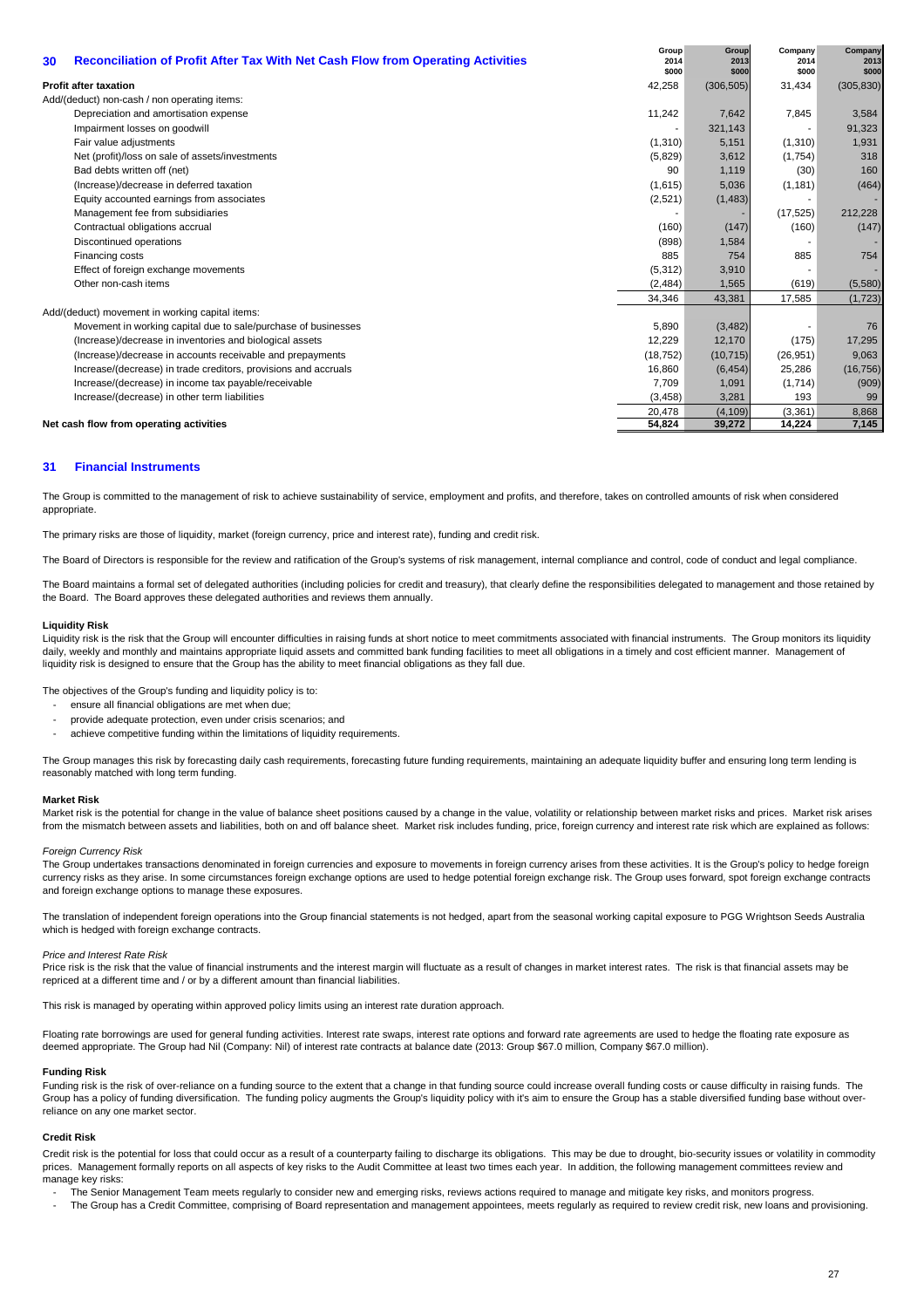## **Capital Management**

The capital of the Group consists of share capital, reserves, and retained earnings.

The policy of the Group is to maintain a strong capital base so as to maintain investor, creditor and market confidence while providing the ability to develop future business initiatives. In addition, external funding arrangements currently limit the Group's ability to pay dividends due to debt ratio requirements. This policy is reviewed regularly by the Board and has not been and has not been changed during the period.

## **Sensitivity Analysis**

The Treasury policy of the Group effectively insulates earnings from the effect of short-term fluctuations in either foreign exchange or interest rates. Over the longer term however, permanent changes in foreign exchange or interest rates will have an impact on profit.

**Interest rates decrease by 1%** The sensitivity of net profit after tax for the period to 30 June 2014, and shareholders equity at that date, to reasonably possible changes in conditions is as follows: **Interest rates increase by 1%**

|                                |       |       | .     | ______ |
|--------------------------------|-------|-------|-------|--------|
|                                | 2014  | 2013  | 2014  | 2013   |
|                                | \$000 | \$000 | \$000 | \$000  |
| Impact on net profit after tax | (869) | (201) | 866   | 205    |
| Members' equity                | (869) | (201) | 866   | 205    |

The stress test uses the existing balance sheet interest rate mismatch against the cumulative mismatch between repricing assets and liabilities out from one to five years. Other market risks such as pricing and foreign exchange are not considered likely to lead to material change over the next reporting period. For this reason sensitivity analysis of these market risks is not included.

## **Quantitative disclosures**

## **(a) Liquidity Risk - Contractual Maturity Analysis**

The following tables analyse the Group financial assets and financial liabilities into relevant maturity groupings based on the remaining period at the balance sheet date to the contractual maturity date (reported on an undiscounted basis). History demonstrates that such accounts provide a stable source of long term funding for the Group.

| Group 2014                       | Within 12<br>months | 1 to 2 years             | Contractual<br>cash flow | <b>Balance Sheet</b> |
|----------------------------------|---------------------|--------------------------|--------------------------|----------------------|
| Liabilities                      |                     |                          |                          |                      |
| <b>Bank facilities</b>           | 41,847              | 68,239                   | 110,086                  | 100,573              |
| Derivative financial instruments | 887                 | 5                        | 892                      | 892                  |
| Trade and other payables         | 243,297             |                          | 243,297                  | 243,297              |
|                                  | 286,031             | 68,244                   | 354,275                  | 344,762              |
| Group 2013                       |                     |                          |                          |                      |
| Liabilities                      |                     |                          |                          |                      |
| <b>Bank overdraft</b>            | 12,470              | ٠                        | 12,470                   | 12,463               |
| <b>Bank facilities</b>           | 35,835              | 64,038                   | 99,873                   | 97,239               |
| Derivative financial instruments | 2,451               | 623                      | 3,074                    | 3,074                |
| Trade and other payables         | 229,344             |                          | 229,344                  | 229,344              |
|                                  | 280,100             | 64,661                   | 344,761                  | 342,120              |
| Company 2014                     |                     |                          |                          |                      |
| Liabilities                      |                     |                          |                          |                      |
| <b>Bank facilities</b>           | 3,954               | 68,006                   | 71,960                   | 65,000               |
| Derivative financial instruments | 376                 | $\overline{\phantom{a}}$ | 376                      | 376                  |
| Trade and other payables         | 160,647             | $\overline{\phantom{a}}$ | 160,647                  | 160,647              |
|                                  | 164,977             | 68,006                   | 232,983                  | 226,023              |
| Company 2013                     |                     |                          |                          |                      |
| Liabilities                      |                     |                          |                          |                      |
| <b>Bank overdraft</b>            | 9,521               |                          | 9,521                    | 9,514                |
| <b>Bank facilities</b>           | н.                  | 64,038                   | 64,038                   | 62,000               |
| Derivative financial instruments | 429                 |                          | 429                      | 429                  |
| Trade and other payables         | 191,100             | ۰                        | 191,100                  | 191,100              |
|                                  | 201,050             | 64,038                   | 265,088                  | 263,043              |

## **(b) Liquidity Risk - Expected Maturity Analysis**

The expected cash flows of the Group's finance receivables equal their contractual cash flows.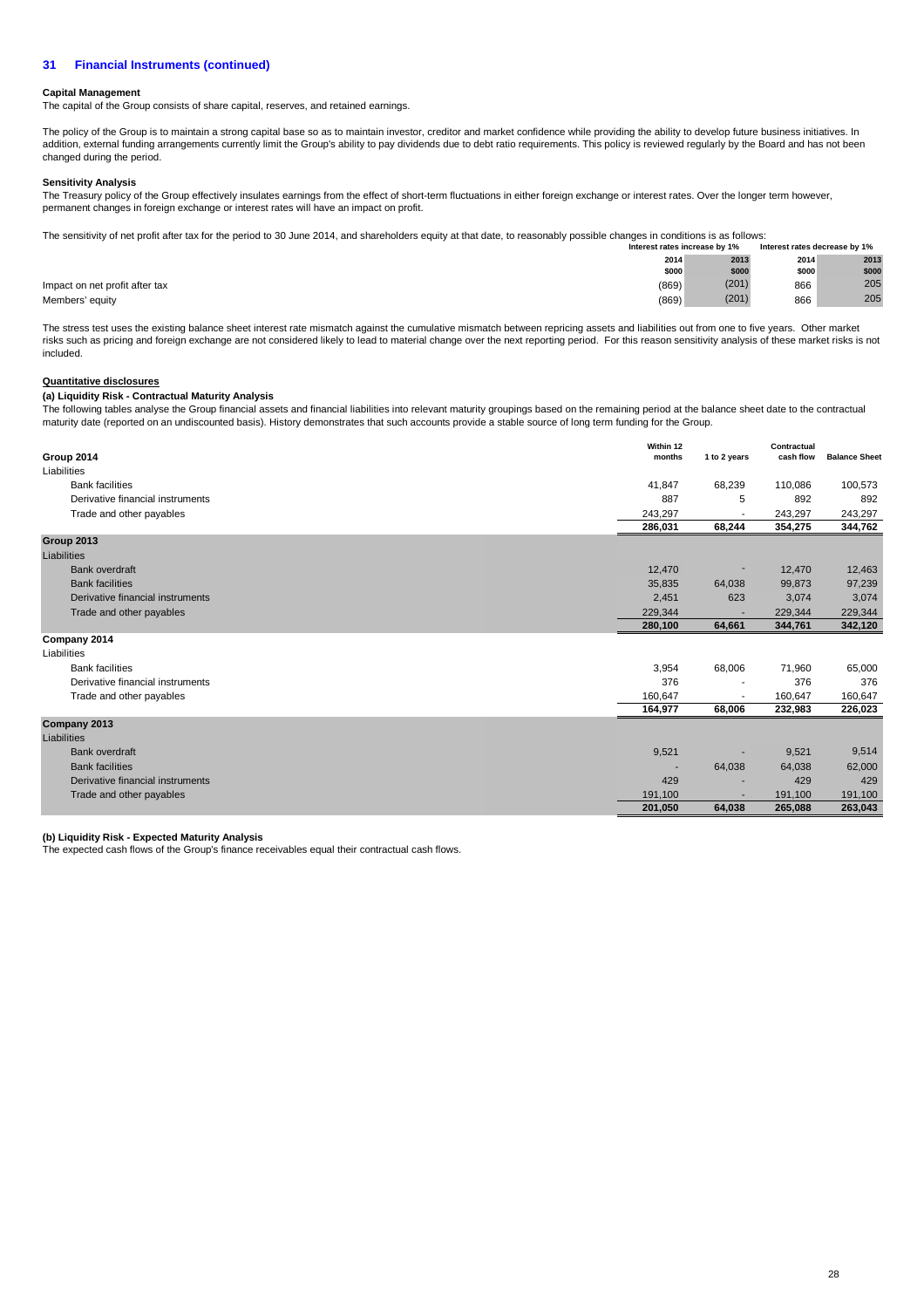## **(c) Foreign Currency Exposure Risk**

The Group's exposure to foreign currency risk can be summarised as:

| The Group's exposure to foreign currency risk can be summarised as: |                              |                              |                              |                        |
|---------------------------------------------------------------------|------------------------------|------------------------------|------------------------------|------------------------|
| Group 2014                                                          | <b>GBP</b><br><b>NZ\$000</b> | <b>USD</b><br><b>NZ\$000</b> | <b>AUD</b><br><b>NZ\$000</b> | Euro<br><b>NZ\$000</b> |
| Cash and cash equivalents                                           | 11                           | 4,114                        | 26                           | 142                    |
| Trade and other receivables                                         | 1,812                        | 69,160                       | 1,045                        | 38,274                 |
| <b>Bank facilities</b>                                              |                              | (29, 657)                    |                              |                        |
| Trade and other payables                                            | (461)                        | (56, 903)                    | (243)                        | (2, 832)               |
| Net balance sheet position                                          | 1,362                        | (13, 286)                    | 828                          | 35,584                 |
| Forward exchange contracts                                          |                              |                              |                              |                        |
| Notional forward exchange cover                                     | 1,525                        | 5,480                        | 841                          | 35,448                 |
| Net unhedged position                                               | (164)                        | (18, 766)                    | (13)                         | 136                    |
| Group 2013                                                          |                              |                              |                              |                        |
| Cash and cash equivalents                                           | 141                          | 1,951                        | 564                          | 56                     |
| Trade and other receivables                                         | 650                          | 30,765                       | 79                           | 27,291                 |
| <b>Bank overdraft</b>                                               |                              |                              | (2,767)                      |                        |
| Trade and other payables                                            |                              | (9, 283)                     | (2, 255)                     | (3,207)                |
| Net balance sheet position                                          | 791                          | 23,433                       | (4, 379)                     | 24,140                 |
| Forward exchange contracts                                          |                              |                              |                              |                        |
| Notional forward exchange cover                                     | 656                          | 21,466                       | (5,022)                      | 23,445                 |
| Net unhedged position                                               | 135                          | 1,967                        | 643                          | 695                    |
| Company 2014                                                        |                              |                              |                              |                        |
| Cash and cash equivalents                                           |                              | 99                           | 10                           | 39                     |
| Trade and other receivables                                         | $\overline{\phantom{a}}$     | 9,194                        |                              |                        |
| Trade and other payables                                            | (461)                        | (17, 275)                    | (243)                        | (5)                    |
| Net balance sheet position                                          | (461)                        | (7,982)                      | (233)                        | 34                     |
| Forward exchange contracts                                          |                              |                              |                              |                        |
| Notional forward exchange cover                                     | (287)                        | (8,910)                      | (203)                        |                        |
| Net unhedged position                                               | (174)                        | 928                          | (30)                         | 34                     |
| Company 2013                                                        |                              |                              |                              |                        |
| Cash and cash equivalents                                           |                              | 28                           |                              |                        |
| Trade and other receivables                                         |                              | 4,161                        |                              |                        |
| Trade and other payables                                            |                              | (5, 463)                     | (794)                        | (86)                   |
| Net balance sheet position                                          | ٠                            | (1, 274)                     | (794)                        | (86)                   |
| Forward exchange contracts                                          |                              |                              |                              |                        |
| Notional forward exchange cover                                     |                              | (1, 323)                     | (794)                        | (86)                   |
| Net unhedged position                                               |                              | 49                           |                              |                        |

The net balance sheet positions for the Group in AUD and USD include cash, trade and other receivables, and trade and other payables for the Australian and South American domiciled subsidiary companies and are therefore not hedged.

## **(d) Interest Rate Repricing Schedule**

The following tables include the Group's assets and liabilities at their carrying amounts, categorised by the earlier of contractual repricing or maturity dates.

| The following tables include the Group's assets and habilities at their carrying amounts, categorised by the earlier of contractual repricing or maturity dates.<br>Within |           |                |                          | Non interest |         |  |
|----------------------------------------------------------------------------------------------------------------------------------------------------------------------------|-----------|----------------|--------------------------|--------------|---------|--|
|                                                                                                                                                                            | 12 months | 1 to 2 years   | Over 2 years             | bearing      | Total   |  |
| Group 2014                                                                                                                                                                 | \$000     | \$000          | \$000                    | \$000        | \$000   |  |
| Liabilities                                                                                                                                                                |           |                |                          |              |         |  |
| <b>Bank facilities</b>                                                                                                                                                     | 100,573   |                |                          | ٠            | 100,573 |  |
| Derivative financial instruments                                                                                                                                           |           |                | $\overline{\phantom{a}}$ | 892          | 892     |  |
| Trade and other payables                                                                                                                                                   |           |                | ٠                        | 243,297      | 243,297 |  |
|                                                                                                                                                                            | 100,573   | $\blacksquare$ | $\sim$                   | 244,189      | 344,762 |  |
| Group 2013                                                                                                                                                                 |           |                |                          |              |         |  |
| <b>Liabilities</b>                                                                                                                                                         |           |                |                          |              |         |  |
| <b>Bank overdraft</b>                                                                                                                                                      | 12,463    |                |                          | ۰            | 12,463  |  |
| <b>Bank facilities</b>                                                                                                                                                     | 97,239    |                |                          |              | 97,239  |  |
| Derivative financial instruments                                                                                                                                           |           |                | ۰                        | 3,074        | 3,074   |  |
| Trade and other payables                                                                                                                                                   | н.        |                | ۰                        | 229,344      | 229,344 |  |
|                                                                                                                                                                            | 109,702   | ٠              | $\blacksquare$           | 232,418      | 342,120 |  |
| Company 2014                                                                                                                                                               |           |                |                          |              |         |  |
| Liabilities                                                                                                                                                                |           |                |                          |              |         |  |
| <b>Bank facilities</b>                                                                                                                                                     | 65,000    |                |                          |              | 65,000  |  |
| Derivative financial instruments                                                                                                                                           |           |                | ٠                        | 376          | 376     |  |
| Trade and other payables                                                                                                                                                   | ٠         | $\sim$         | $\overline{\phantom{a}}$ | 160,647      | 160,647 |  |
|                                                                                                                                                                            | 65,000    | $\sim$         | $\blacksquare$           | 161,023      | 226,023 |  |
| Company 2013                                                                                                                                                               |           |                |                          |              |         |  |
| <b>Liabilities</b>                                                                                                                                                         |           |                |                          |              |         |  |
| <b>Bank overdraft</b>                                                                                                                                                      | 9,514     |                |                          |              | 9,514   |  |
| <b>Bank facilities</b>                                                                                                                                                     | 62,000    |                |                          |              | 62,000  |  |
| Derivative financial instruments                                                                                                                                           |           |                | $\overline{\phantom{a}}$ | 429          | 429     |  |
| Trade and other payables                                                                                                                                                   |           |                | ٠                        | 191,100      | 191,100 |  |
|                                                                                                                                                                            | 71,514    | ۰              | ۰                        | 191,529      | 263,043 |  |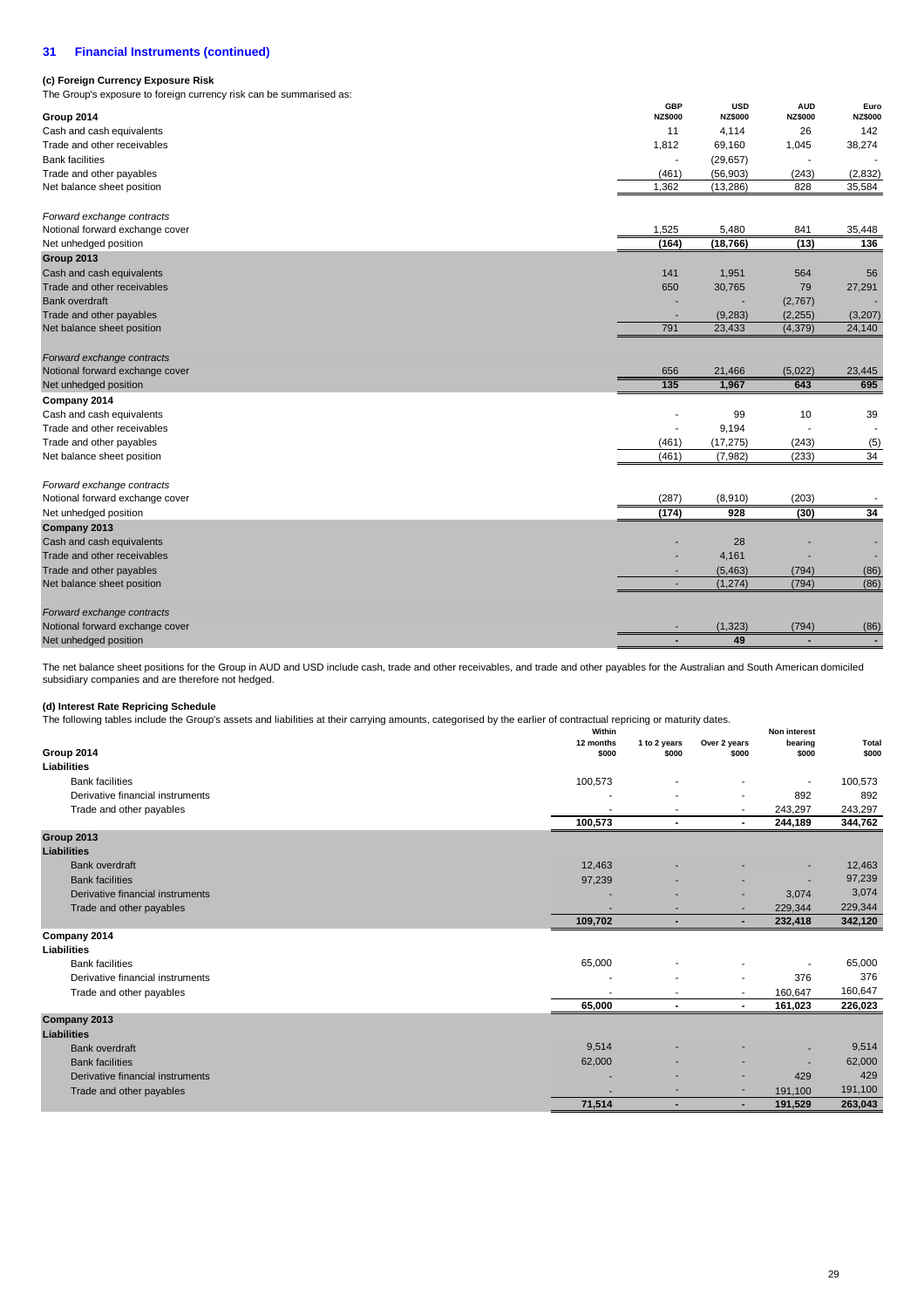## **(e) Accounting classifications and fair values**

The tables below set out the Group's classification of each class of financial assets and liabilities, and their fair values.

| <b>Assets</b><br>11,343<br>11,343<br>11,343<br>Cash and cash equivalents<br>2,925<br>2,925<br>2,925<br>Derivative financial instruments<br>Trade and other receivables<br>218,747<br>218,747<br>218,747<br>9,282<br>1,365<br>10,647<br>10,647<br>Other investments<br>Finance receivables<br>3,561<br>3,561<br>3,561<br>12,207<br>235,016<br>247,223<br>247,223<br>Liabilities<br>892<br>892<br>Derivative financial instruments<br>892<br>$\blacksquare$<br>243,297<br>Trade and other payables<br>243,297<br>243,297<br><b>Bank facilities</b><br>100,573<br>100,573<br>100,573<br>892<br>343,870<br>344,762<br>344,762<br>Group 2013<br><b>Assets</b><br>Cash and cash equivalents<br>5,845<br>5,845<br>5,845<br>Derivative financial instruments<br>665<br>665<br>665<br>Trade and other receivables<br>199,013<br>199,013<br>199,013<br>2,941<br>Other investments<br>21,054<br>23,995<br>23,995<br>Finance receivables<br>11,477<br>11,477<br>11,477<br>21,719<br>219,276<br>240,995<br>240,995<br><b>Liabilities</b><br><b>Bank overdraft</b><br>12,463<br>12,463<br>12,463<br>Derivative financial instruments<br>3,074<br>3,074<br>3,074<br>229,344<br>Trade and other payables<br>229,344<br>229,344<br>97,239<br>97,239<br><b>Bank facilities</b><br>97,239<br>3.074<br>339,046<br>342,120<br>342,120<br><b>Designated at</b><br>Other<br><b>Total carrying</b><br>fair value<br>amortised cost<br>amount<br>Fair value<br>Company 2014<br>\$000<br>\$000<br>\$000<br>\$000<br><b>Assets</b><br>6,059<br>6,059<br>6,059<br>Cash and cash equivalents<br>÷,<br>Derivative financial instruments<br>32<br>32<br>32<br>Trade and other receivables<br>159,625<br>159,625<br>159,625<br>÷,<br>Other investments<br>501<br>501<br>501<br>32<br>166,185<br>166,217<br>166,217<br><b>Liabilities</b><br>Derivative financial instruments<br>376<br>376<br>376<br>Trade and other payables<br>160,647<br>160,647<br>160,647<br><b>Bank facilities</b><br>65,000<br>65,000<br>65,000<br>376<br>226,023<br>225,647<br>226,023<br>Company 2013<br><b>Assets</b><br>Cash and cash equivalents<br>326<br>326<br>326<br>Derivative financial instruments<br>279<br>279<br>279<br>185,306<br>Trade and other receivables<br>185,306<br>185,306<br>Other investments<br>11,067<br>492<br>11,559<br>11,559<br>11,346<br>186,124<br>197,470<br>197,470<br><b>Liabilities</b><br><b>Bank overdraft</b><br>9,514<br>9,514<br>9,514<br>Derivative financial instruments<br>429<br>429<br>429<br>Trade and other payables<br>191,100<br>191,100<br>191,100<br>62,000<br>62,000<br>62,000<br><b>Bank facilities</b><br>429<br>262,614<br>263,043<br>263,043 | Group 2014 | <b>Designated at</b><br>fair value<br>\$000 | Other<br>amortised cost<br>\$000 | <b>Total carrying</b><br>amount<br>\$000 | Fair value<br>\$000 |
|-------------------------------------------------------------------------------------------------------------------------------------------------------------------------------------------------------------------------------------------------------------------------------------------------------------------------------------------------------------------------------------------------------------------------------------------------------------------------------------------------------------------------------------------------------------------------------------------------------------------------------------------------------------------------------------------------------------------------------------------------------------------------------------------------------------------------------------------------------------------------------------------------------------------------------------------------------------------------------------------------------------------------------------------------------------------------------------------------------------------------------------------------------------------------------------------------------------------------------------------------------------------------------------------------------------------------------------------------------------------------------------------------------------------------------------------------------------------------------------------------------------------------------------------------------------------------------------------------------------------------------------------------------------------------------------------------------------------------------------------------------------------------------------------------------------------------------------------------------------------------------------------------------------------------------------------------------------------------------------------------------------------------------------------------------------------------------------------------------------------------------------------------------------------------------------------------------------------------------------------------------------------------------------------------------------------------------------------------------------------------------------------------------------------------------------------------------------------------------------------------------------------------------------------------------------------------------------------------------------------------------------------------|------------|---------------------------------------------|----------------------------------|------------------------------------------|---------------------|
|                                                                                                                                                                                                                                                                                                                                                                                                                                                                                                                                                                                                                                                                                                                                                                                                                                                                                                                                                                                                                                                                                                                                                                                                                                                                                                                                                                                                                                                                                                                                                                                                                                                                                                                                                                                                                                                                                                                                                                                                                                                                                                                                                                                                                                                                                                                                                                                                                                                                                                                                                                                                                                                 |            |                                             |                                  |                                          |                     |
|                                                                                                                                                                                                                                                                                                                                                                                                                                                                                                                                                                                                                                                                                                                                                                                                                                                                                                                                                                                                                                                                                                                                                                                                                                                                                                                                                                                                                                                                                                                                                                                                                                                                                                                                                                                                                                                                                                                                                                                                                                                                                                                                                                                                                                                                                                                                                                                                                                                                                                                                                                                                                                                 |            |                                             |                                  |                                          |                     |
|                                                                                                                                                                                                                                                                                                                                                                                                                                                                                                                                                                                                                                                                                                                                                                                                                                                                                                                                                                                                                                                                                                                                                                                                                                                                                                                                                                                                                                                                                                                                                                                                                                                                                                                                                                                                                                                                                                                                                                                                                                                                                                                                                                                                                                                                                                                                                                                                                                                                                                                                                                                                                                                 |            |                                             |                                  |                                          |                     |
|                                                                                                                                                                                                                                                                                                                                                                                                                                                                                                                                                                                                                                                                                                                                                                                                                                                                                                                                                                                                                                                                                                                                                                                                                                                                                                                                                                                                                                                                                                                                                                                                                                                                                                                                                                                                                                                                                                                                                                                                                                                                                                                                                                                                                                                                                                                                                                                                                                                                                                                                                                                                                                                 |            |                                             |                                  |                                          |                     |
|                                                                                                                                                                                                                                                                                                                                                                                                                                                                                                                                                                                                                                                                                                                                                                                                                                                                                                                                                                                                                                                                                                                                                                                                                                                                                                                                                                                                                                                                                                                                                                                                                                                                                                                                                                                                                                                                                                                                                                                                                                                                                                                                                                                                                                                                                                                                                                                                                                                                                                                                                                                                                                                 |            |                                             |                                  |                                          |                     |
|                                                                                                                                                                                                                                                                                                                                                                                                                                                                                                                                                                                                                                                                                                                                                                                                                                                                                                                                                                                                                                                                                                                                                                                                                                                                                                                                                                                                                                                                                                                                                                                                                                                                                                                                                                                                                                                                                                                                                                                                                                                                                                                                                                                                                                                                                                                                                                                                                                                                                                                                                                                                                                                 |            |                                             |                                  |                                          |                     |
|                                                                                                                                                                                                                                                                                                                                                                                                                                                                                                                                                                                                                                                                                                                                                                                                                                                                                                                                                                                                                                                                                                                                                                                                                                                                                                                                                                                                                                                                                                                                                                                                                                                                                                                                                                                                                                                                                                                                                                                                                                                                                                                                                                                                                                                                                                                                                                                                                                                                                                                                                                                                                                                 |            |                                             |                                  |                                          |                     |
|                                                                                                                                                                                                                                                                                                                                                                                                                                                                                                                                                                                                                                                                                                                                                                                                                                                                                                                                                                                                                                                                                                                                                                                                                                                                                                                                                                                                                                                                                                                                                                                                                                                                                                                                                                                                                                                                                                                                                                                                                                                                                                                                                                                                                                                                                                                                                                                                                                                                                                                                                                                                                                                 |            |                                             |                                  |                                          |                     |
|                                                                                                                                                                                                                                                                                                                                                                                                                                                                                                                                                                                                                                                                                                                                                                                                                                                                                                                                                                                                                                                                                                                                                                                                                                                                                                                                                                                                                                                                                                                                                                                                                                                                                                                                                                                                                                                                                                                                                                                                                                                                                                                                                                                                                                                                                                                                                                                                                                                                                                                                                                                                                                                 |            |                                             |                                  |                                          |                     |
|                                                                                                                                                                                                                                                                                                                                                                                                                                                                                                                                                                                                                                                                                                                                                                                                                                                                                                                                                                                                                                                                                                                                                                                                                                                                                                                                                                                                                                                                                                                                                                                                                                                                                                                                                                                                                                                                                                                                                                                                                                                                                                                                                                                                                                                                                                                                                                                                                                                                                                                                                                                                                                                 |            |                                             |                                  |                                          |                     |
|                                                                                                                                                                                                                                                                                                                                                                                                                                                                                                                                                                                                                                                                                                                                                                                                                                                                                                                                                                                                                                                                                                                                                                                                                                                                                                                                                                                                                                                                                                                                                                                                                                                                                                                                                                                                                                                                                                                                                                                                                                                                                                                                                                                                                                                                                                                                                                                                                                                                                                                                                                                                                                                 |            |                                             |                                  |                                          |                     |
|                                                                                                                                                                                                                                                                                                                                                                                                                                                                                                                                                                                                                                                                                                                                                                                                                                                                                                                                                                                                                                                                                                                                                                                                                                                                                                                                                                                                                                                                                                                                                                                                                                                                                                                                                                                                                                                                                                                                                                                                                                                                                                                                                                                                                                                                                                                                                                                                                                                                                                                                                                                                                                                 |            |                                             |                                  |                                          |                     |
|                                                                                                                                                                                                                                                                                                                                                                                                                                                                                                                                                                                                                                                                                                                                                                                                                                                                                                                                                                                                                                                                                                                                                                                                                                                                                                                                                                                                                                                                                                                                                                                                                                                                                                                                                                                                                                                                                                                                                                                                                                                                                                                                                                                                                                                                                                                                                                                                                                                                                                                                                                                                                                                 |            |                                             |                                  |                                          |                     |
|                                                                                                                                                                                                                                                                                                                                                                                                                                                                                                                                                                                                                                                                                                                                                                                                                                                                                                                                                                                                                                                                                                                                                                                                                                                                                                                                                                                                                                                                                                                                                                                                                                                                                                                                                                                                                                                                                                                                                                                                                                                                                                                                                                                                                                                                                                                                                                                                                                                                                                                                                                                                                                                 |            |                                             |                                  |                                          |                     |
|                                                                                                                                                                                                                                                                                                                                                                                                                                                                                                                                                                                                                                                                                                                                                                                                                                                                                                                                                                                                                                                                                                                                                                                                                                                                                                                                                                                                                                                                                                                                                                                                                                                                                                                                                                                                                                                                                                                                                                                                                                                                                                                                                                                                                                                                                                                                                                                                                                                                                                                                                                                                                                                 |            |                                             |                                  |                                          |                     |
|                                                                                                                                                                                                                                                                                                                                                                                                                                                                                                                                                                                                                                                                                                                                                                                                                                                                                                                                                                                                                                                                                                                                                                                                                                                                                                                                                                                                                                                                                                                                                                                                                                                                                                                                                                                                                                                                                                                                                                                                                                                                                                                                                                                                                                                                                                                                                                                                                                                                                                                                                                                                                                                 |            |                                             |                                  |                                          |                     |
|                                                                                                                                                                                                                                                                                                                                                                                                                                                                                                                                                                                                                                                                                                                                                                                                                                                                                                                                                                                                                                                                                                                                                                                                                                                                                                                                                                                                                                                                                                                                                                                                                                                                                                                                                                                                                                                                                                                                                                                                                                                                                                                                                                                                                                                                                                                                                                                                                                                                                                                                                                                                                                                 |            |                                             |                                  |                                          |                     |
|                                                                                                                                                                                                                                                                                                                                                                                                                                                                                                                                                                                                                                                                                                                                                                                                                                                                                                                                                                                                                                                                                                                                                                                                                                                                                                                                                                                                                                                                                                                                                                                                                                                                                                                                                                                                                                                                                                                                                                                                                                                                                                                                                                                                                                                                                                                                                                                                                                                                                                                                                                                                                                                 |            |                                             |                                  |                                          |                     |
|                                                                                                                                                                                                                                                                                                                                                                                                                                                                                                                                                                                                                                                                                                                                                                                                                                                                                                                                                                                                                                                                                                                                                                                                                                                                                                                                                                                                                                                                                                                                                                                                                                                                                                                                                                                                                                                                                                                                                                                                                                                                                                                                                                                                                                                                                                                                                                                                                                                                                                                                                                                                                                                 |            |                                             |                                  |                                          |                     |
|                                                                                                                                                                                                                                                                                                                                                                                                                                                                                                                                                                                                                                                                                                                                                                                                                                                                                                                                                                                                                                                                                                                                                                                                                                                                                                                                                                                                                                                                                                                                                                                                                                                                                                                                                                                                                                                                                                                                                                                                                                                                                                                                                                                                                                                                                                                                                                                                                                                                                                                                                                                                                                                 |            |                                             |                                  |                                          |                     |
|                                                                                                                                                                                                                                                                                                                                                                                                                                                                                                                                                                                                                                                                                                                                                                                                                                                                                                                                                                                                                                                                                                                                                                                                                                                                                                                                                                                                                                                                                                                                                                                                                                                                                                                                                                                                                                                                                                                                                                                                                                                                                                                                                                                                                                                                                                                                                                                                                                                                                                                                                                                                                                                 |            |                                             |                                  |                                          |                     |
|                                                                                                                                                                                                                                                                                                                                                                                                                                                                                                                                                                                                                                                                                                                                                                                                                                                                                                                                                                                                                                                                                                                                                                                                                                                                                                                                                                                                                                                                                                                                                                                                                                                                                                                                                                                                                                                                                                                                                                                                                                                                                                                                                                                                                                                                                                                                                                                                                                                                                                                                                                                                                                                 |            |                                             |                                  |                                          |                     |
|                                                                                                                                                                                                                                                                                                                                                                                                                                                                                                                                                                                                                                                                                                                                                                                                                                                                                                                                                                                                                                                                                                                                                                                                                                                                                                                                                                                                                                                                                                                                                                                                                                                                                                                                                                                                                                                                                                                                                                                                                                                                                                                                                                                                                                                                                                                                                                                                                                                                                                                                                                                                                                                 |            |                                             |                                  |                                          |                     |
|                                                                                                                                                                                                                                                                                                                                                                                                                                                                                                                                                                                                                                                                                                                                                                                                                                                                                                                                                                                                                                                                                                                                                                                                                                                                                                                                                                                                                                                                                                                                                                                                                                                                                                                                                                                                                                                                                                                                                                                                                                                                                                                                                                                                                                                                                                                                                                                                                                                                                                                                                                                                                                                 |            |                                             |                                  |                                          |                     |
|                                                                                                                                                                                                                                                                                                                                                                                                                                                                                                                                                                                                                                                                                                                                                                                                                                                                                                                                                                                                                                                                                                                                                                                                                                                                                                                                                                                                                                                                                                                                                                                                                                                                                                                                                                                                                                                                                                                                                                                                                                                                                                                                                                                                                                                                                                                                                                                                                                                                                                                                                                                                                                                 |            |                                             |                                  |                                          |                     |
|                                                                                                                                                                                                                                                                                                                                                                                                                                                                                                                                                                                                                                                                                                                                                                                                                                                                                                                                                                                                                                                                                                                                                                                                                                                                                                                                                                                                                                                                                                                                                                                                                                                                                                                                                                                                                                                                                                                                                                                                                                                                                                                                                                                                                                                                                                                                                                                                                                                                                                                                                                                                                                                 |            |                                             |                                  |                                          |                     |
|                                                                                                                                                                                                                                                                                                                                                                                                                                                                                                                                                                                                                                                                                                                                                                                                                                                                                                                                                                                                                                                                                                                                                                                                                                                                                                                                                                                                                                                                                                                                                                                                                                                                                                                                                                                                                                                                                                                                                                                                                                                                                                                                                                                                                                                                                                                                                                                                                                                                                                                                                                                                                                                 |            |                                             |                                  |                                          |                     |
|                                                                                                                                                                                                                                                                                                                                                                                                                                                                                                                                                                                                                                                                                                                                                                                                                                                                                                                                                                                                                                                                                                                                                                                                                                                                                                                                                                                                                                                                                                                                                                                                                                                                                                                                                                                                                                                                                                                                                                                                                                                                                                                                                                                                                                                                                                                                                                                                                                                                                                                                                                                                                                                 |            |                                             |                                  |                                          |                     |
|                                                                                                                                                                                                                                                                                                                                                                                                                                                                                                                                                                                                                                                                                                                                                                                                                                                                                                                                                                                                                                                                                                                                                                                                                                                                                                                                                                                                                                                                                                                                                                                                                                                                                                                                                                                                                                                                                                                                                                                                                                                                                                                                                                                                                                                                                                                                                                                                                                                                                                                                                                                                                                                 |            |                                             |                                  |                                          |                     |
|                                                                                                                                                                                                                                                                                                                                                                                                                                                                                                                                                                                                                                                                                                                                                                                                                                                                                                                                                                                                                                                                                                                                                                                                                                                                                                                                                                                                                                                                                                                                                                                                                                                                                                                                                                                                                                                                                                                                                                                                                                                                                                                                                                                                                                                                                                                                                                                                                                                                                                                                                                                                                                                 |            |                                             |                                  |                                          |                     |
|                                                                                                                                                                                                                                                                                                                                                                                                                                                                                                                                                                                                                                                                                                                                                                                                                                                                                                                                                                                                                                                                                                                                                                                                                                                                                                                                                                                                                                                                                                                                                                                                                                                                                                                                                                                                                                                                                                                                                                                                                                                                                                                                                                                                                                                                                                                                                                                                                                                                                                                                                                                                                                                 |            |                                             |                                  |                                          |                     |
|                                                                                                                                                                                                                                                                                                                                                                                                                                                                                                                                                                                                                                                                                                                                                                                                                                                                                                                                                                                                                                                                                                                                                                                                                                                                                                                                                                                                                                                                                                                                                                                                                                                                                                                                                                                                                                                                                                                                                                                                                                                                                                                                                                                                                                                                                                                                                                                                                                                                                                                                                                                                                                                 |            |                                             |                                  |                                          |                     |
|                                                                                                                                                                                                                                                                                                                                                                                                                                                                                                                                                                                                                                                                                                                                                                                                                                                                                                                                                                                                                                                                                                                                                                                                                                                                                                                                                                                                                                                                                                                                                                                                                                                                                                                                                                                                                                                                                                                                                                                                                                                                                                                                                                                                                                                                                                                                                                                                                                                                                                                                                                                                                                                 |            |                                             |                                  |                                          |                     |
|                                                                                                                                                                                                                                                                                                                                                                                                                                                                                                                                                                                                                                                                                                                                                                                                                                                                                                                                                                                                                                                                                                                                                                                                                                                                                                                                                                                                                                                                                                                                                                                                                                                                                                                                                                                                                                                                                                                                                                                                                                                                                                                                                                                                                                                                                                                                                                                                                                                                                                                                                                                                                                                 |            |                                             |                                  |                                          |                     |
|                                                                                                                                                                                                                                                                                                                                                                                                                                                                                                                                                                                                                                                                                                                                                                                                                                                                                                                                                                                                                                                                                                                                                                                                                                                                                                                                                                                                                                                                                                                                                                                                                                                                                                                                                                                                                                                                                                                                                                                                                                                                                                                                                                                                                                                                                                                                                                                                                                                                                                                                                                                                                                                 |            |                                             |                                  |                                          |                     |
|                                                                                                                                                                                                                                                                                                                                                                                                                                                                                                                                                                                                                                                                                                                                                                                                                                                                                                                                                                                                                                                                                                                                                                                                                                                                                                                                                                                                                                                                                                                                                                                                                                                                                                                                                                                                                                                                                                                                                                                                                                                                                                                                                                                                                                                                                                                                                                                                                                                                                                                                                                                                                                                 |            |                                             |                                  |                                          |                     |
|                                                                                                                                                                                                                                                                                                                                                                                                                                                                                                                                                                                                                                                                                                                                                                                                                                                                                                                                                                                                                                                                                                                                                                                                                                                                                                                                                                                                                                                                                                                                                                                                                                                                                                                                                                                                                                                                                                                                                                                                                                                                                                                                                                                                                                                                                                                                                                                                                                                                                                                                                                                                                                                 |            |                                             |                                  |                                          |                     |
|                                                                                                                                                                                                                                                                                                                                                                                                                                                                                                                                                                                                                                                                                                                                                                                                                                                                                                                                                                                                                                                                                                                                                                                                                                                                                                                                                                                                                                                                                                                                                                                                                                                                                                                                                                                                                                                                                                                                                                                                                                                                                                                                                                                                                                                                                                                                                                                                                                                                                                                                                                                                                                                 |            |                                             |                                  |                                          |                     |
|                                                                                                                                                                                                                                                                                                                                                                                                                                                                                                                                                                                                                                                                                                                                                                                                                                                                                                                                                                                                                                                                                                                                                                                                                                                                                                                                                                                                                                                                                                                                                                                                                                                                                                                                                                                                                                                                                                                                                                                                                                                                                                                                                                                                                                                                                                                                                                                                                                                                                                                                                                                                                                                 |            |                                             |                                  |                                          |                     |
|                                                                                                                                                                                                                                                                                                                                                                                                                                                                                                                                                                                                                                                                                                                                                                                                                                                                                                                                                                                                                                                                                                                                                                                                                                                                                                                                                                                                                                                                                                                                                                                                                                                                                                                                                                                                                                                                                                                                                                                                                                                                                                                                                                                                                                                                                                                                                                                                                                                                                                                                                                                                                                                 |            |                                             |                                  |                                          |                     |
|                                                                                                                                                                                                                                                                                                                                                                                                                                                                                                                                                                                                                                                                                                                                                                                                                                                                                                                                                                                                                                                                                                                                                                                                                                                                                                                                                                                                                                                                                                                                                                                                                                                                                                                                                                                                                                                                                                                                                                                                                                                                                                                                                                                                                                                                                                                                                                                                                                                                                                                                                                                                                                                 |            |                                             |                                  |                                          |                     |
|                                                                                                                                                                                                                                                                                                                                                                                                                                                                                                                                                                                                                                                                                                                                                                                                                                                                                                                                                                                                                                                                                                                                                                                                                                                                                                                                                                                                                                                                                                                                                                                                                                                                                                                                                                                                                                                                                                                                                                                                                                                                                                                                                                                                                                                                                                                                                                                                                                                                                                                                                                                                                                                 |            |                                             |                                  |                                          |                     |
|                                                                                                                                                                                                                                                                                                                                                                                                                                                                                                                                                                                                                                                                                                                                                                                                                                                                                                                                                                                                                                                                                                                                                                                                                                                                                                                                                                                                                                                                                                                                                                                                                                                                                                                                                                                                                                                                                                                                                                                                                                                                                                                                                                                                                                                                                                                                                                                                                                                                                                                                                                                                                                                 |            |                                             |                                  |                                          |                     |
|                                                                                                                                                                                                                                                                                                                                                                                                                                                                                                                                                                                                                                                                                                                                                                                                                                                                                                                                                                                                                                                                                                                                                                                                                                                                                                                                                                                                                                                                                                                                                                                                                                                                                                                                                                                                                                                                                                                                                                                                                                                                                                                                                                                                                                                                                                                                                                                                                                                                                                                                                                                                                                                 |            |                                             |                                  |                                          |                     |
|                                                                                                                                                                                                                                                                                                                                                                                                                                                                                                                                                                                                                                                                                                                                                                                                                                                                                                                                                                                                                                                                                                                                                                                                                                                                                                                                                                                                                                                                                                                                                                                                                                                                                                                                                                                                                                                                                                                                                                                                                                                                                                                                                                                                                                                                                                                                                                                                                                                                                                                                                                                                                                                 |            |                                             |                                  |                                          |                     |
|                                                                                                                                                                                                                                                                                                                                                                                                                                                                                                                                                                                                                                                                                                                                                                                                                                                                                                                                                                                                                                                                                                                                                                                                                                                                                                                                                                                                                                                                                                                                                                                                                                                                                                                                                                                                                                                                                                                                                                                                                                                                                                                                                                                                                                                                                                                                                                                                                                                                                                                                                                                                                                                 |            |                                             |                                  |                                          |                     |
|                                                                                                                                                                                                                                                                                                                                                                                                                                                                                                                                                                                                                                                                                                                                                                                                                                                                                                                                                                                                                                                                                                                                                                                                                                                                                                                                                                                                                                                                                                                                                                                                                                                                                                                                                                                                                                                                                                                                                                                                                                                                                                                                                                                                                                                                                                                                                                                                                                                                                                                                                                                                                                                 |            |                                             |                                  |                                          |                     |
|                                                                                                                                                                                                                                                                                                                                                                                                                                                                                                                                                                                                                                                                                                                                                                                                                                                                                                                                                                                                                                                                                                                                                                                                                                                                                                                                                                                                                                                                                                                                                                                                                                                                                                                                                                                                                                                                                                                                                                                                                                                                                                                                                                                                                                                                                                                                                                                                                                                                                                                                                                                                                                                 |            |                                             |                                  |                                          |                     |
|                                                                                                                                                                                                                                                                                                                                                                                                                                                                                                                                                                                                                                                                                                                                                                                                                                                                                                                                                                                                                                                                                                                                                                                                                                                                                                                                                                                                                                                                                                                                                                                                                                                                                                                                                                                                                                                                                                                                                                                                                                                                                                                                                                                                                                                                                                                                                                                                                                                                                                                                                                                                                                                 |            |                                             |                                  |                                          |                     |
|                                                                                                                                                                                                                                                                                                                                                                                                                                                                                                                                                                                                                                                                                                                                                                                                                                                                                                                                                                                                                                                                                                                                                                                                                                                                                                                                                                                                                                                                                                                                                                                                                                                                                                                                                                                                                                                                                                                                                                                                                                                                                                                                                                                                                                                                                                                                                                                                                                                                                                                                                                                                                                                 |            |                                             |                                  |                                          |                     |
|                                                                                                                                                                                                                                                                                                                                                                                                                                                                                                                                                                                                                                                                                                                                                                                                                                                                                                                                                                                                                                                                                                                                                                                                                                                                                                                                                                                                                                                                                                                                                                                                                                                                                                                                                                                                                                                                                                                                                                                                                                                                                                                                                                                                                                                                                                                                                                                                                                                                                                                                                                                                                                                 |            |                                             |                                  |                                          |                     |

The Group's banking facilities are based on floating interest rates. Therefore the fair value of the banking facilities equals the carrying value.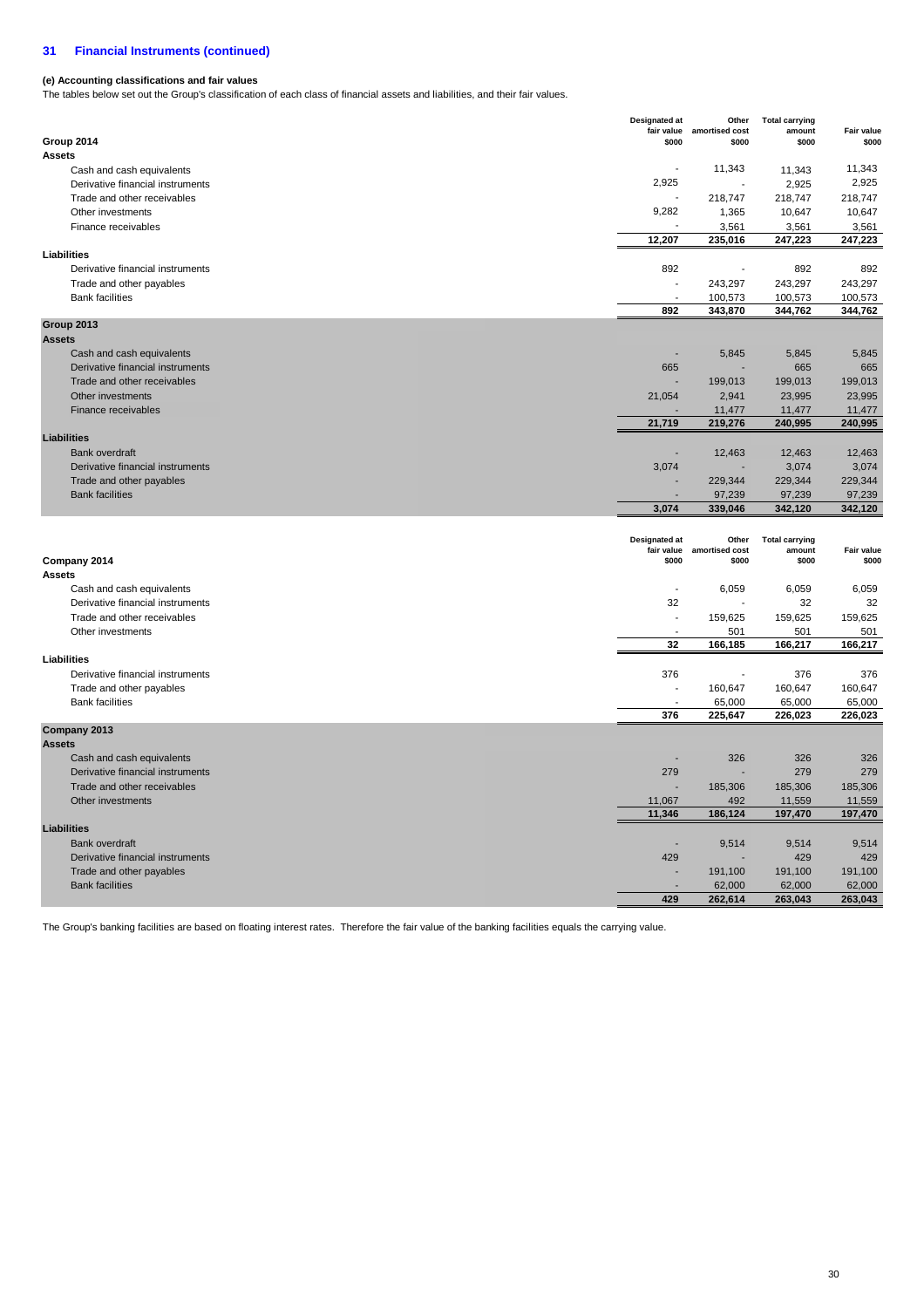## **(e) Accounting classifications and fair values (continued)**

## **Fair value hierarchy**

- The table below analyses financial instruments carried at fair value, by valuation method. The different levels have been defined as follows:
	- Level 1: quoted prices (unadjusted) in active markets for identical assets or liabilities
	- - Level 2: inputs other than quoted prices included within Level 1 that are observable for the asset or liability, either directly (ie. as prices) or indirectly (ie. derived from prices) Level 3: inputs for the asset or liability that are not based on observable market data (unobservable inputs).

There have been no material movements between the fair value hierarchy during the year ended 30 June 2014.

| Group 2014<br>\$000<br>\$000<br>\$000<br>Note<br><b>Assets</b><br>Derivative financial instruments<br>2,925<br>24<br>9,282<br>Other investments<br>2,925<br>9,282<br>Liabilities<br>Derivative financial instruments<br>892<br>٠<br>$\overline{\phantom{a}}$<br>892<br>$\blacksquare$<br>$\blacksquare$<br>Group 2013<br><b>Assets</b><br>Derivative financial instruments<br>665<br>24<br>11,067<br>9,987<br>Other investments<br>665<br>11,067<br>9,987<br><b>Liabilities</b><br>Derivative financial instruments<br>3,074<br>3,074<br>÷.<br>Company 2014<br><b>Assets</b><br>Derivative financial instruments<br>32<br>Other investments<br>32<br>$\sim$<br>$\blacksquare$<br><b>Liabilities</b><br>Derivative financial instruments<br>376<br>376<br>$\blacksquare$<br>$\blacksquare$<br>Company 2013 | Thoro have been no material incremente between the latt value meraleny during the year chace economic Ech in | Level 1 | Level 2 | Level 3 | Total                    |
|-----------------------------------------------------------------------------------------------------------------------------------------------------------------------------------------------------------------------------------------------------------------------------------------------------------------------------------------------------------------------------------------------------------------------------------------------------------------------------------------------------------------------------------------------------------------------------------------------------------------------------------------------------------------------------------------------------------------------------------------------------------------------------------------------------------|--------------------------------------------------------------------------------------------------------------|---------|---------|---------|--------------------------|
|                                                                                                                                                                                                                                                                                                                                                                                                                                                                                                                                                                                                                                                                                                                                                                                                           |                                                                                                              |         |         |         | \$000                    |
|                                                                                                                                                                                                                                                                                                                                                                                                                                                                                                                                                                                                                                                                                                                                                                                                           |                                                                                                              |         |         |         |                          |
|                                                                                                                                                                                                                                                                                                                                                                                                                                                                                                                                                                                                                                                                                                                                                                                                           |                                                                                                              |         |         |         | 2,925                    |
|                                                                                                                                                                                                                                                                                                                                                                                                                                                                                                                                                                                                                                                                                                                                                                                                           |                                                                                                              |         |         |         | 9,282                    |
|                                                                                                                                                                                                                                                                                                                                                                                                                                                                                                                                                                                                                                                                                                                                                                                                           |                                                                                                              |         |         |         | 12,207                   |
|                                                                                                                                                                                                                                                                                                                                                                                                                                                                                                                                                                                                                                                                                                                                                                                                           |                                                                                                              |         |         |         |                          |
|                                                                                                                                                                                                                                                                                                                                                                                                                                                                                                                                                                                                                                                                                                                                                                                                           |                                                                                                              |         |         |         | 892                      |
|                                                                                                                                                                                                                                                                                                                                                                                                                                                                                                                                                                                                                                                                                                                                                                                                           |                                                                                                              |         |         |         | 892                      |
|                                                                                                                                                                                                                                                                                                                                                                                                                                                                                                                                                                                                                                                                                                                                                                                                           |                                                                                                              |         |         |         |                          |
|                                                                                                                                                                                                                                                                                                                                                                                                                                                                                                                                                                                                                                                                                                                                                                                                           |                                                                                                              |         |         |         |                          |
|                                                                                                                                                                                                                                                                                                                                                                                                                                                                                                                                                                                                                                                                                                                                                                                                           |                                                                                                              |         |         |         | 665                      |
|                                                                                                                                                                                                                                                                                                                                                                                                                                                                                                                                                                                                                                                                                                                                                                                                           |                                                                                                              |         |         |         | 21,054                   |
|                                                                                                                                                                                                                                                                                                                                                                                                                                                                                                                                                                                                                                                                                                                                                                                                           |                                                                                                              |         |         |         | 21,719                   |
|                                                                                                                                                                                                                                                                                                                                                                                                                                                                                                                                                                                                                                                                                                                                                                                                           |                                                                                                              |         |         |         |                          |
|                                                                                                                                                                                                                                                                                                                                                                                                                                                                                                                                                                                                                                                                                                                                                                                                           |                                                                                                              |         |         |         | 3,074                    |
|                                                                                                                                                                                                                                                                                                                                                                                                                                                                                                                                                                                                                                                                                                                                                                                                           |                                                                                                              |         |         |         | 3,074                    |
|                                                                                                                                                                                                                                                                                                                                                                                                                                                                                                                                                                                                                                                                                                                                                                                                           |                                                                                                              |         |         |         |                          |
|                                                                                                                                                                                                                                                                                                                                                                                                                                                                                                                                                                                                                                                                                                                                                                                                           |                                                                                                              |         |         |         |                          |
|                                                                                                                                                                                                                                                                                                                                                                                                                                                                                                                                                                                                                                                                                                                                                                                                           |                                                                                                              |         |         |         | 32                       |
|                                                                                                                                                                                                                                                                                                                                                                                                                                                                                                                                                                                                                                                                                                                                                                                                           |                                                                                                              |         |         |         | $\overline{\phantom{a}}$ |
|                                                                                                                                                                                                                                                                                                                                                                                                                                                                                                                                                                                                                                                                                                                                                                                                           |                                                                                                              |         |         |         | 32                       |
|                                                                                                                                                                                                                                                                                                                                                                                                                                                                                                                                                                                                                                                                                                                                                                                                           |                                                                                                              |         |         |         |                          |
|                                                                                                                                                                                                                                                                                                                                                                                                                                                                                                                                                                                                                                                                                                                                                                                                           |                                                                                                              |         |         |         | 376<br>376               |
|                                                                                                                                                                                                                                                                                                                                                                                                                                                                                                                                                                                                                                                                                                                                                                                                           |                                                                                                              |         |         |         |                          |
| <b>Assets</b>                                                                                                                                                                                                                                                                                                                                                                                                                                                                                                                                                                                                                                                                                                                                                                                             |                                                                                                              |         |         |         |                          |
| Derivative financial instruments<br>279                                                                                                                                                                                                                                                                                                                                                                                                                                                                                                                                                                                                                                                                                                                                                                   |                                                                                                              |         |         |         | 279                      |
| 24<br>11,067<br>Other investments                                                                                                                                                                                                                                                                                                                                                                                                                                                                                                                                                                                                                                                                                                                                                                         |                                                                                                              |         |         |         | 11,067                   |
| 279<br>11,067<br>٠                                                                                                                                                                                                                                                                                                                                                                                                                                                                                                                                                                                                                                                                                                                                                                                        |                                                                                                              |         |         |         | 11,346                   |
| <b>Liabilities</b>                                                                                                                                                                                                                                                                                                                                                                                                                                                                                                                                                                                                                                                                                                                                                                                        |                                                                                                              |         |         |         |                          |
| Derivative financial instruments<br>429<br>٠<br>۰                                                                                                                                                                                                                                                                                                                                                                                                                                                                                                                                                                                                                                                                                                                                                         |                                                                                                              |         |         |         | 429                      |
| 429<br>$\blacksquare$<br>٠                                                                                                                                                                                                                                                                                                                                                                                                                                                                                                                                                                                                                                                                                                                                                                                |                                                                                                              |         |         |         | 429                      |
|                                                                                                                                                                                                                                                                                                                                                                                                                                                                                                                                                                                                                                                                                                                                                                                                           |                                                                                                              |         |         |         |                          |
| Interest rates used for determining fair value<br>2014                                                                                                                                                                                                                                                                                                                                                                                                                                                                                                                                                                                                                                                                                                                                                    |                                                                                                              |         |         |         | 2013                     |
| 14.2%<br>Finance receivables                                                                                                                                                                                                                                                                                                                                                                                                                                                                                                                                                                                                                                                                                                                                                                              |                                                                                                              |         |         |         | 14.4%                    |

## **(f) Credit Risk**

The carrying amount of financial assets represents the Group's maximum credit exposure. The Group's maximum credit exposure to credit risk for receivables by geographic regions is as follows:

|                                                        | Group   | Group   |
|--------------------------------------------------------|---------|---------|
|                                                        | 2014    | 2013    |
| Total finance receivables, trade and other receivables | \$000   | \$000   |
| New Zealand                                            | 168,302 | 155,376 |
| Australia                                              | 10.793  | 16,395  |
| South America                                          | 58,139  | 54,282  |
|                                                        | 237.234 | 226.053 |

## **Concentrations of Credit Risk**

Financial instruments which potentially subject the Group to concentrations of credit risk principally consist of bank balances, advances, trade debtors, and interest rate forward agreements. The Group places its cash and short term investments with three major trading banks. Concentrations of credit risk with respect to advances are limited due to the large number of customers included in the Group's farming customer base in New Zealand.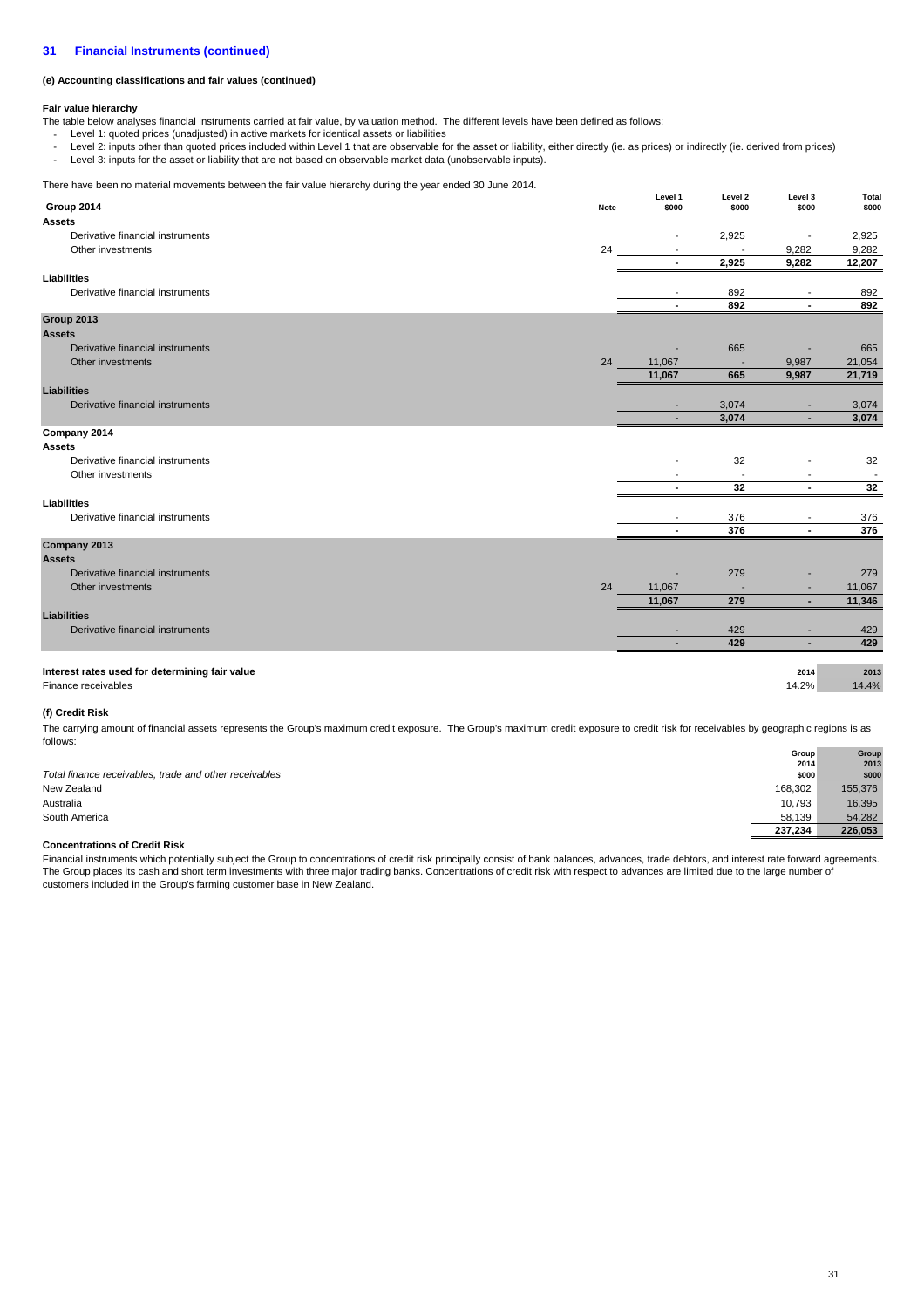| 32 <sub>2</sub><br><b>Operating Leases</b>                      | Group<br>2014<br>\$000 | <b>Group</b><br>2013<br>\$000 | Company<br>2014<br>\$000 | Company<br>2013<br>\$000 |
|-----------------------------------------------------------------|------------------------|-------------------------------|--------------------------|--------------------------|
| Non-cancellable operating lease rentals are payable as follows: |                        |                               |                          |                          |
| Within one year                                                 | 21.083                 | 24.821                        | 15.945                   | 19.272                   |
| Between one and five years                                      | 37.180                 | 55.445                        | 28.961                   | 41,639                   |
| Beyond five years                                               |                        | 21.260                        | 6,731                    | 14.428                   |
|                                                                 | 68.322                 | 101.526                       | 51,637                   | 75,339                   |

The Group leases a fleet of vehicles for use by employees, agents and representatives. Leases are typically for a period of three years.

The Group leases office and computer equipment. Leases are typically for a period of three years.

The Group also leases and subleases land and buildings from which it conducts operations. These leases range in length from 1 to 13 years with various rights of renewal. Where surplus properties are unable to be exited, sublease revenue is obtained where possible on a short-term temporary basis. During the year ended 30 June 2014 sublease revenue totalling \$0.95 million (2013: \$1.44 million) was received.

## **33 Seasonality of Operations**

The Group is subject to significant seasonal fluctuations. In particular, Livestock and Seeds activity are significantly weighted to the second half of the financial year. Seeds revenues reflects the fact the Group operates in geographical zones that suit Autumn harvesting and sowing. New Zealand generally has spring calving and lambing and so Livestock trading is weighted towards the second half of the financial year in order for farmers to maximize their incomes. Other business units have similar but less material cycles. The Group recognises this is the nature of the industry and plans and manages its business accordingly.

| 34<br><b>Commitments</b>                    | <b>Group</b><br>2014<br>\$000 | Group<br>2013<br>\$000 |
|---------------------------------------------|-------------------------------|------------------------|
| There are commitments with respect to:      |                               |                        |
| Capital expenditure not provided for        | 1,377                         | 983                    |
| Investment in BioPacificVentures            | 429                           | 704                    |
| Contributions to Primary Growth Partnership | 3,017                         | 3,642                  |
| Purchase of land - Corson Maize             |                               | 1,800                  |
|                                             | 4,823                         | 7,129                  |

## **Investment in BioPacificVentures**

The Group has committed \$14.00 million to an international fund established for investment in food and agriculture life sciences. The Group's investment in BioPacificVentures began in June 2005. The investment has an anticipated total lifespan of 12 years. At 30 June 2014 \$13.57 million has been drawn on the committed level of investment (2013: \$13.30 million), which is included in other investments.

## **Primary Growth Partnership - Seed and nutritional technology development**

The Group announced on 18 February 2013 that it had completed the contracting process for the Primary Growth Partnership (PGP) programme with the Ministry of Primary Industries. The PGP programme is a Seed and Nutritional Technology Development Programme that aims to deliver innovative forages for New Zealand farms. As a result of entering into the partnership the Group is committed to contributions to the partnership of \$3.95 million over the six year life of the programme which ends on 31 December 2018. As at 30 June 2014 total contributions of \$0.93 million (2013: \$0.30 million) have been made to the programme.

There are no material commitments relating to investment in associates.

## **35 Contingent Liabilities**

|                                                   | \$000 | \$000  |
|---------------------------------------------------|-------|--------|
| There are contingent liabilities with respect to: |       |        |
| Guarantees                                        |       | 16.840 |
| PGG Wrightson Loyalty Reward Programme            | 133   | 313    |
|                                                   | 133   | 17.153 |

## **PGG Wrightson Loyalty Reward Programme**

The PGG Wrightson Loyalty Reward Programme is run in conjunction with the co-branded ASB Visa reward card. A provision is retained for the expected level of points redemption. The contingent liability represents the balance of live points that are not provided for.

## **Silver Fern Farms Supply Contract**

In June 2011 a provision was booked in respect of the Silver Fern Farms supply contract. This provision was determined by the Directors to be the anticipated excess of costs to be borne under the contract over anticipated returns from the contract. Beyond the provision estimated in Note 27, the Directors consider that an additional liability is not probable based on the current level of livestock supply and livestock supply levels over the past three years.

No losses are expected to arise from these contingent liabilities. There are no contingent liabilities relating to investments in associates.

**Group 2014**

**Group 2013**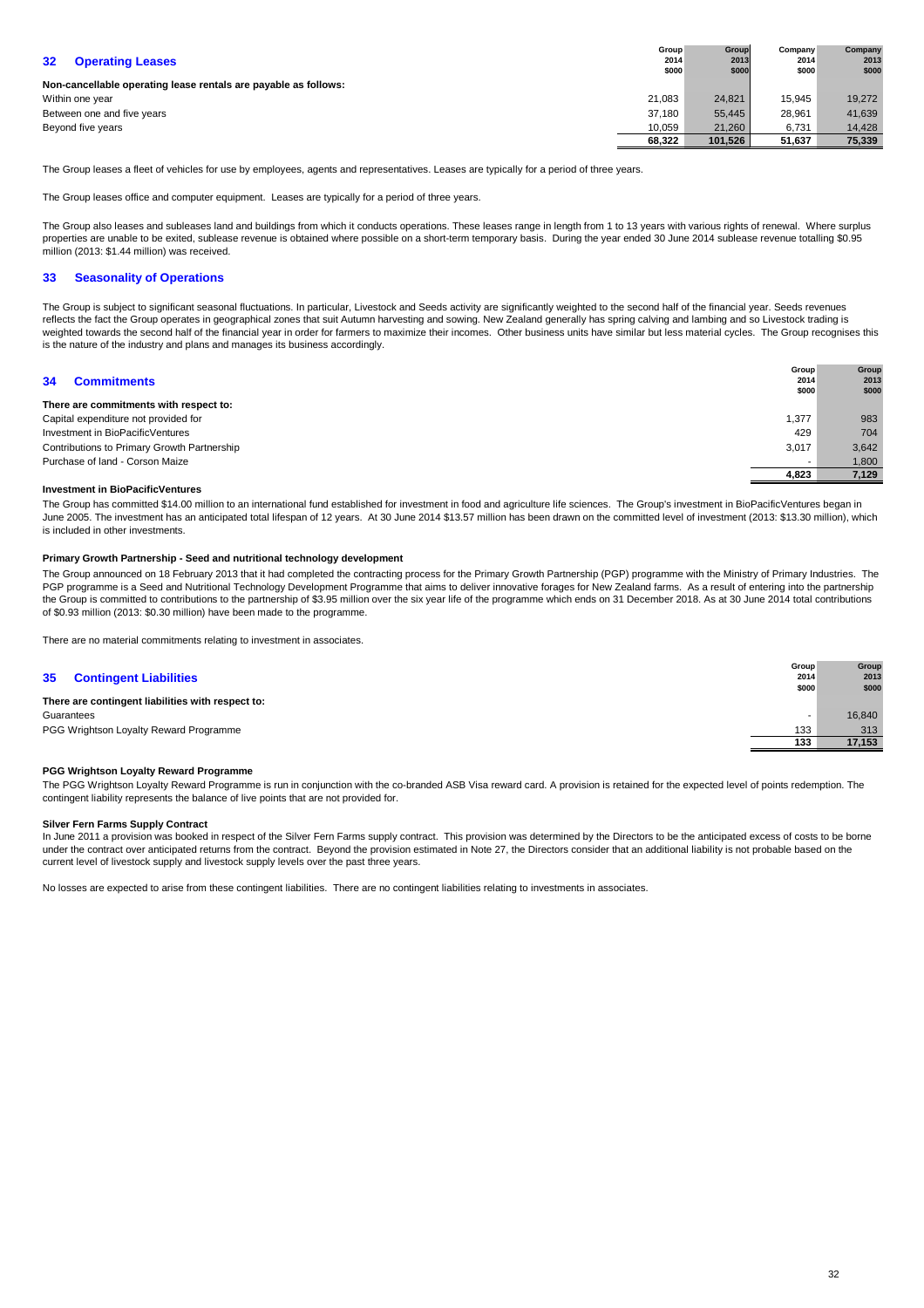## **36 Related Parties**

## **Company and ultimate controlling party**

The immediate parent of the Group is Agria (Singapore) Pte Ltd and the ultimate controlling party of the Group is Agria Corporation.

## **Transactions with key management personnel**

|  | Key Management Personnel compensation |  |
|--|---------------------------------------|--|
|  |                                       |  |

|                                                  | Group | Group |
|--------------------------------------------------|-------|-------|
|                                                  | 2014  | 2013  |
| Key management personnel compensation comprised: | \$000 | \$000 |
| Short-term employee benefits                     | 5,997 | 4,824 |
| Post-employment benefits                         | 93    | 58    |
| <b>Termination benefits</b>                      | 18    |       |
| Other long-term benefits                         | -     |       |
| Share-based payments                             |       |       |
|                                                  | 6.108 | 4.882 |
|                                                  |       |       |

The PGW Group Executive team was revised in September 2013 following the appointment of the Chief Executive Officer in July 2013. The executive team is responsible for leadership across the business together with decision making, direction setting and communication. This new team has resulted in an enlarged group from those previously considered key management personnel. No changes have been made to comparative information.

Directors fees incurred during the year are disclosed in Note 8 Other Operating Expenses, and in the Statutory Information.

## **Other Transactions with Key Management Personnel**

A number of Directors, senior executives or their related parties, hold positions in other entities that result in them having control or significant influence over the financial or operating policies of these entities. A number of these entities transacted with the Group during the reporting period. The terms and conditions of these transactions with key management personnel and their related parties were no more favourable than those available, or which might reasonably be expected to be available, on similar transactions to non-key management personnel related entities on an arm's length basis.

**Balance**  The aggregate value of transactions and outstanding balances relating to Directors, senior executives and entities over which they have control or significant influence were as follows:

|                                          |                                                         | <b>Transaction</b> | <b>Balance</b> | <b>Transaction</b> | <b>Balance</b> |
|------------------------------------------|---------------------------------------------------------|--------------------|----------------|--------------------|----------------|
|                                          |                                                         | Value              | Outstanding    | Value              | Outstanding    |
|                                          |                                                         | 2014               | 2014           | 2013               | 2013           |
| <b>Key Management Personnel/Director</b> | <b>Transaction</b>                                      | \$000              | \$000          | \$000              | \$000          |
| <b>Trevor Burt</b>                       | Purchase of retail goods and livestock transactions     | 26                 |                | 25                 |                |
| Mark Dewdney                             | Purchase of retail goods and livestock transactions     | 580                | 10             |                    |                |
| <b>Grant Edwards</b>                     | Purchase of retail goods                                |                    |                |                    |                |
| George Gould (retired 28 June 2013)      | Purchase of retail goods                                |                    |                | 419                | 16             |
| David Green                              | Purchase of retail goods                                | 16                 | 3              |                    |                |
| Stephen Guerin                           | Purchase of retail goods                                | 12                 |                |                    |                |
| John McKenzie                            | Purchase of retail goods, sale of seed under production |                    |                |                    |                |
|                                          | contracts and livestock transactions                    | 4.922              | (47)           | 3.576              | 17             |
| Peter Newbold                            | Purchase of retail goods                                | :C                 |                |                    |                |
| Bill Thomas (retired 24 October 2012)    | Purchase of retail goods                                |                    |                | 24                 |                |
| Nigel Thorpe (resigned 30 June 2014)     | Purchase of retail goods and livestock transactions     | 174                |                | 18                 |                |

From time to time Directors and senior executives of the Group, or their related entities, may use the PGG Wrightson ASB Visa rewards credit card facility and/or purchase goods from the Group. These purchases are on the same terms and conditions as those entered into by other Group employees or customers and are minor or domestic in nature.

## **Management fees from Subsidiaries**

During the financial year, the Company paid/(received) management fees with respect to the subsidiaries below. These management fees were eliminated on consolidation.

|                                                       | 2014<br>\$000 | 2013<br>\$000 |
|-------------------------------------------------------|---------------|---------------|
| Agriculture New Zealand Limited                       | (2,500)       | (1,000)       |
| <b>PGW Agritrade Limited</b>                          |               | (11,000)      |
| PGW AgriTech Holdings Limited                         | (25)          | 207,728       |
| PGG Wrightson Seeds Limited                           | (3,000)       | (10,000)      |
| PGW Rural Capital Limited                             | ۰             | 3,000         |
| PGG Wrightson Wool Limited (amalgamated 24 July 2013) | ۰             | 8.000         |
| PGG Wrightson Real Estate Limited                     | -             | 3,500         |
| AgriServices South America Limited                    | (12,000)      | 12,000        |
|                                                       | (17, 525)     | 212.228       |

## **Subsidiary intercompany trading**

A number of members of the Group transacted with other members of the Group in the reporting period. Balances on hand at balance date are disclosed in trade and other receivables, and trade and other payables. All intercompany transactions are eliminated on consolidation.

#### **37 Events Subsequent to Balance Date**

## **Final Dividend**

On 11 August 2014 the Directors of PGG Wrightson Limited resolved to pay a final dividend of 3.5 cent per share on 3 October 2014 to shareholders on the Company's share register as at 26 August 2014. This dividend will be fully imputed.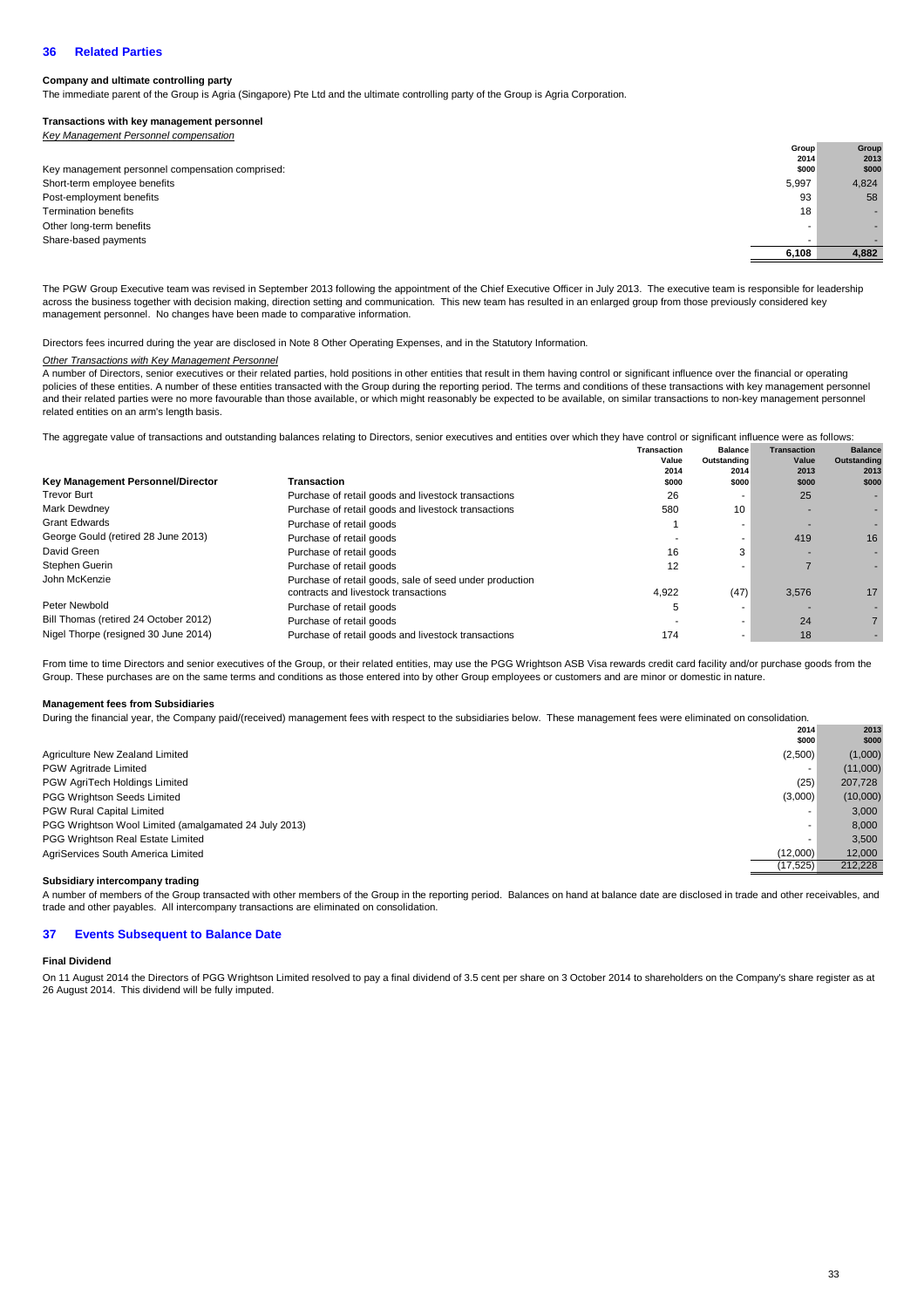

# Independent auditor's report

## To the shareholders of PGG Wrightson Limited

## Report on the company and group financial statements

We have audited the accompanying financial statements of PGG Wrightson Limited ("the company") and the group, comprising the company and its subsidiaries, on pages 1 to 33. The financial statements comprise the statements of financial position as at 30 June 2014, the statements of comprehensive income, changes in equity and cash flows for the year then ended, and a summary of significant accounting policies and other explanatory information, for both the company and the group.

## Directors' responsibility for the company and group financial statements

The directors are responsible for the preparation of company and group financial statements in accordance with generally accepted accounting practice in New Zealand that give a true and fair view of the matters to which they relate, and for such internal control as the directors determine is necessary to enable the preparation of company and group financial statements that are free from material misstatement whether due to fraud or error.

## **Auditor's responsibility**

Our responsibility is to express an opinion on these company and group financial statements based on our audit. We conducted our audit in accordance with International Standards on Auditing (New Zealand). Those standards require that we comply with ethical requirements and plan and perform the audit to obtain reasonable assurance about whether the company and group financial statements are free from material misstatement.

An audit involves performing procedures to obtain audit evidence about the amounts and disclosures in the company and group financial statements. The procedures selected depend on the auditor's judgement, including the assessment of the risks of material misstatement of the financial statements, whether due to fraud or error. In making those risk assessments, the auditor considers internal control relevant to the company and group's preparation of the financial statements that give a true and fair view of the matters to which they relate in order to design audit procedures that are appropriate in the circumstances, but not for the purpose of expressing an opinion on the effectiveness of the company and group's internal control. An audit also includes evaluating the appropriateness of accounting policies used and the reasonableness of accounting estimates, as well as evaluating the presentation of the financial statements.

We believe that the audit evidence we have obtained is sufficient and appropriate to provide a basis for our audit opinion.

Our firm has also provided other services to the company and group in relation to general accounting services. Subject to certain restrictions, partners and employees of our firm may also deal with the company and group on normal terms within the ordinary course of trading activities of the business of the company and group. These matters have not impaired our independence as auditor of the company and group. The firm has no other relationship with, or interest in, the company and group.